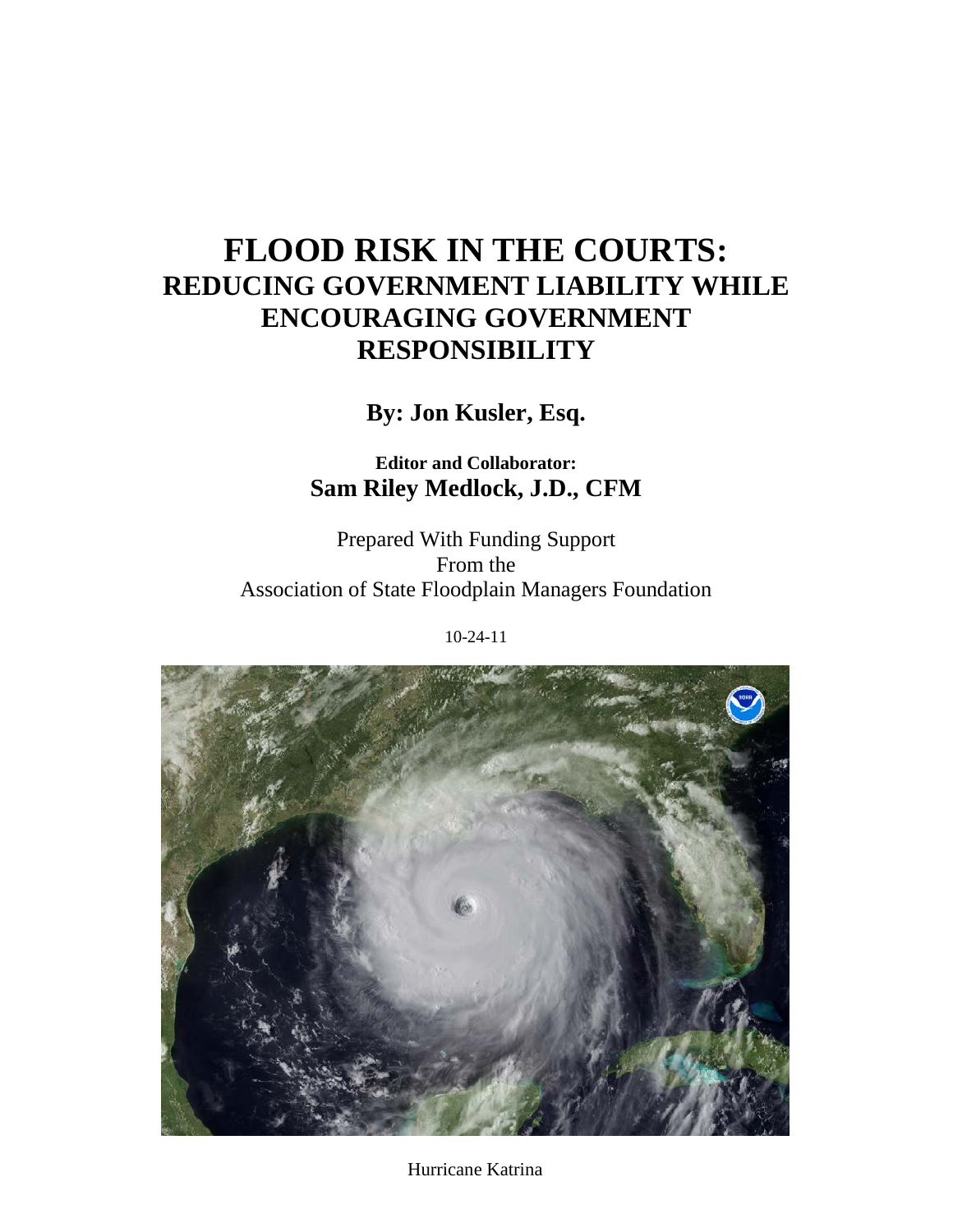#### **PREFACE**

<span id="page-1-0"></span>This paper is one of several prepared by the author for the Association of State Floodplain Managers dealing with legal issues in floodplain management. This paper has been prepared to help governments administratively and/or legislatively reduce liability for flood losses and better meet "taking" challenges to regulations while maintaining government responsibility in addressing flood problems. It addresses a series of questions: Why is flood-related liability a concern of governments? What governmental units are most susceptible to suits? Are government staff personally liable? Is government liability consistent with sound public policy? How does degree of flood risk affect liability based upon common law legal theories? Constitutional theories? What measures can governments take to reduce successful suits based upon common law or Constitutional legal theories while, simultaneously, acting responsibly?

For other papers prepared by the author for the Association of State Floodplain Managers see Jon Kusler, Esq. and Ed Thomas, Esq., NAI and the Courts: Protecting the Property Rights of All Updated (2008); Jon Kusler, Esq., A Comparative Look at Public Liability for Flood Hazard Mitigation (2009); Jon Kusler., Esq., Professional Liability for Construction in Flood Hazard Areas (2007). All of these are available as "legal papers" on the Association of State Floodplain Managers web site: [http://www.floods.org/index.asp?menuID=301&firstlevelmenuID=188&siteID=1.](http://www.floods.org/index.asp?menuID=301&firstlevelmenuID=188&siteID=1)

For other related papers also located or referenced on the ASFPM web site see Ed Thomas, Esq. & Sam Riley Medlock, JD, CFM, Mitigating Misery: Land Use and Protection of Property Rights Before the Next Big Flood, 9 Vt. J. Envtl. L. 155 (2008); Ed Thomas, NAI Protecting the Property Rights of All: NAI Floodplain and Storm Water Management (2007). See web site, above, for a broader list of publications. See also footnote 157 below.

# **ACKNOWLEDGEMENTS**

<span id="page-1-1"></span>Funding support for the preparation of this paper has been provided by the Association of State Floodplain Managers Foundation. The support is gratefully acknowledged.

The paper incorporates some materials from earlier papers by the author and by the author and Ed Thomas, Esq. dealing with liability for flood risks. The excellent work by Ed over a period of years and suggestions to me on the content of the present paper are much appreciated.

I wish to thank particularly Sam Riley Medlock for her contributions to the substance of this paper and for her editorial assistance. Her help was way beyond editing. Thanks Sam!

I also wish to thank Larry Larson, Executive Director of the Association of State Floodplain Managers, the Board of the Association of State Floodplain Managers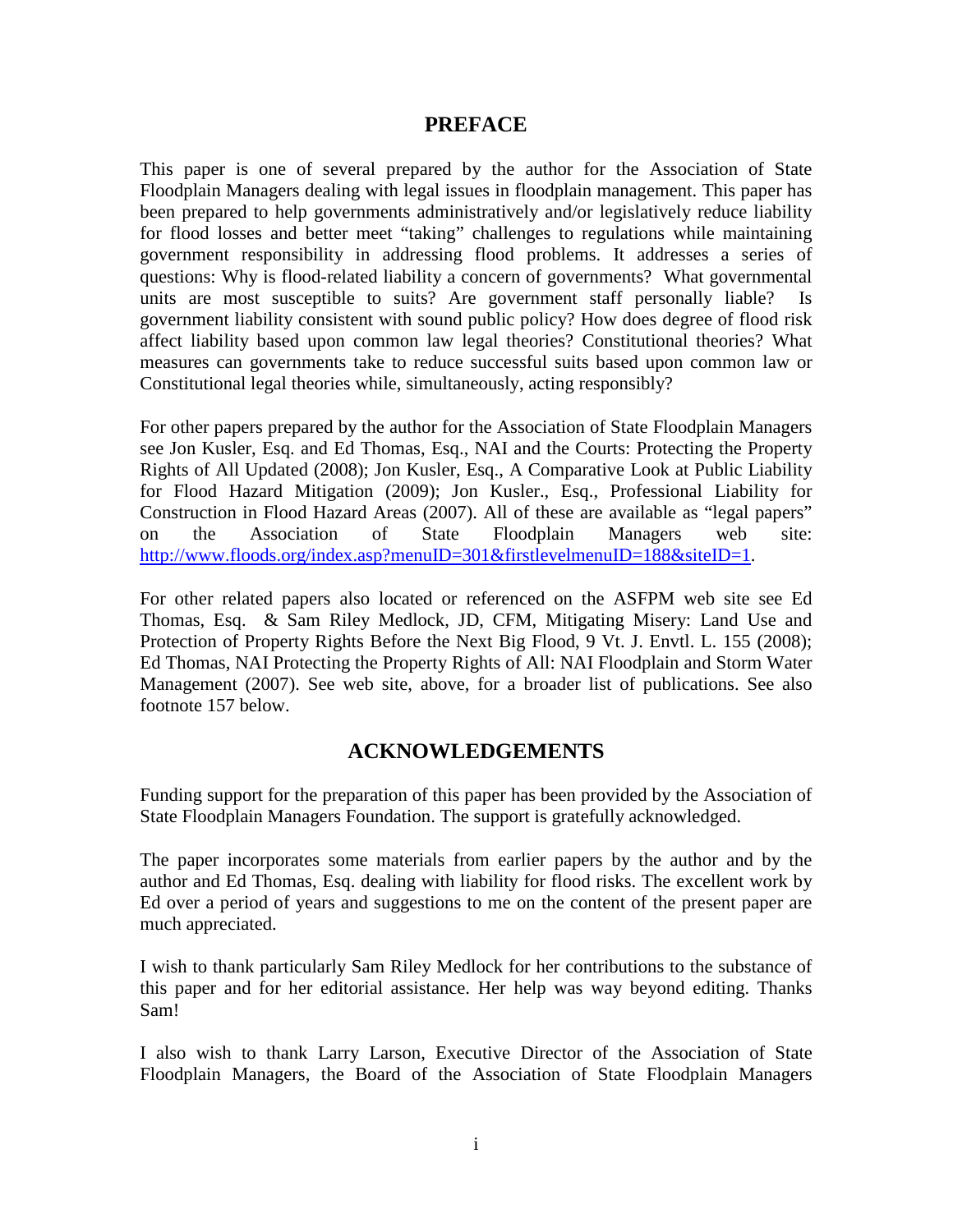Foundation, and others such as Dan Mandelker, Esq. who reviewed drafts of the paper and provided helpful comments.

The paper should not be considered "legal advice" because case law, statutes and regulations vary from state to state. For specific legal advice you should contact a lawyer in your jurisdiction.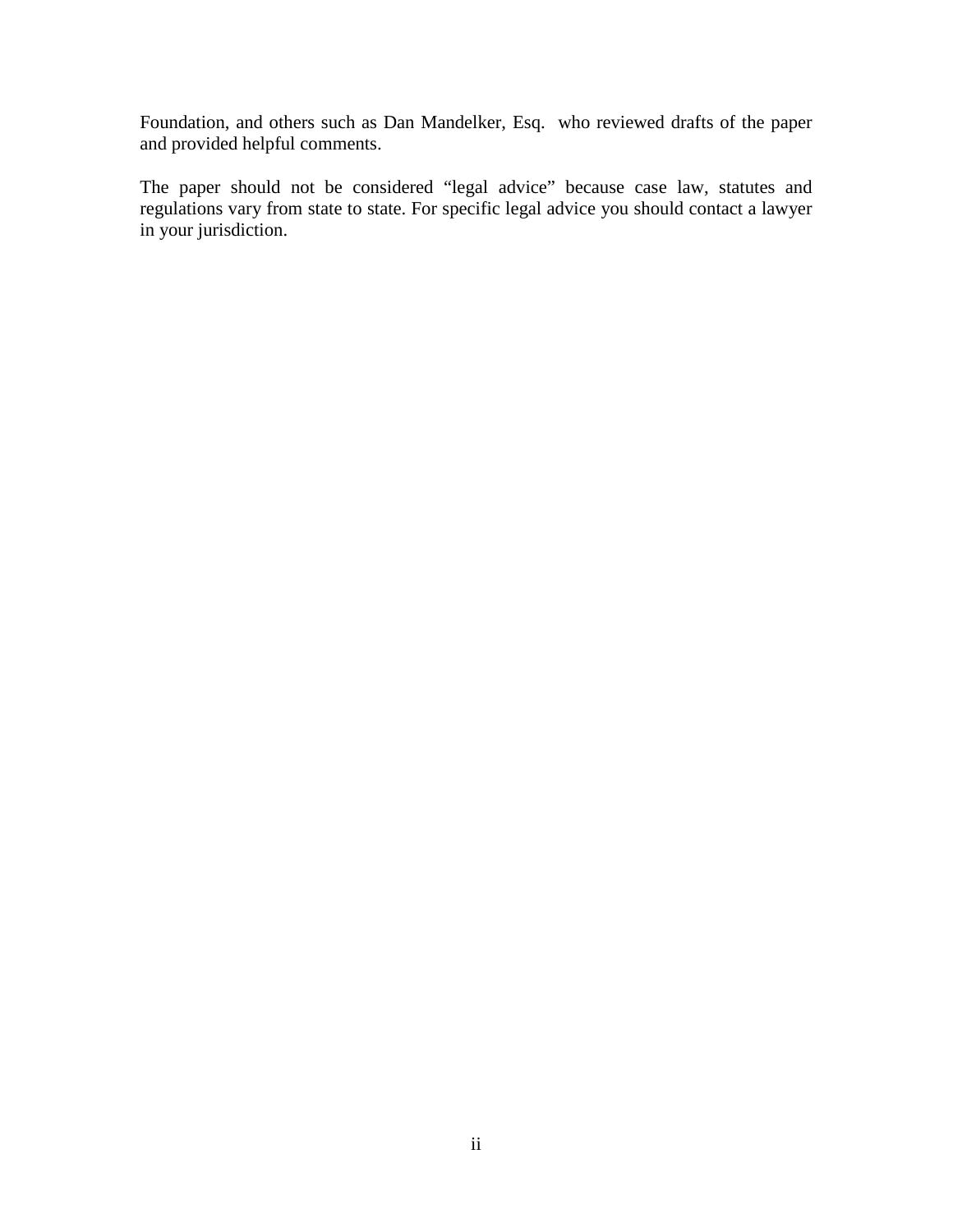# **EXECUTIVE SUMMARY; RECOMMENDATIONS**

<span id="page-3-0"></span>Courts are increasingly holding governments liable for flood damages including the "residual" flood risks from dikes, levees, stormwater systems and other flood reduction structures. Structures often decrease hazards on some lands and increase it on others, particularly for larger, less frequent floods which exceed design flows. The more severe the flood hazard risk including residual risks, the greater the potential for successful suit and the greater the care which governments must exercise.

On the other hand, courts are continuing to provide strong judicial support for floodplain regulations when challenged as an unconstitutional taking of private property without payment of just compensation. These include but are not limited to restrictive regulations for high risk areas such as coastal barrier islands and beaches, inland flash flood areas, dunes floodways and other areas with nuisance or public safety concerns.

In general, the greater the degree of hazard, the greater the judicial support for restrictive regulations, providing the hazards are properly documented and some economic uses remain for lands. Courts have upheld restrictive regulations even where few or no economic uses remain when uses have nuisance characteristics (e.g., block flood flows damaging adjacent lands) or threaten public safety.

Government employees are not, in general, personally liable for government actions which increase flood damages on private lands or for the adoption of floodplain regulations providing they act within the scope of their government duties and in good faith.

Governments have available to them a range of administrative actions to reduce liability based upon common law theories. These include government avoidance of actions which increase flood hazards and flood damages such as construction of roads which block flood flows, installation of bridges and culverts which increase flood heights and velocities, channelization which increases runoff, and construction of dams and levees which decrease flood heights and velocities in some contexts or events while increasing damages in others (e.g., overtopping or collapse of an urban levee). These include adoption of a "no adverse impact" policy as recommended by the Association of State Floodplain Managers which will both reduce government liability and encourage government responsibility.

States, the federal government, and local governments can also, through a variety of administrative actions, reduce the chances of successful Constitutional challenges to floodplain regulations. Most important are development of sound hazard information and adoption of performance standard regulations.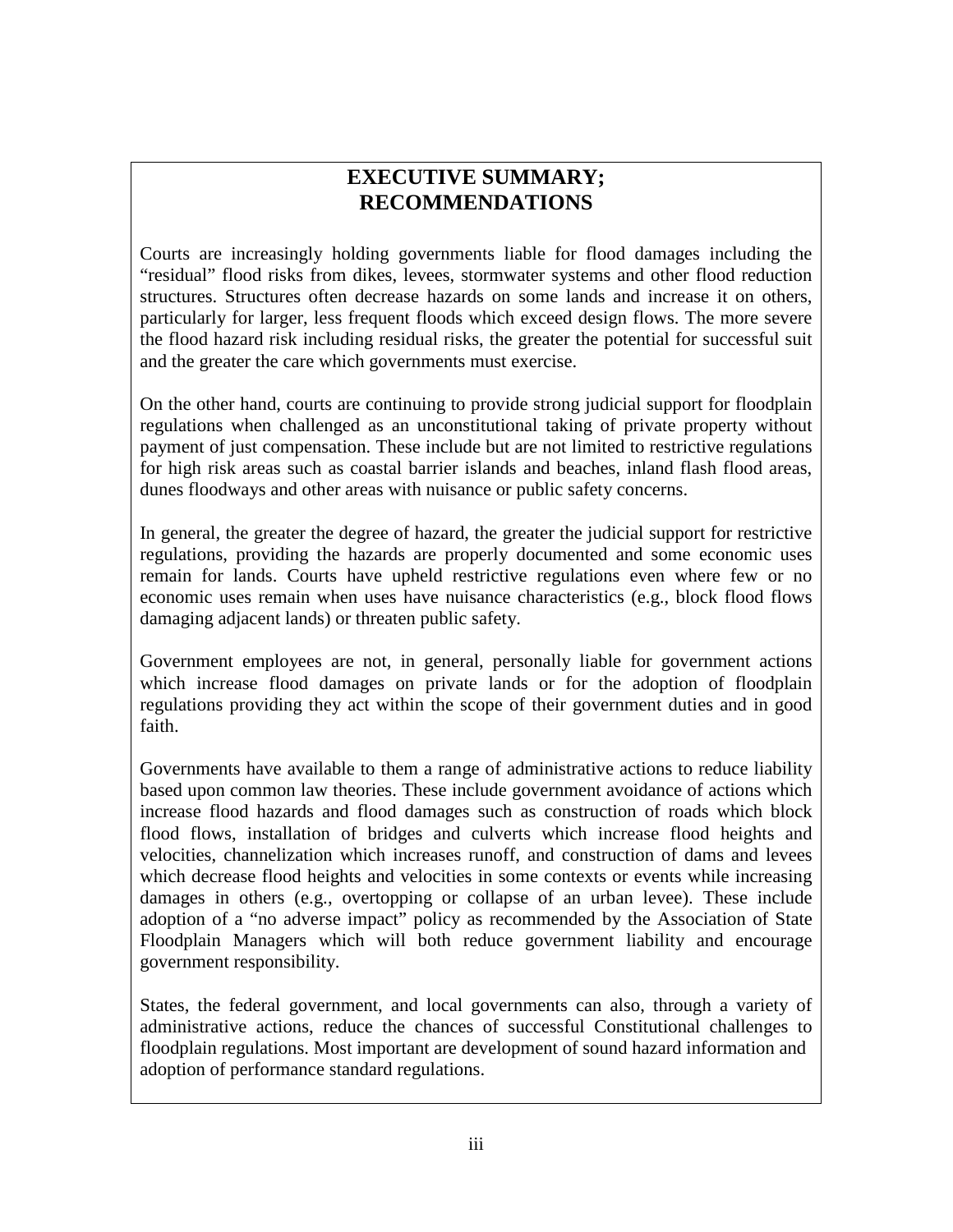States and Congress can legislatively modify the rules of common law liability by statute through state and federal tort claim acts, emergency management statutes, or other statutes.<sup>[1](#page-4-0)</sup> However this may also have unintended results and discourage responsible government actions. It should be done with great care and consideration of long term implications that may add to the flood risk.

If responsible  $2$  government decision-making as well as reduction in law suits is the goal, legislatures should avoid limitations upon liability which discourage long term consideration of hazards such as adoption of relatively short time frame statutes of repose for architects and engineers (e.g., 2-5 years) which begin to run from the time the architectural or engineering service is performed rather than the time injuries become apparent during a natural hazard event. It is often only then that design flaws are revealed.<sup>[3](#page-4-2)</sup> Such limitations on liability reduce government and private liability but they also discourage government responsibility.

If legislative bodies wish to reduce damage awards while still maintaining common law rules of liability for levees, they might provide some measure of liability protection for governments and contractors for "good faith" certification of compliance with specified design guidelines.

Should governments be held responsible for all losses? Governments need to be held responsible for their actions. But there should, arguably, be limits to government responsibility, particularly where landowners place themselves in harm's way.

More specific issues pertaining to flood-related liability include the following. Each of issues, which are stated as questions, will be briefly addressed in this summary and then examined in greater detail in the paper:

**Why is flood-related liability a growing problem for governments?** As flood damages have increased and the foreseeability of flood events have increased, the number of flood and erosion-related law suits has also increased. Successful liability suits based upon natural hazards have not only become more common but the damage awards larger.

<span id="page-4-0"></span> <sup>1</sup> For example, Recommendations for a National Levee Safety Program: A Report to Congress from the National Committee on Levee Safety provides, in part, [http://www.nfrmp.us/ncls/docs/NCLS-](http://www.nfrmp.us/ncls/docs/NCLS-Recommendation-Report_012009_DRAFT.pdf)[Recommendation-Report\\_012009\\_DRAFT.pdf](http://www.nfrmp.us/ncls/docs/NCLS-Recommendation-Report_012009_DRAFT.pdf) (March 2009):

Recommendation #8: Congress should swiftly address growing concerns regarding liability for damages resulting from levee failures through exploration of a range of measures aimed at reducing the potential liability of engineering firms and/or government agencies that perform engineering services for levee systems (e.g.., inspections, evaluations, design, construction

<span id="page-4-1"></span>administration, certification, or flood fighting."<br><sup>2</sup> The term "responsible" government action is used in this paper to mean government flood-related actions which avoid "externalities". For example, governments can responsibly construct bridges and install culverts with apertures large enough to conduct flood flows without increasing flood heights on adjacent lands.

<span id="page-4-2"></span><sup>3</sup> See, e.g., Farash Const. Corp. v. Stanndco Developers, Inc., 527 N.Y.S.2d 940 (N.Y., 1988).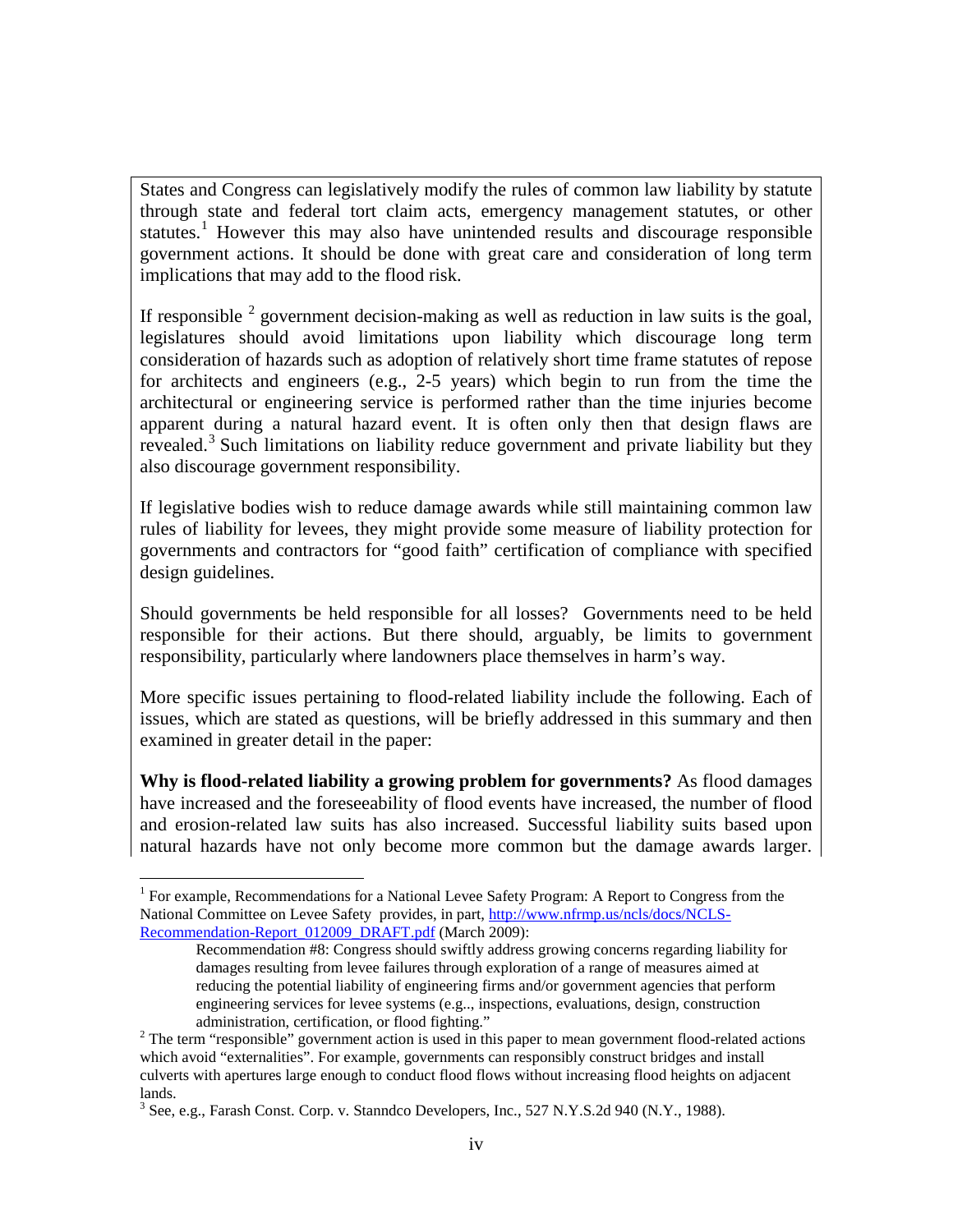Landowners have also increasingly challenged the Constitutionality of land and water regulations adopted by governmental units to reduce hazard losses as a "taking" of private property without payment of just compensation although only a few of these challenges have succeeded.

### **2. Why has the number of successful common law suits increased?**

Flood damage-prone development continues in flood hazard areas despite the adoption of regulations by approximately 20,800 communities to comply with requirements of the National Flood Insurance Program. Regulations typically regulate only major floodplains, not hundreds of thousands of miles of floodplain along smaller streams, lakes, and coastal areas. Regulations, where adopted, typically allow development in the floodplain where structures are protected from the 100 year flood. Damage or destruction may occur with larger, less frequent floods. Calculations of the 100 year flood usually take into account only existing watershed conditions not future conditions so the protection can become quickly outdated. This also results flood damages. And, high risk flood factors (e.g. high velocity water, erosion, subsidence) are often not reflected in regulations.

Continued floodplain development means increased flood damages. Increased flood damages mean increased law suits based upon various legal theories: trespass, nuisance, negligence, riparian rights, surface water reasonable use doctrine, and "taking" without payment of just compensation.

More specific reasons for successful law suits are discussed in the paper.

# **3. What units of government are most susceptible to flood-related damage claims?**

All levels of government--the federal government, states, and local governments--may be sued for negligence, nuisance, trespass, breach of contract, or the "taking" of private property without payment of just compensation for increasing flood hazards on private lands or for "taking" private property without payment of just compensation although vulnerability to suit varies.

As a practical matter, local governments are most vulnerable to liability suits because they are, in many contexts, the units of government most often undertaking activities which result in increased natural hazard losses or are approving development that may be flooded or whose impact may injure other properties. Most floodplain regulations are also adopted at the local level. However, states and federal agencies are also being sued in some contexts.

#### **4. Is government liability consistent with sound public floodplain management policy?**

The threat of law suits encourages governments to avoid increasing flood hazards. The threat encourages governments to carefully evaluate building permit applications and proposed subdivisions. It encourages governments to take into account residual risk in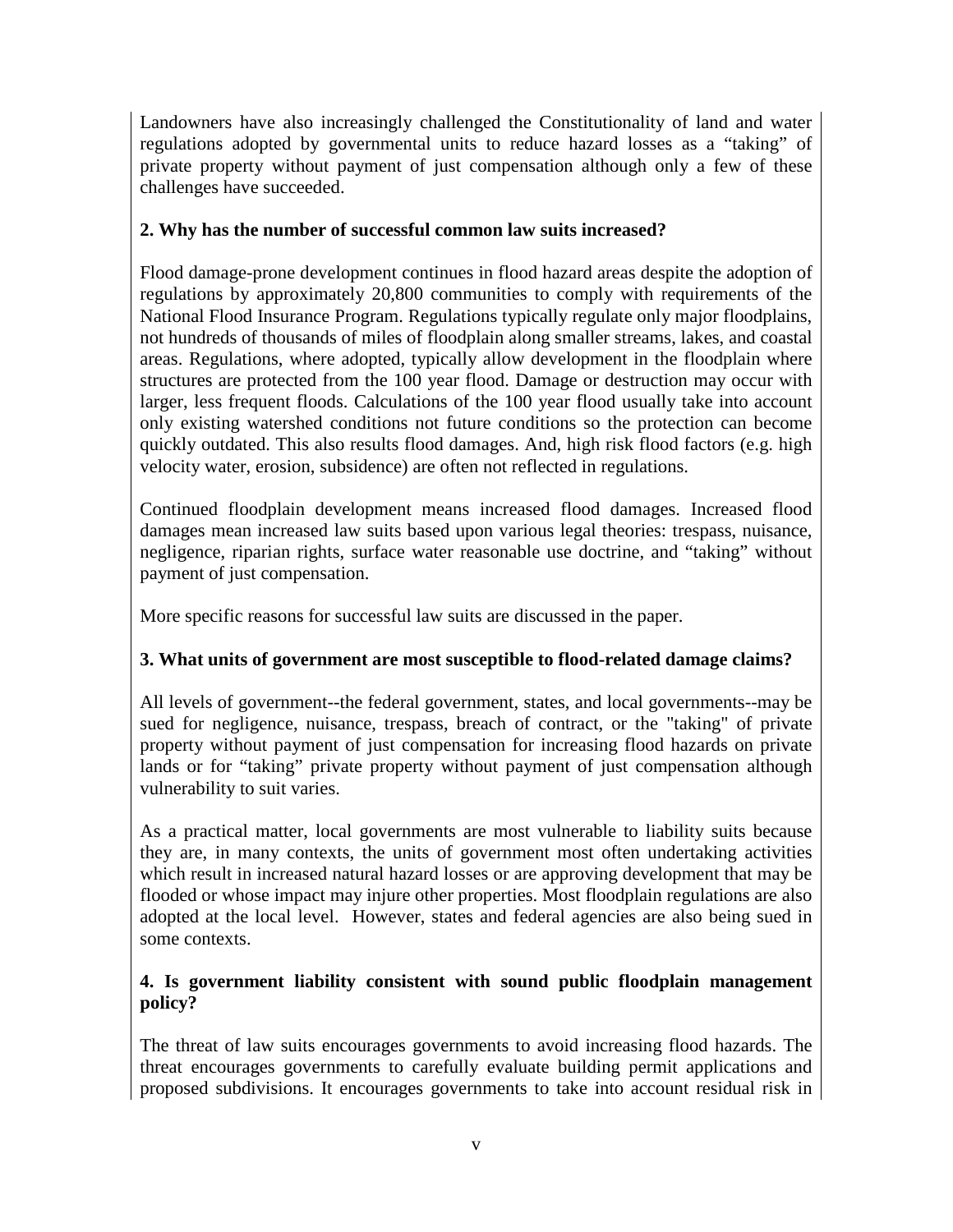constructing dikes and dams and levees in flood hazard areas. It encourages governments to carefully construct and maintain flood control works. It encourages governments to carefully operate flood warning systems.

The judicial trend toward holding governmental units and private landowners responsible for natural hazard losses caused by their actions (including losses due to residual flood risk from failure of structures such as levees) is consistent with the overall goal of responsible government decision-making for flood hazard areas.

On the other hand, the threat of law suits may discourage governments from undertaking flood loss reduction measures such as establishment of flood warning systems or adoption of regulations. It may discourage governments from allowing campers and others to use floodplains in public ownership. It may discourage governments from mapping floodplains with the fear that once they know the extent and severity of flood hazards this knowledge will be turned against them.

There is also much concern by governments and government staff that they might be held liable for increasing flood hazards, failing to prevent flood losses, or tightly regulating flood hazard areas. And, this has led to proposals to legislatively limit government liability for issuing floodplain permits which increase flood hazards on other lands, for failing to prevent flood damages, for failing to enforce floodplain regulations, and for providing assurance of the adequacy of levees for a 100 year flood.

A middle ground position concerning government liability may best serve the dual goals of reducing law suits while encouraging responsible decision-making. Continued liability is consistent with sound public policy where it encourages governments to consider flood risks including residual risks and to avoid externalities in their decision-making. It makes particular sense where governments can reduce the risk of liability through relatively inexpensive administrative measures.

But there may also be a need for limits. Legislative limitations upon common law liability may be appropriate in some circumstances. For example, emergency management or floodplain management statutes could be adopted or amended to exempt governments from liability for "natural" flood conditions, "vertical evacuation" in an emergency, or the non-negligent design of flood loss reduction structures which meet contemporary and current (not minimum) national standards.

#### **5. To what extent are governmental officials liable as individuals?**

In general, governmental employees at all levels of government acting in good faith and within the scope of their jobs are not personally liable for flood damages under common law or Constitutional theories although in the case of local governments, the governmental units for which they work may be held liable. Employee immunity at any level of government does not extend to ultra vires acts (acts outside of the scope of the employee's duties). Employees may also, under limited circumstances, be held personally liable under 42 USC 1983 for actions which flagrantly violate Constitutional guarantees.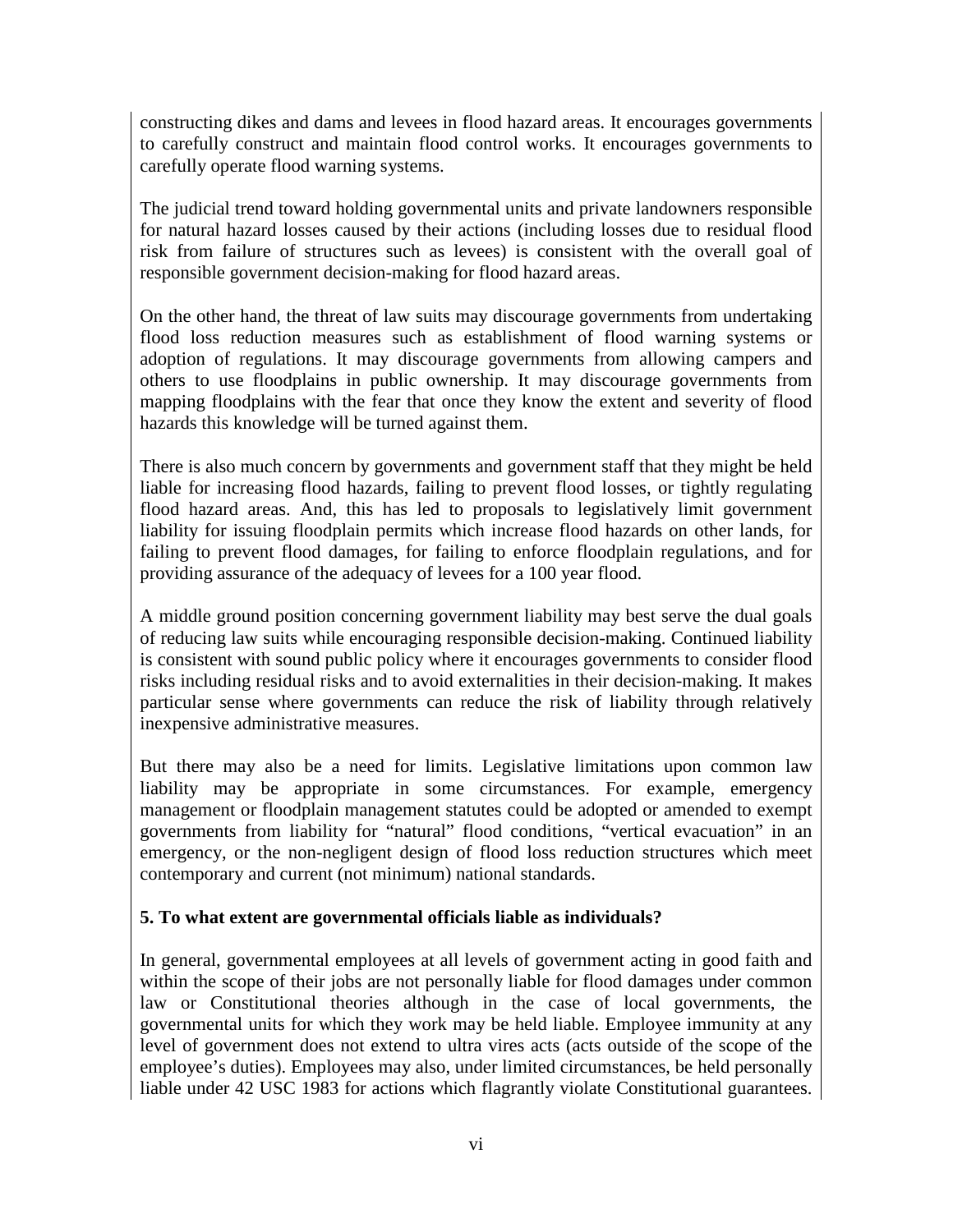Courts are gradually expanding liability pursuant to 1983 although it remains very restricted.

### **6. Does the threat of common law liability increase with degree of flood risk?**

The greater the flood and erosion risks caused by governments, the greater the resulting flood damages. The greater the resulting flood damages, the greater the chances of successful law suits.

# **7. How is the Constitutionality of regulations related to the degree of flood risk?**

In general, the greater the flood risk, the greater the judicial support for floodplain regulations although courts have also broadly supported floodplain regulations for relatively low risk areas. Courts have broadly supported restrictive regulations for high risk areas based upon public safety, nuisance prevention, public trust and other concerns.

Courts have broadly upheld regulations for high risk areas, but they have also warned that that regulations which deny all economic use of lands may be a taking if such uses are not subject to restriction under state laws of nuisance and property.

#### **8. How can governmental units reduce government flood-related tort liability through "administrative" [4](#page-7-0) measures?**

The most important option a government typically has for reducing tort (common law) liability for flood losses while maintaining responsibility in the use of land is the prevention of increases in flood and erosion hazards due to government actions. To do this governments can best adopt a no adverse impact hazard management standard for new public and private activities and implement this goal through regulatory and nonregulatory approaches. Governments can also reduce to or below natural levels existing flood, erosion, and other hazards through structural works such as dams, levees, bioengineering and similar structural measures although these must be designed and used with care because they can increase flood damages in some instances such as catastrophic losses from larger than a design event or collapse of a levee while reducing it for lower frequency flood events.

Complete avoidance of hazard areas is particularly desirable for rapid onset and serious hazard areas such as flash floods, earthquakes, mudslides, landslides, and bluff caving. The degree of care exercised and the selection of mitigation measures should reflect the degree of risk both with regard to the type of natural hazard and the type of use (e.g., school in a flash flood area versus agricultural activity in a floodplain.

#### **9. How can governmental units reduce Constitutional challenges to regulations through administrative measures?**

<span id="page-7-0"></span><sup>&</sup>lt;sup>4</sup> The term "administrative" is used in this paper to mean actions which may be carried out by governments in the operation of their programs without changing the statutes authorizing their programs.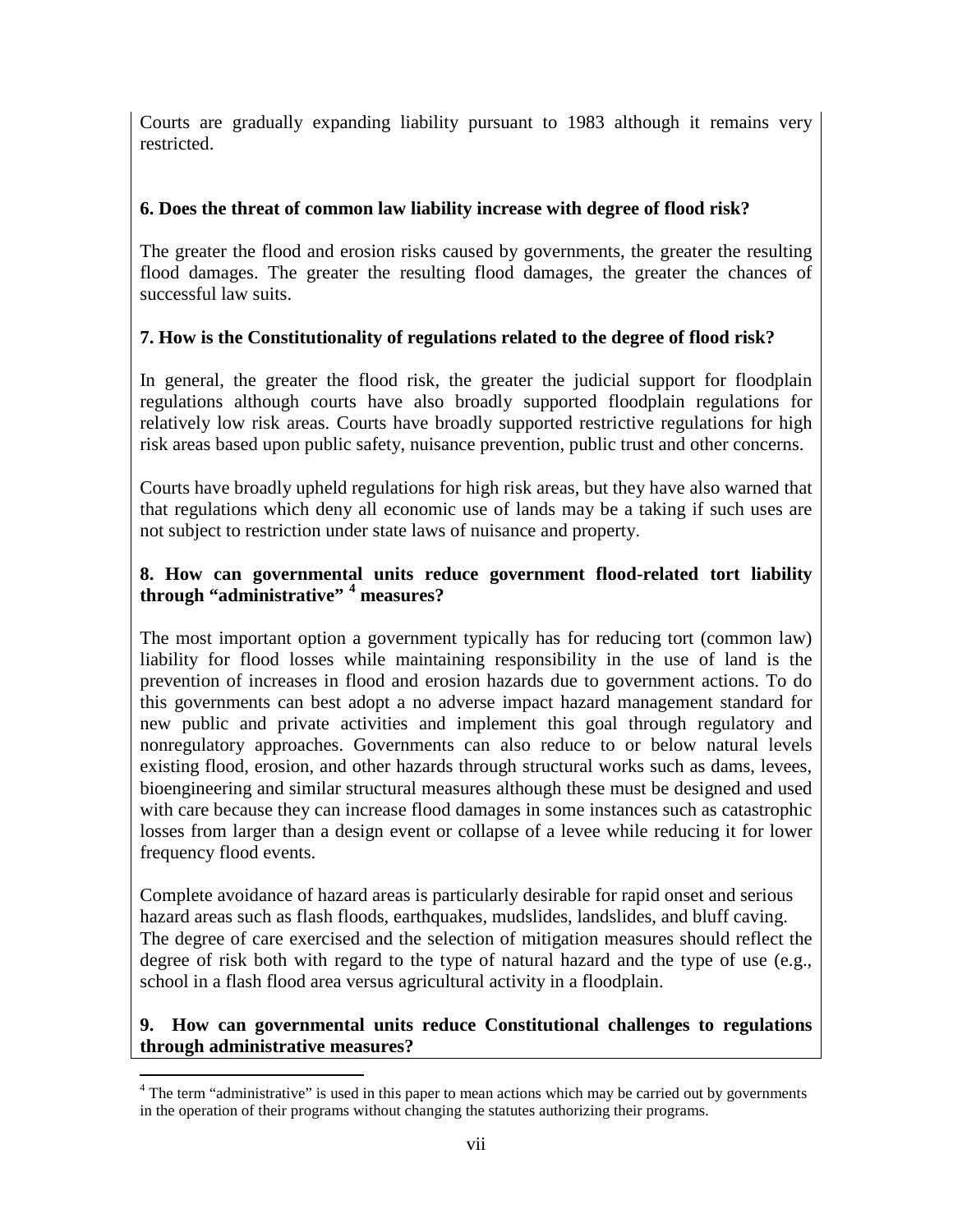Governmental units may reduce the potential for successful Constitutional challenges to hazard area regulations in a number of ways which are also consistent with government responsibility in the management of floodplain areas.

These measures include: utilize a "performance standard" approach in regulations and allow variances or other special permits under controlled circumstances; develop and utilize accurate hazard maps; adopt and administer regulations in close conformance with statutory procedures including notice and hearing; insure that regulations are reasonable and fair in concept, administration and enforcement. Where restrictive regulations are adopted to serve multiple objectives such as simultaneous reduction of flood losses and protection of wildlife, governments should nevertheless provide careful documentation for natural hazards including threats to public health and safety and the potential for nuisances because courts give great weight to these factors in determining the validity of regulations.

If governments attach conditions to development permits such as preservation of floodway areas, governments should make sure that conditions are reasonably related to the impacts of the development. They should be particularly careful if dedications of land are required with the goal of providing public use areas. In such circumstances, governments should insure that the dedication requirements are related to and roughly proportional to the impacts generated by proposed activities.

## **10. How can governmental units legislatively reduce common law liability?**

States have in most states already reduced local and state government liability for flood damages through adoption of immunities and exemptions in "tort claim acts", "emergency management acts", "recreational use" or other statutes. State legislatures and Congress could further reduce federal, state, and local liability by providing statutory liability exemptions for flood damages occurring in certain areas (e.g., beaches, unaltered floodplains in public ownership). They could exempt specified "emergency" activities such as emergency evacuations if they have not already done so. They could exempt certain types of design decisions (e.g., those consistent with accepted engineering practices). They could adopt relatively short time period statutes of repose or limitation; institute caps on the amounts of tort awards, limit attorney and expert witness fees; and require that injured parties file claims with governmental units before initiating court actions.

Legislators should, however, carefully consider the long term impact of legislative changes because legislative measures may also encourage government irresponsibility and provide landowners with no legal recourse when they suffer flood damages due to government activities.

**11. How can governmental units legislatively reduce Constitutional challenges to regulations or reduce the amounts of awards for uncompensated "taking"?**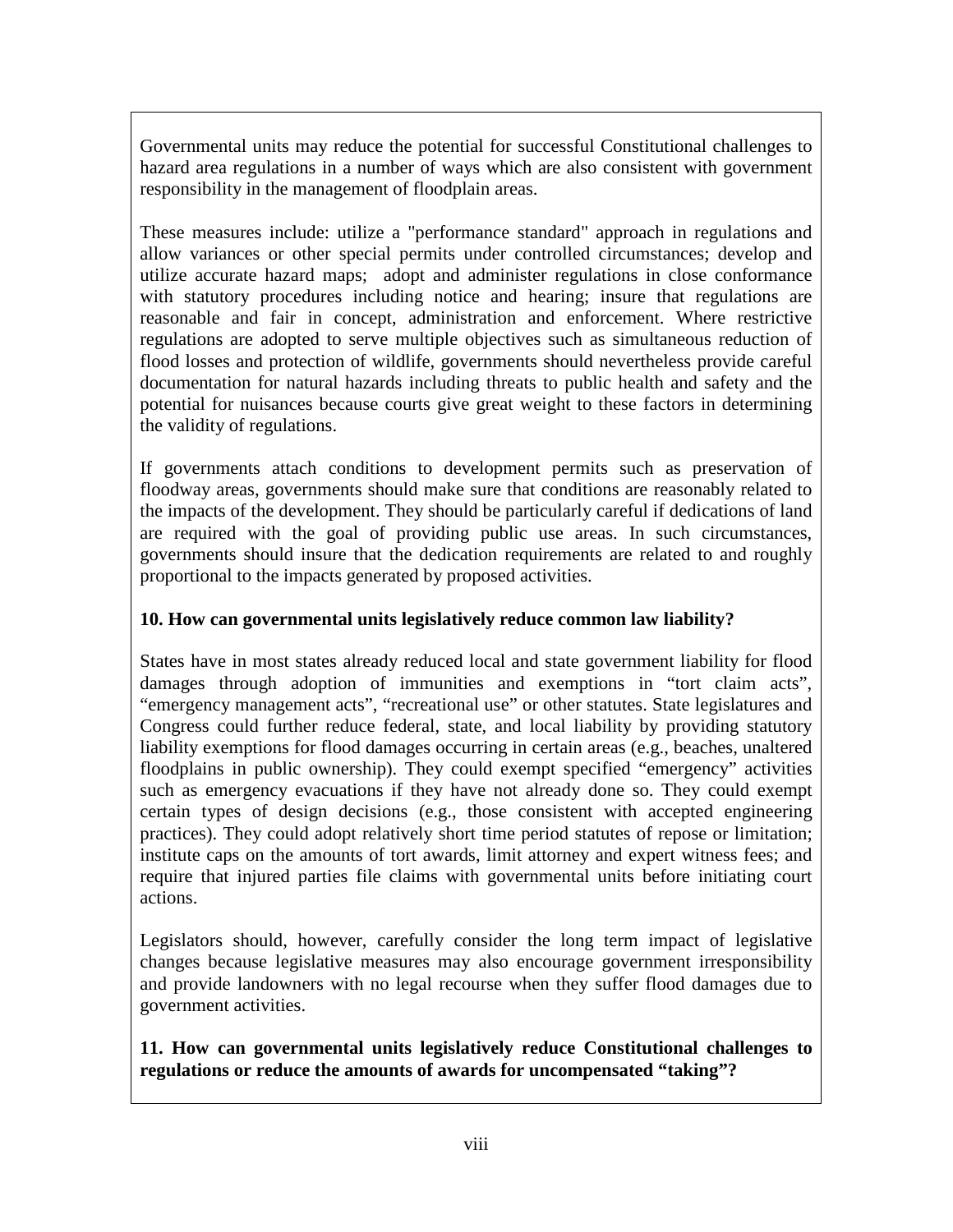State legislatures could legislatively reduce Constitutional challenges to flood regulations although the need for such legislation is questionable since courts have sustained very few Constitutional challenges to regulations. Legislatively dealing with Constitutional claims is also legally more difficult than dealing with tort claims because the adequacy of compensation ("just compensation") is ultimately a Constitutional issue for the courts not legislative bodies. However, legislatures and Congress do have several options. They could cap the amounts and types of damages which are compensable in the event a court decides that a taking without payment of just compensation has occurred. They could adopt statutes of limitation or repose with short time frames and specify that the statutes begin to run with date of adoption of regulations. They could limit attorney's fees. They could authorize an administrative agency to modify regulations in the event a court finds specific regulations or denial or conditioning of a permit to be a "taking". These measures are discussed in greater length in the paper which follows.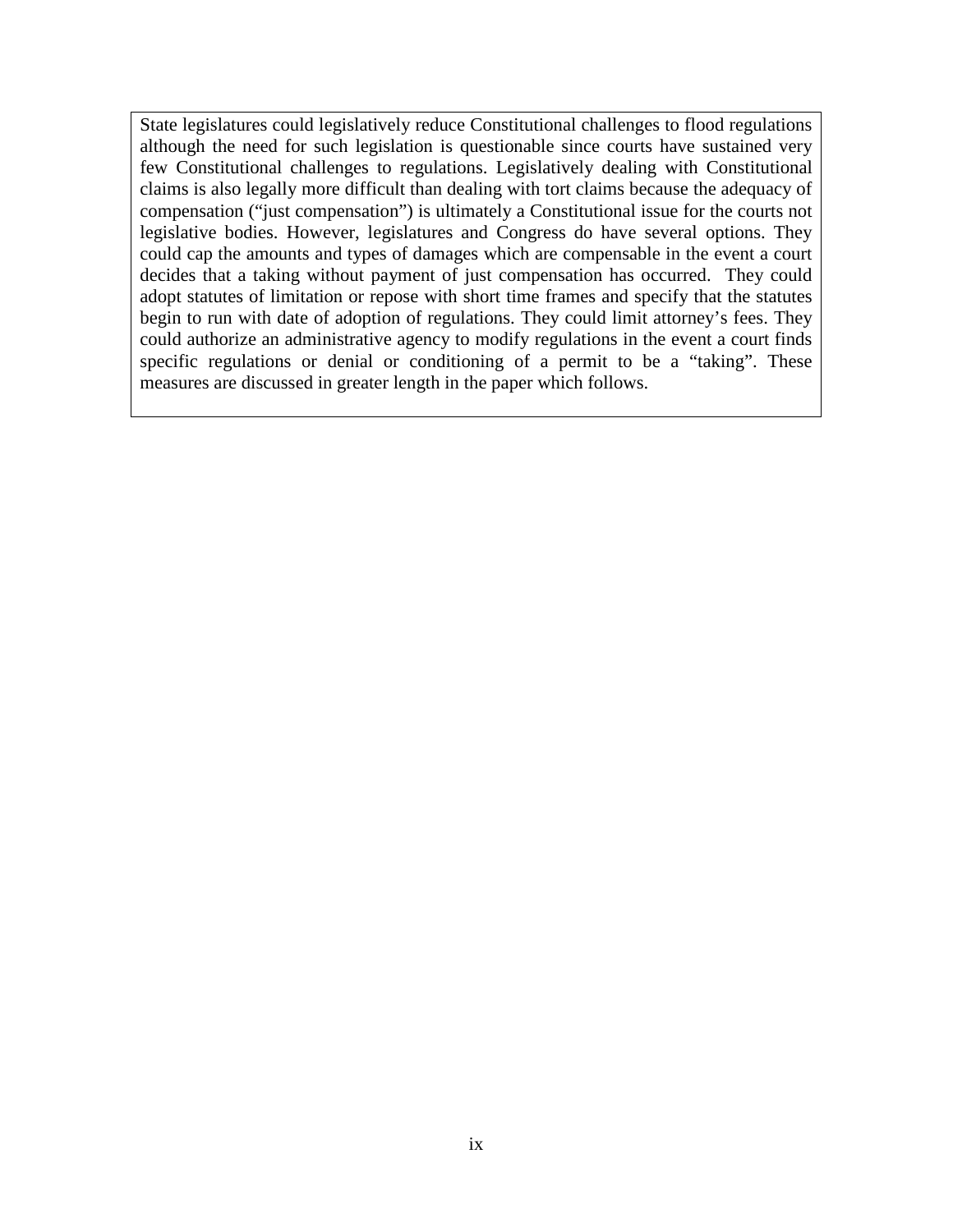# **TABLE OF CONTENTS**

| 1. Why is flood-related liability a growing problem for governmental units?1                                                                             |
|----------------------------------------------------------------------------------------------------------------------------------------------------------|
|                                                                                                                                                          |
| 3. What units of government are most susceptible to flood-related damage claims?7                                                                        |
| 4. Is government liability consistent with sound public floodplain management                                                                            |
| 5. To what extent are governmental officials liable as individuals?11                                                                                    |
| 6. Does the threat of common law liability increase with degree of flood risk?20                                                                         |
|                                                                                                                                                          |
|                                                                                                                                                          |
| 7. Is the Constitutionality of flood plain regulations related to the degree of flood                                                                    |
| 8. How can governmental units through administrative measures reduce<br>government liability based upon tort (common law) legal theories of liability?27 |
| Reducing common law (tort) liability from existing flood problems. 28                                                                                    |
|                                                                                                                                                          |
| 9. How can governmental units reduce Constitutional challenges to regulations                                                                            |
| 10. How can governmental units through legislation reduce government liability                                                                           |
| 11. How can governmental units through legislation reduce Constitutional                                                                                 |
|                                                                                                                                                          |
|                                                                                                                                                          |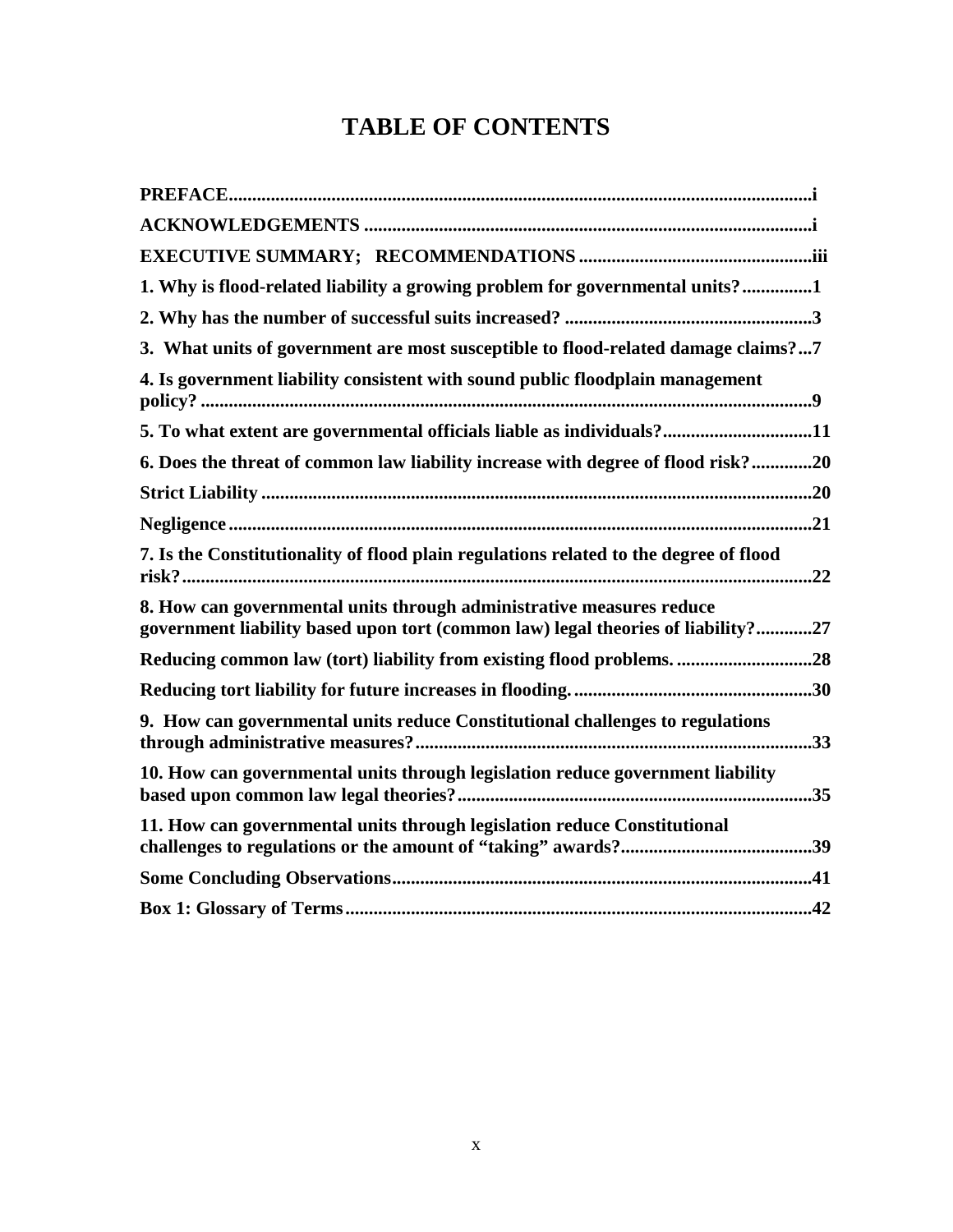# <span id="page-11-0"></span>**1. Why is flood-related liability a growing problem for governmental units?**

In the last two decades courts have increasingly held governments liable under common law theories for their activities which increase flood hazards on adjacent private lands and/or cause injuries to the public while on government lands. Courts have also held governments liable for "residual" damage from flood control structures.

In addition, landowners have increasingly challenged the Constitutionality of land and waters regulations adopted by governmental units to reduce hazard losses as a "taking" of private property without payment of just compensation although only a few of these challenges have succeeded.

Despite government efforts to protect lives and reduce property losses, natural hazards continue to take a heavy toll in the U.S. and abroad. Hurricane Katrina in 2005 killed more than 1300.<sup>[5](#page-11-1)</sup> It caused damages which have been estimated to approach \$200 billion dollars.[6](#page-11-2) The "Great Flood" along the Mississippi in 1993 and its tributaries caused damages estimated by the U.S. Geological Survey to be \$15-20 billion dollars.<sup>[7](#page-11-3)</sup> Average annual damages in the  $20<sup>th</sup>$  century increased about  $2<sup>1/2</sup>$  times in current dollars to nearly \$6 billion/year. Average annual damages in the first decade of the  $^{21st}$  century were about \$10 billion/year.

Loss of life has been reduced in the U.S. from hurricanes and flooding, but property losses continue to mount as private and public development occurs along our rivers and coasts in flood, erosion and other types of hazard areas.

Governments are increasingly held liable for several reasons which will be discussed in greater depth below. Included are:

--Damage-prone development continues to be built in floodplains although floodplain regulations have been adopted by communities for larger rivers and streams, coastal and estuarine areas, and the Great Lakes.

--Courts have expanded the common law rules pertaining to landowner (public and private) liability for flood damages such as adopting a rule of "reasonable use" rather than "common enemy" for surface waters.

--Advances in flood modeling facilitate proof of causation and damage.

--Courts have limited many of the defenses to suits such as modification or abrogation of a sovereign immunity and the act of God defense.

Successful liability suits based upon natural hazards have become expensive to governments. For example, in 2003 the California Court of Appeals upheld a damage award against the State of California for flood damages.<sup>[8](#page-11-4)</sup> The settlement total in this suit

<span id="page-11-1"></span> <sup>5</sup> http://www.msnbc.msn.com/id/11281267/ns/us\_news-katrina\_the\_long\_road\_backIt is to be noted that there is some disagreement with regard to the total dead and missing.<br>
<sup>6</sup> See http://pubs.usgs.gov/fs/2006/3026/2006-3026.pdf.

<span id="page-11-4"></span><span id="page-11-3"></span><span id="page-11-2"></span>Food Enterpressing Second Expediance Contract Conductor Conductor Seconds 2006-3026.<br>
<sup>8</sup> See *Paterno v. State*, 113 Cal. App. 4th 998(2003).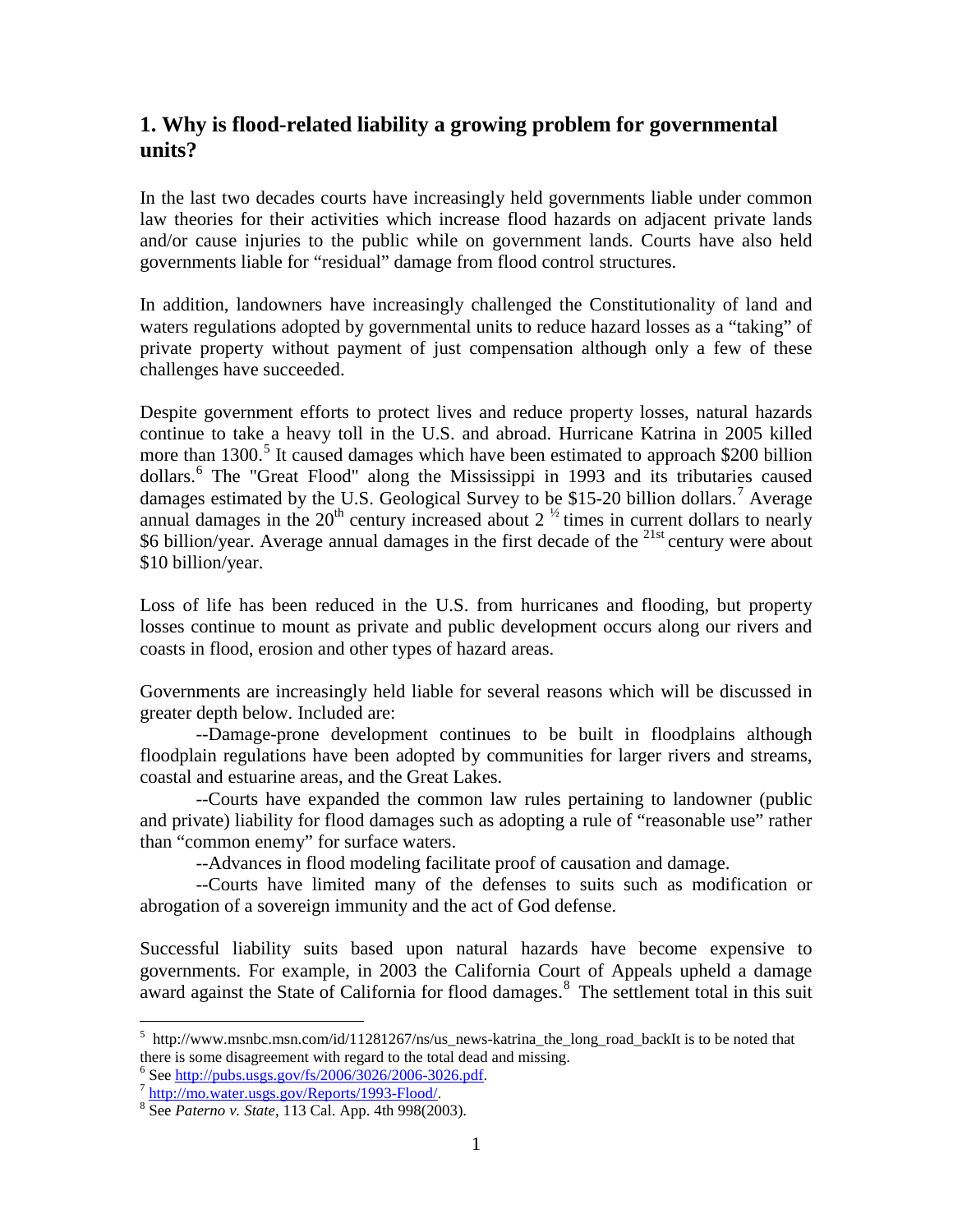was approximately \$464 million dollars. In this suit, 3,000 plaintiffs sued the state when heavy rains in 1986 caused a levee to collapse on the Yuba River. The levee had been constructed with uncompacted mining debris. The state had not constructed the levee but had assumed responsibility for the levee in 1953. The court held that "when a public entity operates a flood control system built by someone else, it accepts liability as if it had planned and built the system itself."<sup>[9](#page-12-0)</sup>

Even larger amounts of money are at stake in the lawsuits filed by private landowners in Louisiana and the neighboring states of Florida, Alabama, and Mississippi after Hurricane Katrina struck the Gulf on August 29, 2005. Suits have been filed on behalf of an estimated 250,000 people seeking over \$278 billion in damages from the federal government alone.[10](#page-12-1) Landowners damaged by Hurricane Katrina have sued insurance companies, businesses, local parishes, levee districts, the state of Louisiana, and the Federal government based upon a broad range of legal theories—insurance contract, negligence, pollution control laws, wetland destruction, and taking without payment of just compensation.<sup>[11](#page-12-2)</sup>

Most successful liability suits have involved situations in which governments or individuals have directly increased flood or drainage problems on private property adjacent to public lands or public works projects (e.g., roads, bridges) or through construction or operation of structural hazard reduction measures such as dams, levees, reservoirs or stormwater detention facilities.

Courts have often held governments liable for natural hazard related injuries caused by "unreasonable" government conduct which causes injury. This trend toward successful suits for unreasonable conduct causing damages (usually based upon a theory of negligence but sometimes upon riparian rights) is due, in part, to the widespread availability of flood maps and the foreseeability of flooding. Courts have increasingly held governmental units to the same standard of reasonable care as private individuals.

Natural hazard-related litigation is part of a larger body of litigation involving suits by one individual against another individual (or government body) for causing injuries or various types of damages to persons or real or personal property. Most liability litigation involves one private individual suing another rather than one individual versus a

<span id="page-12-1"></span><span id="page-12-0"></span> $\frac{9}{10}$  *Id*. at 1003.<br><sup>10</sup> See E. Thomas & S. Medlock, "Mitigating Misery: Land Use and Protection of Property Rights Before the Next Big Flood," 9 Vt. J. of Env. Law 155, 156 (2008), available at http://www.floods.org/PDF/Mitigation/ASFPM Thomas&Medlock FINAL.pdf.

<span id="page-12-2"></span> $11$  See O. Houck, "The Three Katrinas: Hard Cases Make New Law,' National Wetland Newsletter, July-August, 2010. Brougher, C. & K. Alexander, CRS Report to Congress, Federal Liability for Hurricane Katrina-Related Flood Damage, Congressional Research Service, Washington, D.C. (2008). See also E. Thomas, 2007, Recovery Following Hurricane Katrina: Will Litigation and Uncertainty Today Make for an Improved Tomorrow? Vol 29, no. 5, National Wetlands Newsletter, Environmental Law Institute, Washington, D.C. See *In Re Katrina Canal Breaches Consolidated Litigation*, 05-4182 Section C.A.No.05-4182; *In Re Katrina Canal Breaches*, 495 F.3d 191 (5th Cir. 2007); *In re Katrina Canal Breaches*, 466 F. Supp. 2d 729 (E.D., La. 2006); *Nicholson v. U.S.*, 77 Fed.Cl. 605, 2007 WL 2206857 (Fed.Cl.) (Taking claim against the U.S. for flooding dismissed.).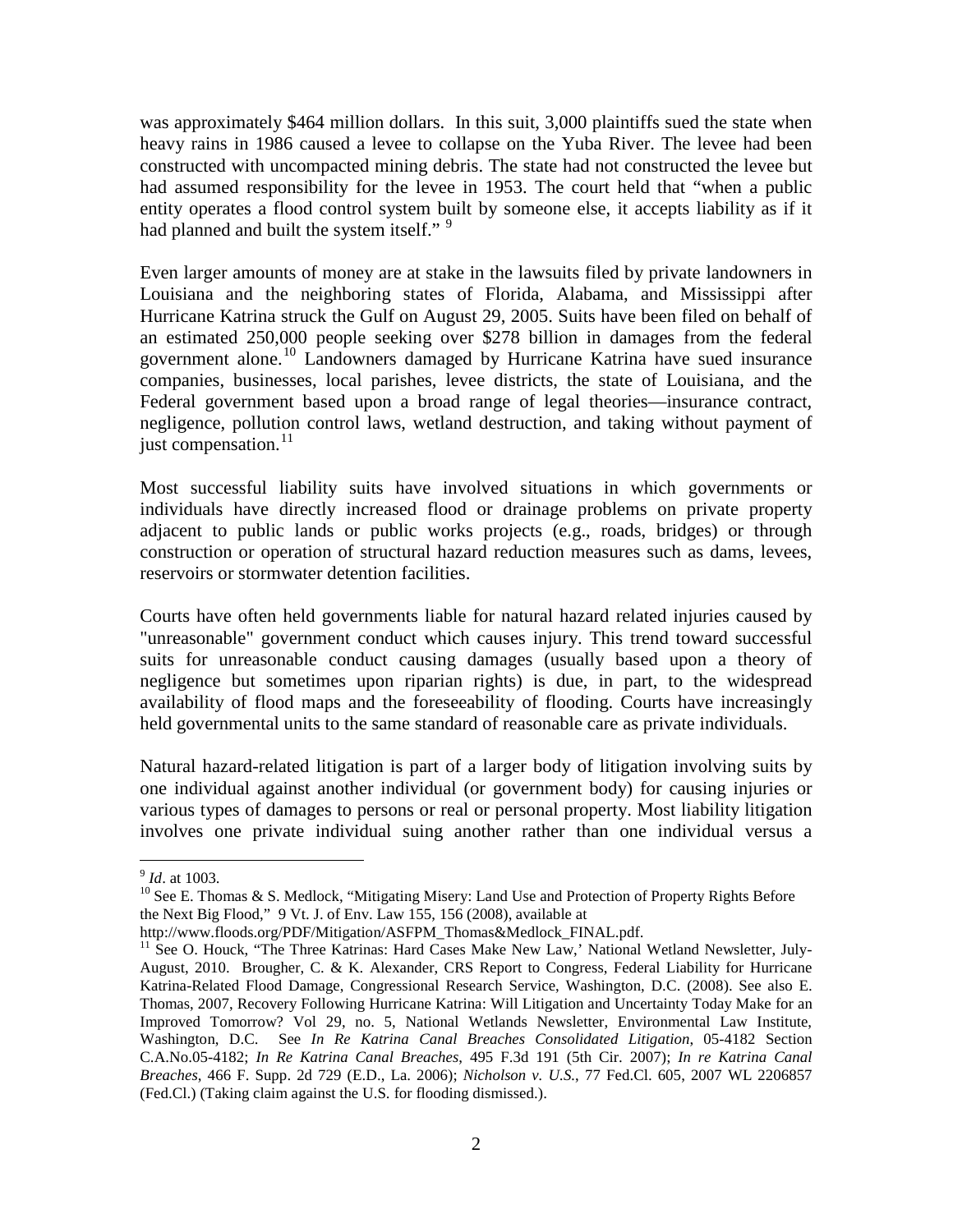governmental entity. These cases involve damages caused by one individual to another in automobile accidents, medical malpractice contexts, work-related accidents, and many other situations. Both natural hazard litigation and this broader body of litigation share most of the same theories of action and defenses.

Large damage awards have encouraged governments at all levels to seek ways of minimizing suits which will be discussed below. Some of these measures (such as adoption and implementation of "no adverse impact" standard) are consistent with responsible government decision-making which avoids increasing flood hazards on other, nongovernment lands. Other measures for reducing liability such as legislative adoption statutes of limitation with short time frames of two to five years for architectural or engineering negligence may reduce costs to government but provide limited recourse for private landowners when flood losses occur.

# <span id="page-13-0"></span>**2. Why has the number of successful suits increased?**

Reasons why governments are being held liable under various legal theories (trespass, nuisance, negligence, riparian rights, surface water reasonable use doctrine, and inverse condemnation) include:

--**Landowners and governments are continuing to construct homes and other structures in flood hazard areas.** Landowners often want to build as close to the water (lakes, streams, estuaries, the oceans) as possible even if this involves the potential for severe flood, wind and erosion damage. This is a particular problem for coastal and estuarine areas where landowners often underestimate the height and power of storm surge and waves. Public infrastructure such as roads, stormwater systems, dikes, levees, also continues to be constructed in hazard areas.

When flood and erosion damages occur, disgruntled landowners often sue anyone who might be held legally responsible.

 --**Foreseeability of harm is increasing.** A "reasonable man" is responsible for injuries or damages which could be reasonably foreseen.<sup>[12](#page-13-1)</sup> To constitute negligence, the act must be one which a reasonably careful person would foresee as creating an appreciable risk of harm to others so as to cause him not to do the act or to do it in a more careful manner. The test is not only whether he or she did in fact foresee the harm but whether he or she should have foreseen it, given all the circumstances. Most hazards are now to a greater or lesser extent "foreseeable" because of the broad availability of flood hazard maps including floodway and high risk coastal flood maps. Direct warning of a dangerous condition such as the report from a user of a public road that a bridge is washed out also provides foreseeability. Courts do not require that events be specifically predictable (e.g., date, place) to be "foreseeable". It is enough that the event could have been anticipated in a more general sense.

<span id="page-13-1"></span> <sup>12</sup> See, e.g., *Scully v. Middleton*, 751 S.W.2d 5 (Ark. 1988).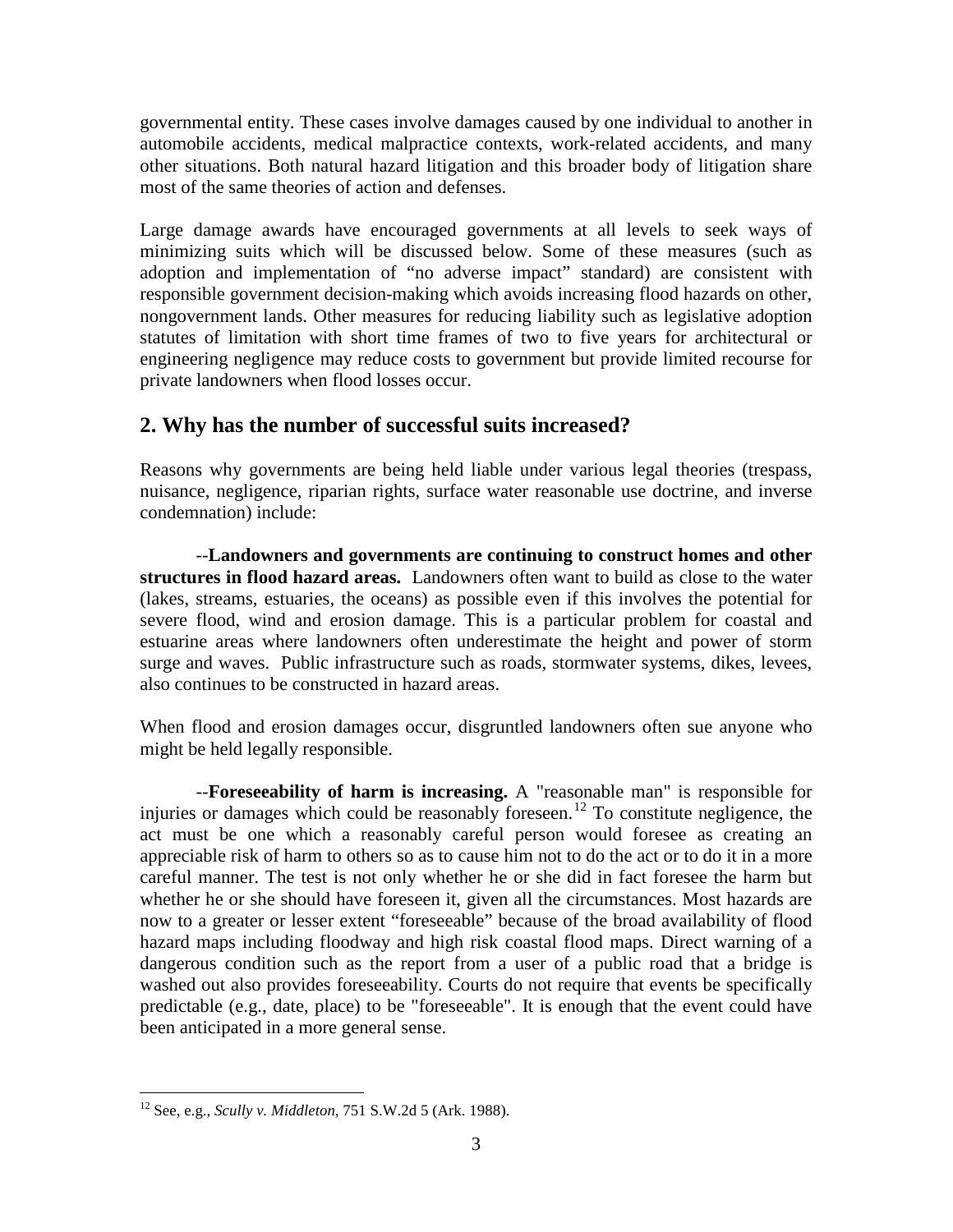A number of courts have considered the foreseeability of hazard events with particular assigned reoccurrence intervals. For example, in *Barr v. Game, Fish and Parks*, [13](#page-14-0) the Colorado Court of Appeals rejected an "act of God" defense for flooding, erosion and silt deposition damage caused by construction of a dam with an adequate spillway by the Colorado Game, Fish and Parks Commission. The court noted that a "maximum probable storm, by definition, is both maximum and probable."[14](#page-14-1) The Court of Appeals agreed with the lower court which had concluded:

(W)ith modern meteorological techniques, a maximum probable storm is predictable and maximum probable flood is foreseeable. Thus being both predictable and foreseeable to the defendant in the design and construction of the dam, the defense of act of God is not available to them. In short, the flood which occurred in June of 1965 could not be classified as an act of God. <sup>[15](#page-14-2)</sup>

The court concluded that the dam should have been designed to meet the requirements of the maximum probable flood—about 200,000 cfs at this point of the stream.

--**The rules of law pertaining to common law liability have been expanded.** Courts and legislative bodies have expanded the basic rules of liability to make landowners and governmental units increasingly responsible for actions which result in or increase damages to others. For example, the traditional "common enemy" doctrine with regard to diffused surface waters whereby a landowner could grade, dike, levee or otherwise protect himself or herself against surface water without liability to other landowners or individuals who might be damaged by increased flows has been replaced judicially or legislatively in most jurisdictions by a rule of "reasonable use". Pursuant to this rule, landowners must act "reasonably" with respect to other landowners.<sup>[16](#page-14-3)</sup> In general, any activity which substantially increases the amount, velocity or depth of surface waters on other lands with resulting damage may be held by courts to be unreasonable and the basis for a liability suit.

--**Hazards have become more predictable.** The potential for private and government liability has increased as the techniques and capabilities for defining hazard areas and predicting individual hazard events have improved and mapping of hazard areas has taken place. With improved predictive capability and the mapping of areas, even relatively infrequent hazard events are now (to a greater or lesser extent) "foreseeable" and failing to take such hazards into account may constitute negligence or invoke strict liability.<sup>[17](#page-14-4)</sup> This includes the "residual risk" from levees, dams, and other flood control structures.

--**The "Act of God" defense has been limited.** "Act of God" was, at one time a common, successful defense to losses from flooding and erosion and common law suits

<span id="page-14-3"></span><span id="page-14-2"></span>

<span id="page-14-4"></span>

<span id="page-14-1"></span><span id="page-14-0"></span><sup>&</sup>lt;sup>13</sup> 497 P.2d 340 (Colo. App. 1972).<br><sup>14</sup> *Id.* at 344.<br><sup>15</sup> *Id.*<br><sup>16</sup> See, e.g., *County of Clark v. Powers*, 611 P.2d 1072 (Nev. 1980).<br><sup>17</sup> See, e.g., *Barr v. Game, Fish, and Parks Comm*'n, 497 P.2d 340 (Colo. 1972.)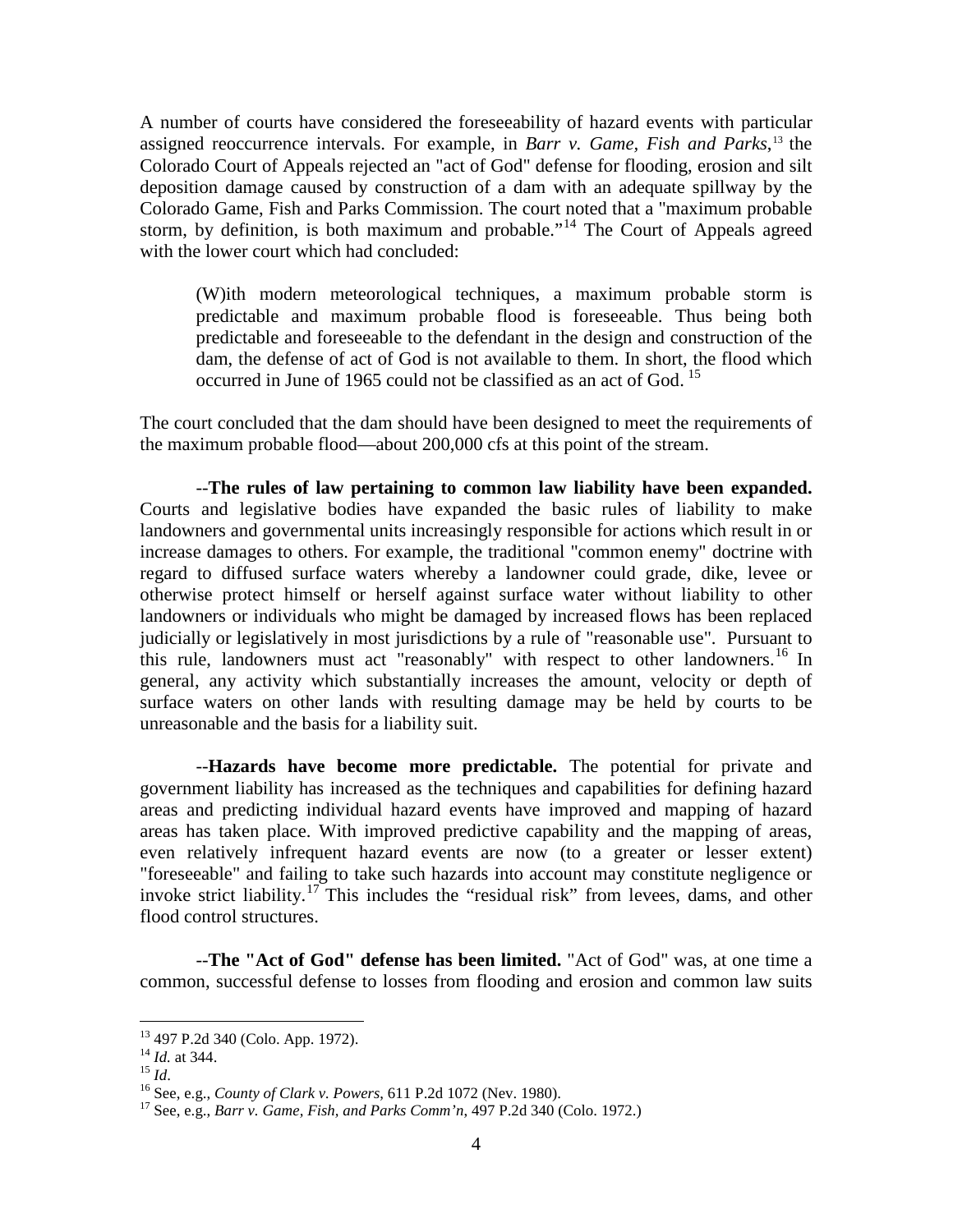based upon such losses. But, at common law, "acts of God" must be not only very large hazard events but must be "unforeseeable."<sup>[18](#page-15-0)</sup> Improved predictive capability and the development of hazard maps have limited the use of this defense.

--**Advances have been made in the techniques available for reducing hazard losses.** Advances (e.g., computerized warning systems) create an increasingly high standard of care for reasonable conduct. As technology advances, the techniques and approaches which must be applied by engineers, architects and others for "reasonable" conduct", judged by the practices applied by their profession in their region, also advance. Private landowners, architects, engineers and governments are negligent if they fail to exercise "reasonable care". Architects and engineers must demonstrate a level of knowledge and expertise equal to that of architects and engineers in their region.<sup>[19](#page-15-1)</sup> Widespread dissemination of information concerning techniques for reducing flood and erosion losses through magazines, technical journals, and reports, has broadened the concept of "region" so that a broad if not national standard of professional reasonableness now exists.

--**Advances have been made in natural hazard modeling techniques available to establish causation, the reasonableness of conduct, and damages.** Fifty years ago, it was very difficult for a landowner to prove that a particular activity on adjacent land increased flooding, subsidence, erosion, or other hazards on his or her land. This was particularly true when the increase was due to multiple activities on many lands such as increased flooding due to development throughout a watershed. Today, sophisticated modeling techniques facilitate proof of causation and allocation of fault.<sup>[20](#page-15-2)</sup> Modeling techniques may be used to establish relative degree of risk including flood frequency, flood heights, and identification of floodway areas. [21](#page-15-3)

**--The standard for "reasonable" conduct is becoming a national standard.** The development and widespread distribution of engineering handbooks and analytical tools by FEMA, the Army Corps of Engineers, engineering societies, and other agencies and groups create are creating a national standard for reasonableness. See, for example, *Reidling v. City of Gainesville*, [22](#page-15-4) in which the court held that the Department of Transportation's plans for a parkway were exempt from sovereign immunity protection and consequentially the DOT could be held liable for a nuisance due to placement of fill and flooding. There was evidence that the plan or design for placement of fill "was not

<span id="page-15-0"></span> <sup>18</sup> See *id.* at 343.

<span id="page-15-1"></span><sup>&</sup>lt;sup>19</sup> See generally Annot., "Architect's Liability for Personal Injury or Death Allegedly Caused by Improper or Defective Plans or Designs," 97 A.L.R.3d 455 (1980).

<span id="page-15-2"></span><sup>20</sup> See, e.g., *Schneider v. State,* 789 N.W.2d 138, 145 (Iowa 2010) in which the court observed: "Computer models… illustrated that the bypass structures increased the depth of the 1999 flood waters by as much as three feet in certain areas of the city and caused flooding in a part of the city that would not have flooded but for the construction of the bypass. The models also produced evidence tending to prove the bridge and related structures would have caused flood waters in a 100-year flood event to rise higher in some parts of Denver upstream from the bridge than would have been the case had the bridge and related structures not been placed in the floodway."; Lea Co. v. N. C. Bd. of Transp., 304 S.E.2d 164 (N.C. 1983). <sup>21</sup> See generally, Schneider v. State, 789 N.W.2d 138, 145 (Iowa 2010). <sup>22</sup> 634 S.E.2d 862 (Ga. 2006).

<span id="page-15-4"></span><span id="page-15-3"></span>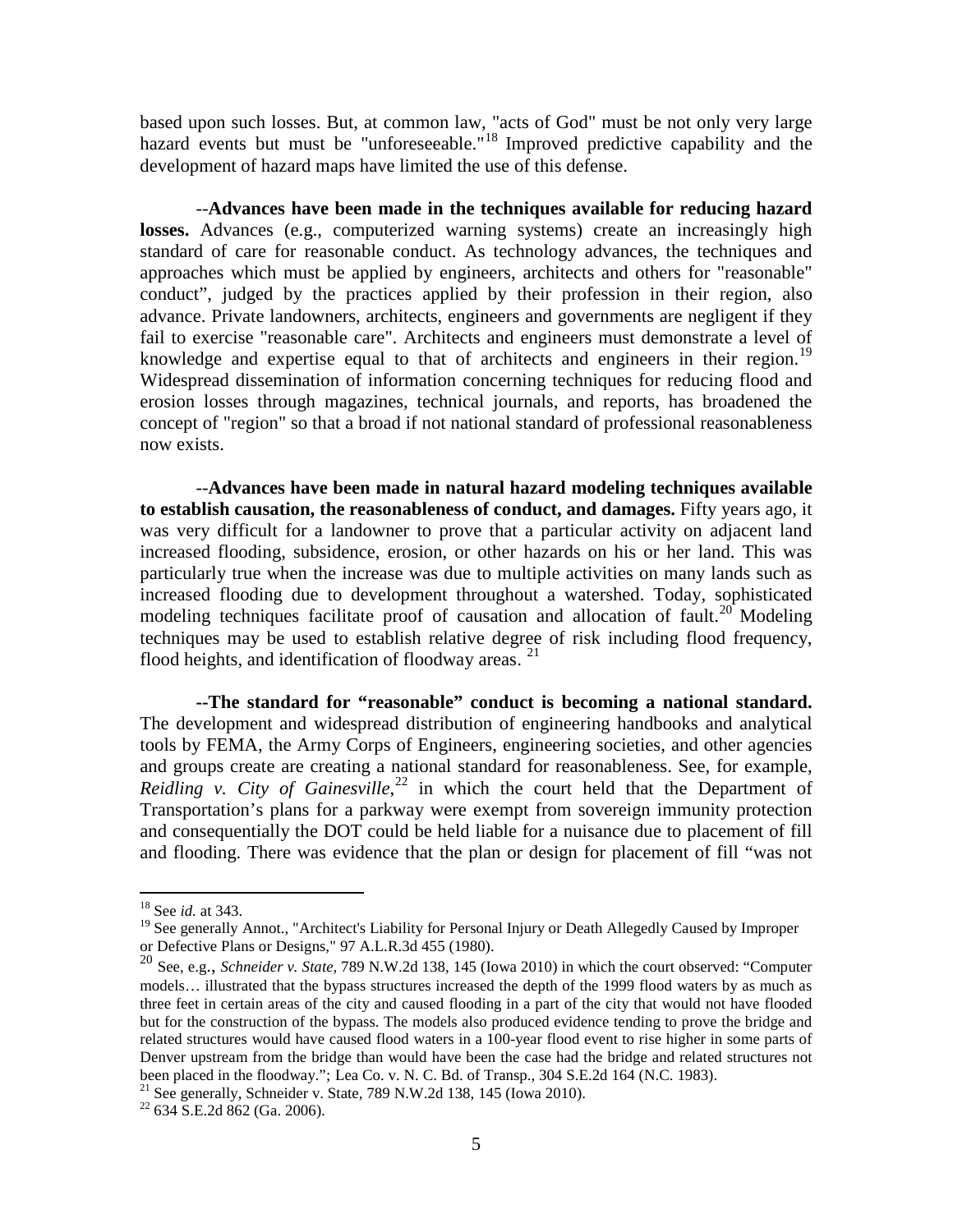prepared in substantial compliance with generally accepted engineering or design standards at the time such plan was prepared."<sup>[23](#page-16-0)</sup> Evidence of the usual and customary conduct of others under the circumstances is relevant and admissible.<sup>[24](#page-16-1)</sup> However, general custom is not conclusive<sup>[25](#page-16-2)</sup> and courts have found the practices of an entire industry to be wanting.<sup>[26](#page-16-3)</sup>

--**A special relationship has, in some instances, been developed.** In some instances, a special relationship exists between an injured individual and a governmental unit that creates a duty of care. For example, in *Kunz v. Utah Power and Light Company*, [27](#page-16-4) a Federal Court of Appeals held that the Utah Power and Light Company which operated a flood storage facility at a lake had a special relationship with downstream landowners and a duty to provide flood control because the Company had operated the facility to provide flood control over a period of time and downstream landowners had come to rely upon such operation. Failure to act reasonably in light of this duty was, potentially, negligence.

--**Statutes, ordinances, or other regulations applying to the area or activity establish an increased standard of care.** More than 20,800 communities have adopted floodplain regulations to qualify for the National Flood Insurance Program. Many have adopted standards which exceed the minimum standards of the Program. Negligence may "arise from breach of a common law duty or one imposed by statute or regulation since the conduct of a reasonable man may be prescribed by legislative enactment.<sup> $28$ </sup> In general, violation of a statute or ordinance may create, at a minimum, a presumption of negligence or evidence of negligence.<sup>[29](#page-16-6)</sup>

In many jurisdictions, "violation of an ordinance or other regulation is considered negligence per se if (1) the injury was caused by the ordinance violation, (2) the harm was of the type intended to be prevented by the ordinance, and (3) the injured party was one of the class meant to be protected by the ordinance."<sup>[30](#page-16-7)</sup>

Although violation of a statute or ordinance is, at a minimum, evidence of negligence, compliance with an ordinance or statute does not bar a negligence suit. See for example, *Corley v. Gene Allen Air Service, Inc.*, [31](#page-16-8) in which the court observed that "(u)nreasonable conduct is not an excuse when one merely complies with minimum regulatory

<span id="page-16-0"></span><sup>&</sup>lt;sup>23</sup> *Id.* at 866, quoting *Dep't of Transp. v. Dupree*, 256 Ga.App. 668 (Ga.App. 2002).<br><sup>24</sup> See The Law of Torts p, 193.<br><sup>25</sup> See, e.g., *The T.J. Hooper*, 60 F.2d 737 (C.A.2 1932).

<span id="page-16-1"></span> $24$  See The Law of Torts p, 193.

<span id="page-16-2"></span>

<span id="page-16-3"></span><sup>&</sup>lt;sup>26</sup> Id. The court in this case found that the general practice of failing to equip tug boats with operational radios rendered them unseaworthy.<br> $^{27}$  526 F.2d 500 (9th Cir., 1975).

<span id="page-16-5"></span><span id="page-16-4"></span><sup>&</sup>lt;sup>28</sup> Hundt v. LaCross Grain Co., 425 N.E.2d 687, 696 (Ind. App. 1981). See also *Braun v. New Hope Township*, 646 N.W.2d 737 (S.D. 2002) (Township has statutory duty to erect and maintain adequate barriers and signs to protect the public from damaged township roads.). See *Schneider v. State*, 789 N.W.2d 138 (Iowa 2010).<br><sup>29</sup> See, e.g., *Distad v. Cubin*, 633 P.2d 167 (Wyo., 1981).

<span id="page-16-7"></span><span id="page-16-6"></span><sup>&</sup>lt;sup>30</sup> Boyles v. Oklahoma Natural Gas Co., 619 P.2d 613, 618 (Okla. 1980); see also *Powell v. Village of Mt.* Zion, 410 N.E.2d 525 (Ill., 1980).

<span id="page-16-8"></span><sup>&</sup>lt;sup>31</sup> 425 So. 2d 781, 784 (La., 1983).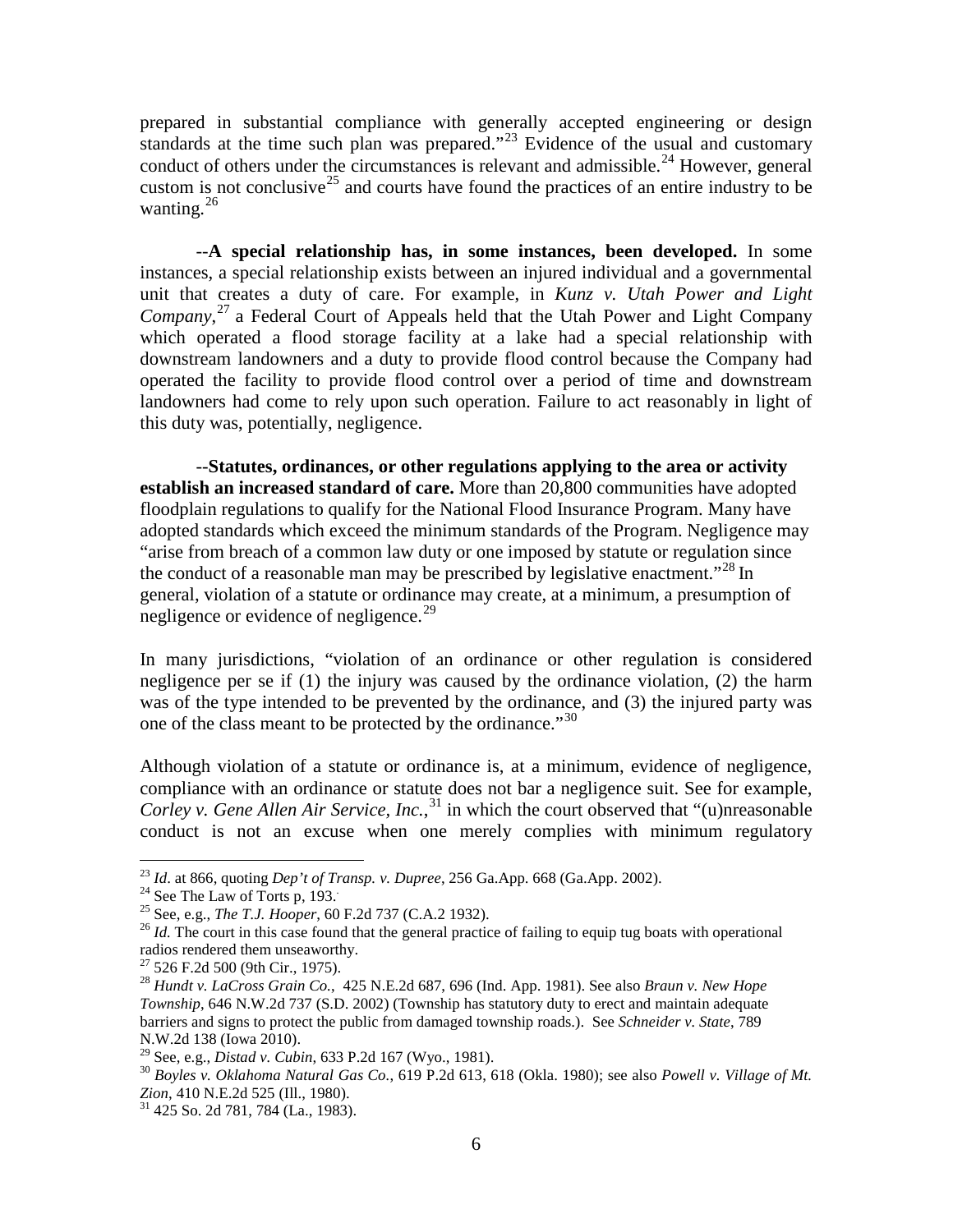requirements." In addition, approval of a permit for a project by a state administrative agency does not preclude a private law suit. For example, in *Oak Leaf Country Club, Inc., v. Wilson*, [32](#page-17-1) an Iowa court held that approval by a state agency of a stream channelization project did not preclude judicial relief to riparian landowners for damage due to the project. In *Schneider v. State*, <sup>[33](#page-17-2)</sup> a court held that the state of Iowa was liable for highway project which encroached on the floodway and caused damages in violation of an Iowa statute. The court held that "discretionary" immunity under tort claim act did not apply because of the clear statutory and regulatory provisions prohibiting fill or other obstructions in the floodway.

# <span id="page-17-0"></span>**3. What units of government are most susceptible to flood-related damage claims?**

All levels of government--the federal government, states, and local governments--may be sued for negligence, nuisance, breach of contract, or the "taking" of private property without payment of just compensation although vulnerability to suit varies.

**Local government liability.** As a practical matter, local governments<sup>[34](#page-17-3)</sup> are most vulnerable to liability suits based upon government increasing or negligently addressing natural hazards because they are, in many contexts, the units of government undertaking the activities which result in increased natural hazards or "takings" of private property and they are the least protected by defenses such as sovereign immunity and statutory exemptions contained in tort claim acts. It is at the local level that much of the active management of hazardous lands occurs (e.g., road building and maintenance; operation of public buildings such as schools, libraries, town halls, sewer and water plants, parks). It is also at the local level where most public services with potential for creating liability such as fire fighting, police, snow removal, garbage pickup and disposal, emergency evacuation, and ambulance services are provided. Finally, most land use regulation occurs at the local level and "regulatory takings" claims challenging such regulations are, therefore, most common at this level.

**State liability.** States may also be liable  $35$  in some instances for hazard losses occurring on state lands, hazard losses due to state highway projects, operation of state buildings, and for the actions of state agency personnel such as state police and emergency

<span id="page-17-4"></span><span id="page-17-3"></span>

<span id="page-17-2"></span><span id="page-17-1"></span><sup>&</sup>lt;sup>32</sup> 257 N.W.2d 739 (Iowa., 1977).<br><sup>33</sup> 789 N.W.2d 138 (Iowa 2010).<br><sup>34</sup>See, e.g., *ClarkCounty v. Powers*, 611 P.2d 1072 (Nev. 1980) (County is liable for increased flood damage caused by county-approved subdivision.); *Myotte v. Village of Mayfield*, 375 N.E.2d 816 (Ohio App., 1977) (Village is liable for flood damage caused by issuance of a building permit for industrial park.) <sup>35</sup>See, e.g., *Monsoldo v. State*, 898 A.2d 1018 (N.J. 2006) (State floodway regulations may be an unconstitutional taking). *Lucas v. South Carolina Coastal Council, 505 U.S. 1003 (, 1992)* (State beach regulations may be a taking.)*Pumpelly v. Green Bay Co.*, 80 U.S. 166 (1871) (State is liable for taking of private property due to flooding of private lands by state reservoir.); *Rodrigues v. State*, 472 P.2d 509 (Haw. 1970) (State is liable for damages due to inadequate maintenance of drainage culverts which were blocked by sand bars and tidal action.); *Schneider v. State*, 789 N.W.2d 138 (Iowa 2010). State was liable for highway project which increased flood heights. Discretionary immunity under tort claim act did not apply.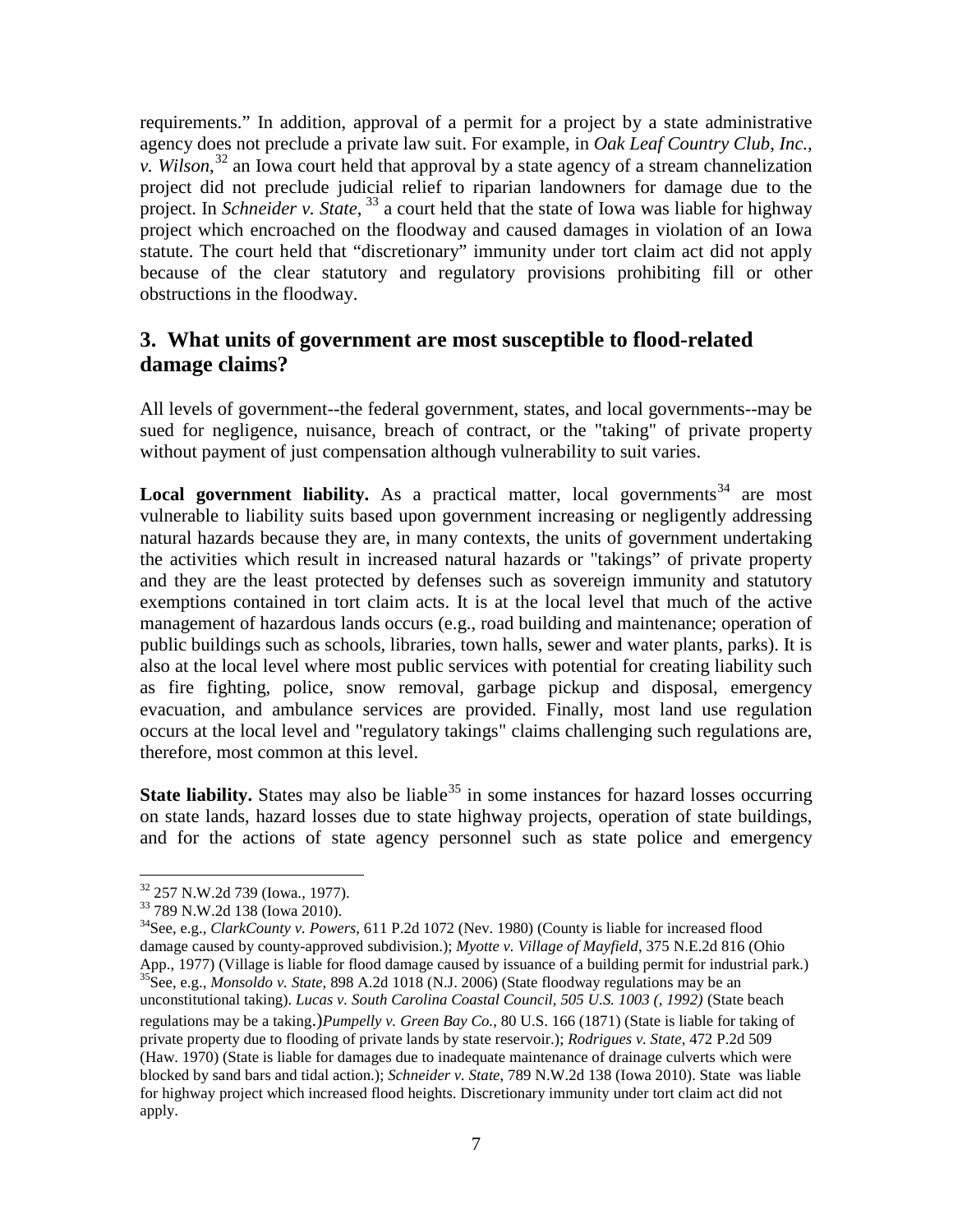management operations. Some states also directly regulate activities in hazard areas such as floodways and coastal erosion areas although the state regulatory role is more restricted than the local one. States may be sued for negligence, trespass, takings, and on contract theories. States may also be liable for unconstitutional "taking" without payment of just compensation when they tightly regulate areas.<sup>[36](#page-18-0)</sup> States are less vulnerable than local governments due to the smaller number of state activities undertaken with liability potential (e.g., limited state land use controls), continued sovereign immunity, and other defenses (e.g., 11th Amendment defense to Section 1983 actions). But, as described above, there are exceptions. As discussed above, the State of California has been held liable for massive flood damages in a class action suit dealing with state-owned levees.<sup>[37](#page-18-1)</sup> The settlement in this suit was approximately \$464 million dollars.

Federal liability<sup>[38](#page-18-2)</sup> for flood hazard-related losses arises in certain contexts such as federal construction of reservoirs for recreation and water supply. Liability may also result from filling or grading of federal lands thereby increasing flooding or erosion on adjacent lands. Much of the land in the West is in federal ownership. Floods, erosion, and avalanche hazards are common. Federal agency activities may increase hazards on adjacent private lands and public users of federal land may be injured or killed by natural hazards. The federal government may be sued, under the Federal Tort Claims act of 1946, for some types of negligence. Under this statute, the Federal government may be held liable for "nondiscretionary" negligence including negligence in the design or operation of certain natural hazard loss reduction measures such as erosion control works (e.g., groins). However, Congress has specifically exempted federal agencies for liability for negligence with regard to construction of flood control measures by Section 702c of the Flood Control Act of 1928.<sup>[39](#page-18-3)</sup> This is an extremely important statutory exemption to liability. Section 702c exempts the federal government for liability for "negligence" associated with the design, operation, and maintenance of any federal flood control facility. It provides that "(n)o liability of any kind shall attach to or rest upon the United States for any damage from or by floods or flood waters at any place."<sup>[40](#page-18-4)</sup>

This exemption has been broadly applied except where the federal government constructs or operates dams or other structures with the primary goal of irrigation, recreation or navigation rather than flood control.<sup>[41](#page-18-5)</sup> Landowners damaged by the collapse of levees in Hurricane Katrina are arguing that at least a portion of the damage should be

<span id="page-18-0"></span> <sup>36</sup>*Monsoldo v. State*, 898 A.2d 1018 (N.J. 2006) (State floodway regulations may be an unconstitutional taking.)<br>37 Paterno vs. State of California, 113 Cal.App.4th 998 (Calif., 2003).

<span id="page-18-3"></span><span id="page-18-2"></span><span id="page-18-1"></span><sup>&</sup>lt;sup>38</sup> See *Central Green Co. v. United States*, 531 U.S. 425, 426 (2001).<br><sup>39</sup> Flood Control Act of 1928, 45 Stat. 534 (codified as amended in scattered sections of 33 U.S.C.). <sup>40</sup> *Id.*<br><sup>41</sup> See, e.g., *Loesch v. U. S.*, 645 F.2d 905 (Ct. Cl. 1981), (Alleged government liability for causing erosion

<span id="page-18-5"></span><span id="page-18-4"></span>on private lands by construction and operation of navigational locks.) ; *Central Green Co. v. U.S.*, 531 U.S. 425 (2001); ( Federal government may be liable for damages caused by irrigation canal.); *Morton v. U.S.* (Ariz. 10-8-2010)(Federal government may be liable for death in stream due to operation of camp ground.); *In re Katrina Canal Breaches Consol. Litig.*[, 577 F. Supp. 2d 802](http://www.loislaw.com/pns/doclink.htp?alias=FDCR&cite=577+F.+Supp.2d+802) (E.D. La. 2008)(Federal government may be liable for failing to maintain navigational canal.)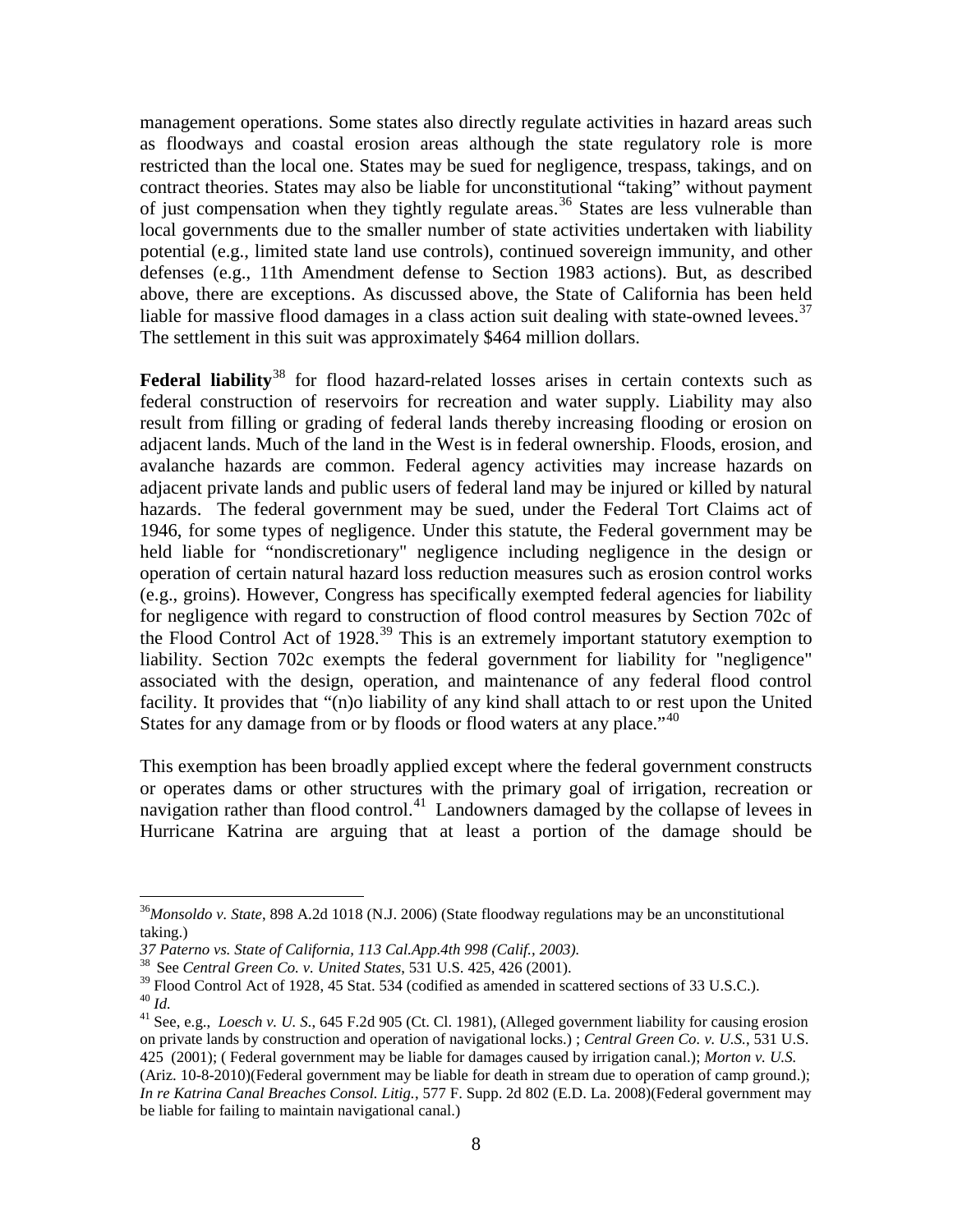compensated by the federal government because the levees were constructed as part of a navigation project.  $42$ 

Federal agencies, states, and local governments may also be sued for uncompensated taking of private property under the 5th Amendment under some circumstances. For example, federal agencies may be held liable for flooding or saturating private land by constructing reservoirs.<sup>[43](#page-19-2)</sup>

Finally, the federal government, states and local governments may be held liable for breaches of contract in leasing or selling hazard prone lands and structures and to contractors constructing roads or buildings damaged by natural hazards during the construction (depending upon the terms of the contract).

# <span id="page-19-0"></span>**4. Is government liability consistent with sound public floodplain management policy?**

On the one hand, the threat of law suits encourages floodplain decision-makers to avoid increasing flood hazards on public and private lands. The threat encourages governments to carefully evaluate building permit applications and proposed subdivision plats. It encourages governments to take into account residual risk in constructing dikes and dams and levees. It encourages governments to carefully construct, maintain and operate flood control works, flood warning systems, other flood loss reduction measures.

The judicial trend toward holding governmental units and private landowners responsible for natural hazard losses caused by their actions (including losses due to residual flood risk from failure of structures such as levees) is consistent with the overall goal of responsible government decision-making for flood hazard areas stated by the Federal Task Force on Flood Control. This Task Force, in its report to Congress, recommended in 1965 that **"those who occupy the floodplain should be responsible for the results of their own actions."** See Task Force on Federal Flood Control Policy, A Unified National Program for Managing Flood Losses, H.R. Doc. No. 465, p.3, 89th Congress 2d Sess. (1966). The recommendations of this Task Force have provided the conceptual basis for federal, state/tribal, and local floodplain management for the last four decades. Efforts have been made at all levels of government to shift more of the costs of occupancy of hazard areas to the private and public landowners. For example, increased cost-sharing requirements for federal flood loss reduction projects and reduced federal spending for disaster assistance support such a changed philosophy. So does providing National Flood Insurance at actuarial rates.

<span id="page-19-2"></span><span id="page-19-1"></span><sup>&</sup>lt;sup>42</sup> See note 37, *Katrina Canal Breaches*, supra.<br><sup>43</sup> See, e.g., *U.S. v. Kansas City Life Ins. Co.*, 339 U.S. 799 (1950) (Federal government is liable for maintaining the Mississippi River at an artificially high level which raised the water table, blocking drainage of properties and causing destruction of the agricultural value of lands.) See also footnote 3 of *Vaizburd v U.S.*, 384 F.3d 1278 (C.A. Fed. 2004) citing many cases.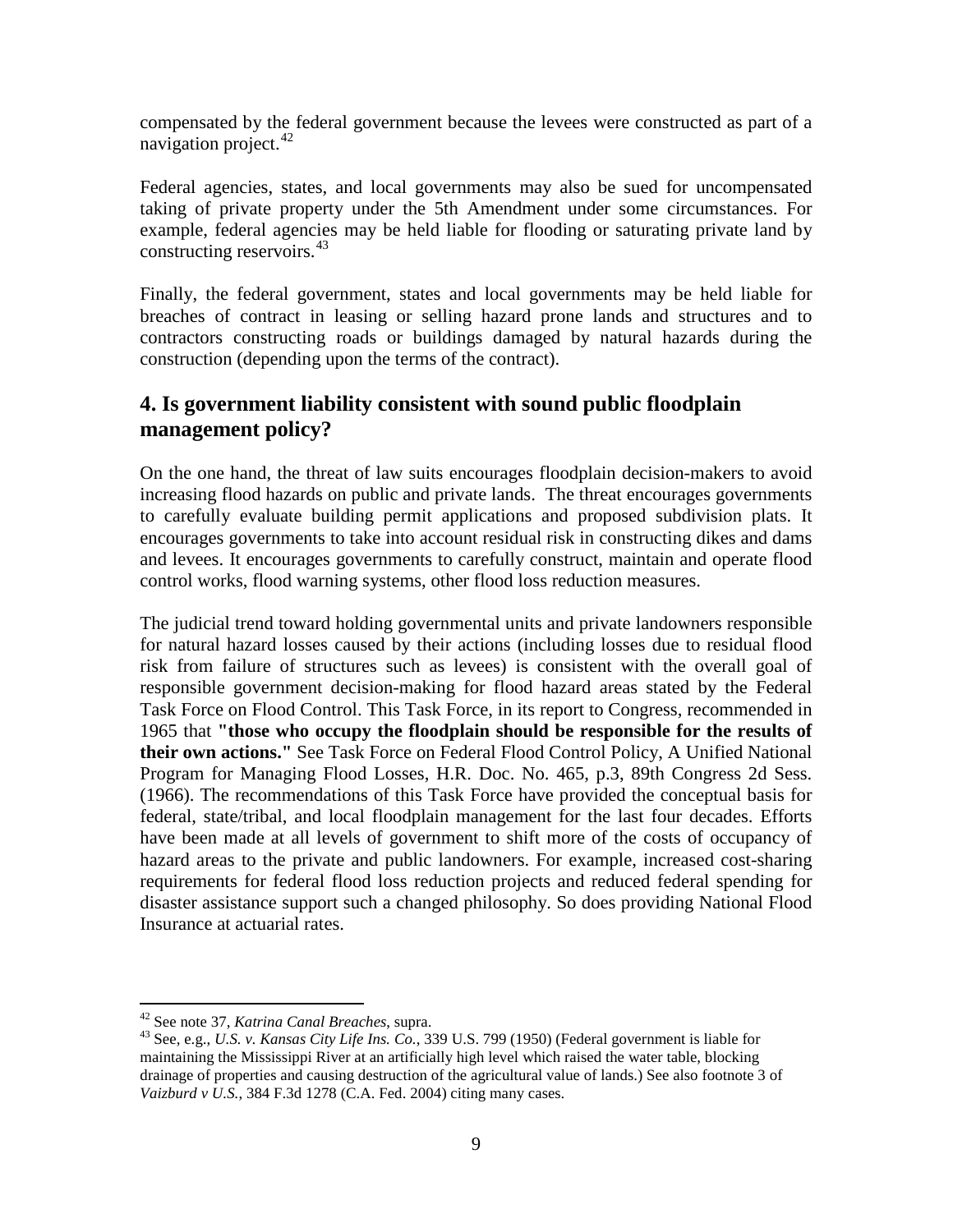While damage awards like those for the Paterno case have in a few instances been great, there is little indication that such suits are, overall, bankrupting local governments or seriously impairing government operations.

On the other hand, the threat of law suits may discourage governments from undertaking flood loss reduction measures such as establishment of flood warning systems. It may discourage governments from allowing campers and others to use floodplains in public ownership. It may discourage governments from mapping floodplains with the fear that once they know the extent and severity of flood hazards this knowledge will be turned against them.

Courts have, as a matter of public policy refused to hold governments responsible for flood losses in some instances. See, for example, *Butler v. Advanced Drainage*,<sup>[44](#page-20-0)</sup> in which the Wisconsin Supreme court held as a matter of public policy that the City of Shell Lake was not liable for gradually rising waters in a lake and resulting flood damage. The court reasoned that imposing liability "would be to enter a field with no sensible or just stopping point."<sup>[45](#page-20-1)</sup> The court concluded  $46$ 

The natural hazard, flooding caused by the rising water level of the Lake, has been know for decades…The plaintiff in this case were aware of the flooding hazard surrounding the Lake; yet they continued to place themselves in harm's way, often by building dwellings below the 100-year floodplain for the Lake. When the potential for damage from the Lake's flooding was known and of an ongoing nature, should an unsatisfactory abatement effort serve as the source of recoverable damages? …. (I)t is probable that absent any act by the defendants, the plaintiffs, nevertheless, would have suffered damage.

….

This is a natural hazard that was amplified by development on the Lake. Should every failed effort at controlling the flooding bring a lawsuit? For example, if a retaining wall had been constructed in the hope of holding off rising water and the property flooded nevertheless, should that contractor also be held responsible for the damage to the plaintiffs or to neighboring resident's properties because the efforts were unsuccessful?

….(W)e conclude that to open the door for this type of claim would be to enter a field with no just or sensible stopping point. Therefore, we conclude that the defendants may not be held liable for their unsatisfactory abatement efforts and the dismissal of the plaintiff's negligence claim was proper.

There is much concern by government staff that they might be held personally liable for increasing flood hazards, failing to prevent flood losses, or tightly regulating flood hazard

<span id="page-20-0"></span> <sup>44717</sup> N.W.2d 760 (Wis. 2006).

<span id="page-20-1"></span><sup>45</sup>*Id*. at 769, quoting *Coffey v. City of Milwaukee*, 74 Wis.2d 526, 541, (Wis. 1976). <sup>46</sup>*Id*. at 768, 769.

<span id="page-20-2"></span>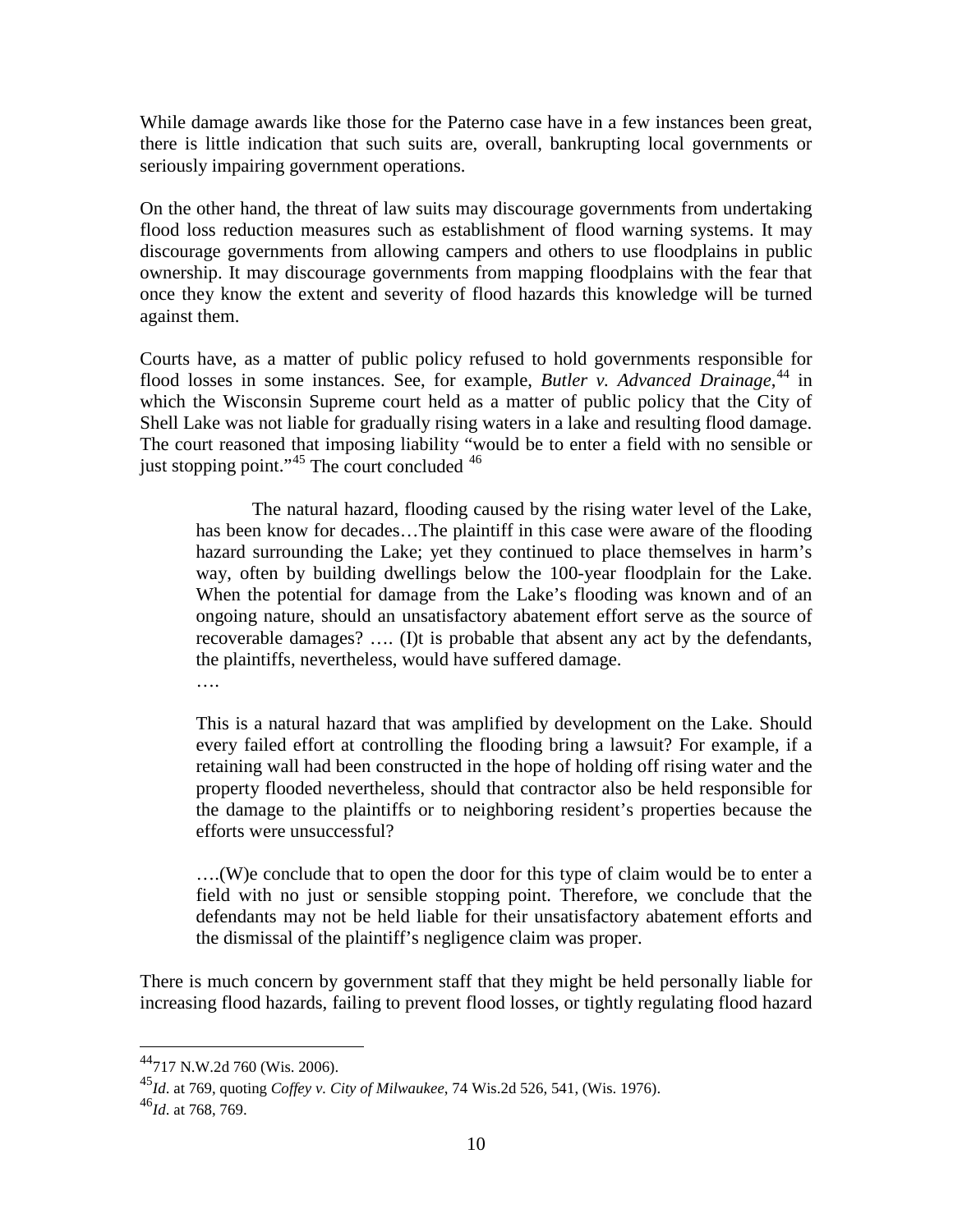areas. And, this has led to proposals to legislatively limit government liability for issuing floodplain permits which increase flood hazards on other lands, for failing to prevent flood damages, for failing to enforce floodplain regulations, and for certifying levees.<sup>[47](#page-21-1)</sup> These measures will be discussed later in this paper.

A middle ground position concerning government liability may best serve the dual goals of responsible decision-making and reduced law suits. Continued liability is consistent with sound public policy where it encourages governments to consider flood risks including residual risks and to avoid "externalities" in their decision-making. It makes particular sense where governments can reduce the risk of liability through relatively inexpensive administrative measures.

But there may also be a need for limits. Legislative limitations upon common law liability may be appropriate in some circumstances. For example, states could in their emergency management statutes specifically exempt "vertical evacuation" and emergency evacuation from liability. They also could also in these statutes explicitly limit government liability for flood warning systems except for gross negligence. They could, in their tort claim acts or zoning, building code statutes, limit government liability for issuance of floodplain permits under specified conditions.

# <span id="page-21-0"></span>**5. To what extent are governmental officials liable as individuals?**

Government officials such as zoning administrators, state and local floodplain regulators, planners, city engineers, and local legislators worry that they will be held liable as individuals for adoption of highly restrictive floodplain regulations, the denial of permits for floodplain activities, the issuance of permits and subsequent flooding of other property, and for government activities such as the design, construction, and maintenance of dams, levees, stormwater systems, and drainage channels.

Courts have quite often held states and local governments liable for increasing flood damages on private lands under common law or Constitutional theories. However, government officials have been very rarely been held personally liable. Despite the rarity of successful suits, defending oneself against a suit can be time-consuming and expensive. Suits can have a chilling effect on regulations if governmental units decide not to enforce regulations out of fear they will be sued.

Courts and state legislators have through tort or Constitutional case law or through state tort claim acts, provided various classes of government employees with partial or complete immunity as individuals although local governmental units may not have immunity.<sup>[48](#page-21-2)</sup> These immunities have been applied not only to tort actions but most "takings" claims including taking and due process suits based upon Section 1983 of the Civil Rights Act.

<span id="page-21-1"></span> <sup>47</sup>See note 1, supra.

<span id="page-21-2"></span><sup>48</sup> See *Creative Environments, Inc. v. Estabrook*, 491 F. Supp. 547 (D.C. Mass. 1980).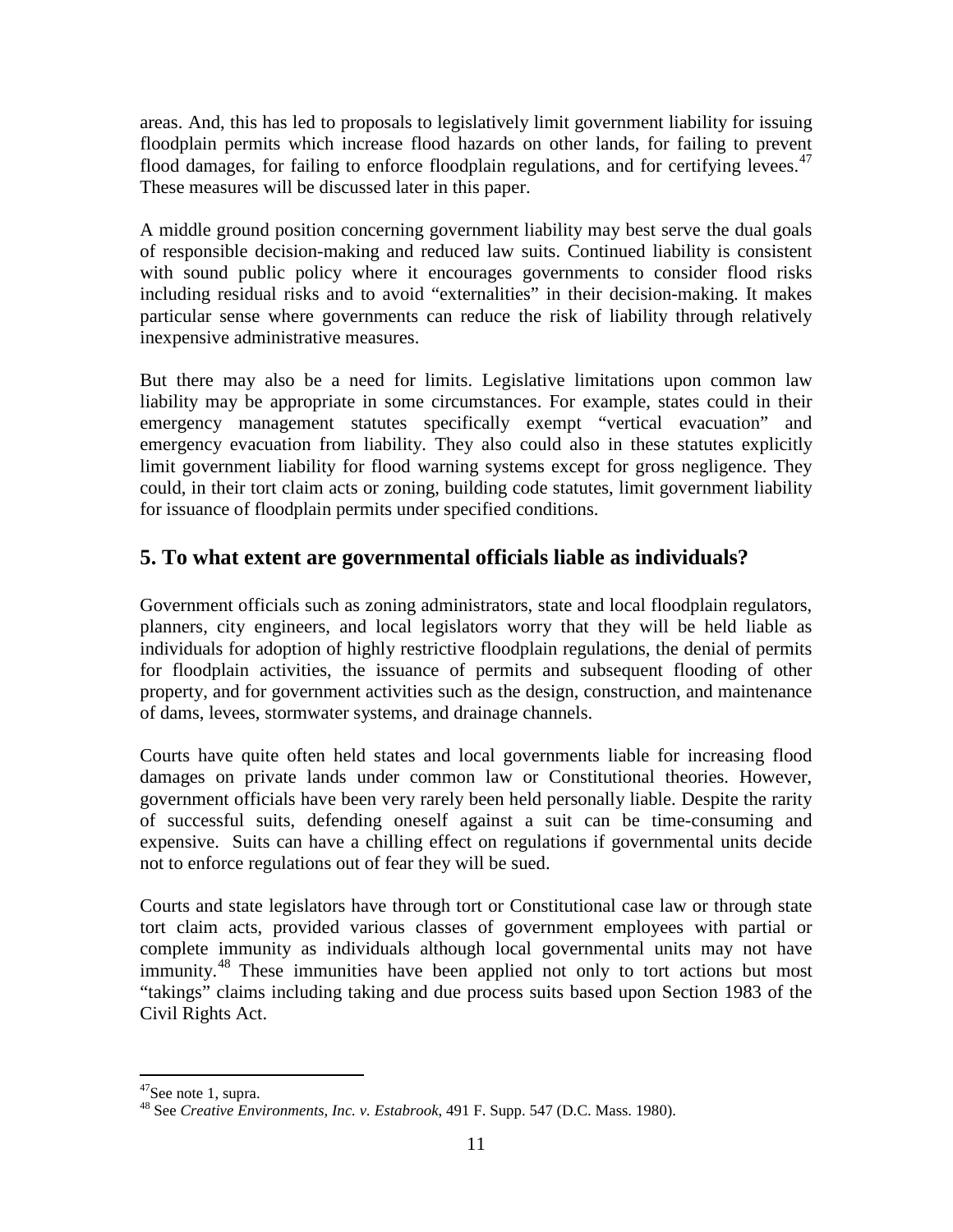Courts have held that governmental employees at all levels of government acting in good faith and within the scope of their jobs are not personally liable.<sup>[49](#page-22-0)</sup> This immunity is based upon public policy considerations. There are, however, exceptions to the rule which are slowly being broadened.<sup>[50](#page-22-1)</sup> For a case addressing qualified government liability under state law see *City of Birmingham v. Brown*,<sup>[51](#page-22-2)</sup> in which the court held that a city and an employee of city were not liable for approving a stormwater system because of state tort claim act immunity for city and "discretionary function" immunity for employee. Quoting an earlier case (*Ex parte Cranman*  [52\)](#page-22-3), the court stated:

"A State agent shall be immune from civil liability in his or her personal capacity when the conduct made the basis of the claim against the agent is based upon the agents

- (1) formulating plans, policies, or designs;
- (2) exercising his or her judgment in the administration of a department or agency of government…
- (3) discharging duties imposed on a department or agency by statute, rule, or regulation, insofar as the statute, rule, or regulation prescribes the manner for performing the duties and the State agent performs the duties in that manner…." (emphasis added by court, some quotation marks omitted.)

Federal employees have broad immunity from common law tort liability for discretionary acts committed within the scope of their duties. See, for example, *Friedman v. Young* [53](#page-22-4) in which a federal district court observed:

Federal employees have long been entitled to absolute immunity from common law tort liability for acts committed within the scope of their official duties, so long as the acts are discretionary in nature….In order for absolute immunity from common law tort liability to attach, two factors must be met. First the alleged tortuous acts must fall within the federal employee's scope of authority, or the outer perimeter of the employees scope of authority, or the outer perimeter of employees line of duty…The second factor that must be established is that the federal employee exercised judgment or discretion (case citations omitted)"

However, employee immunity at any level of government does not extend to ultra vires acts (acts outside of the scope of the employee's duties).<sup>[54](#page-22-5)</sup>

In general, governmental officials are also immune from personal liability based on Constitutional claims although there are exceptions under the Civil Rights Act of 1871,

<span id="page-22-0"></span> <sup>49</sup> See, *La. Farms v. La. Dept. of Wildlife and Fisheries*, 685 So.2d 1086 (La. App. 3rd Cir. 1997); *Cords v.* 

<span id="page-22-1"></span><sup>&</sup>lt;sup>50</sup> See, for example, *Cords v. Anderson*, note 49 supra in which a Wisconsin court held a park manager liable for negligence in implementing a "ministerial" duty for failing to place warning signs on cliff under common law and statutory law in effect at time of injury. The Wisconsin legislature later amended state recreation use statute to reduce potential liability of state employees in situations like this.<br><sup>51</sup> 969 So.2d 910, 915 (Ala 2007).

<span id="page-22-5"></span><span id="page-22-4"></span>

<span id="page-22-3"></span><span id="page-22-2"></span><sup>51</sup> 969 So.2d 910, 915 (Ala 2007). <sup>52</sup> 792 So.2d 392, 405 (Ala. 2000). 53 702 F. Supp. 433, 435 (S.D. N.Y. 1988). 54 See, e.g., *Smith v. Edwards*, 418 A.2d 1227 (Md. App. 1980).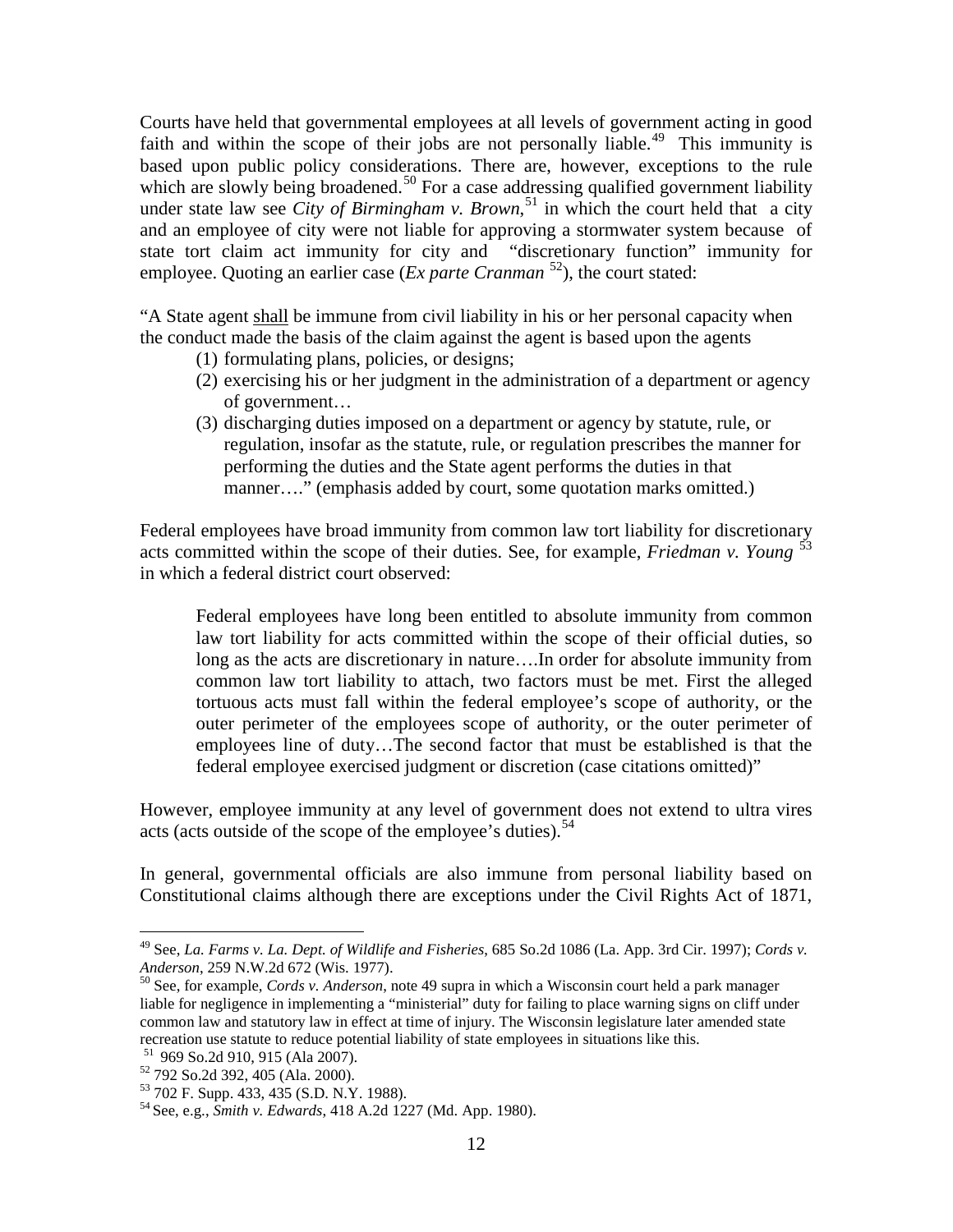codified, in part, at 42 U.S.C. Sec. 1983. Section 1983 has become an increasingly important basis for suits against local government and government employees based upon Constitutional violations<sup>[55](#page-23-0)</sup> although there have been few successful suits dealing with natural hazards.

Section 1983 provides at 42 U.S.C. Sec. 1983:

"Every person who, under color of any statute, ordinance, regulation, custom, or usage, of any State or Territory, subjects, or causes to be subjected, any citizen of the United States or other person within the jurisdiction thereof to the deprivation of any rights, privileges, or immunities secured by the Constitution and laws, shall be liable to the party injured in any action at law, suit in equity, or other proper proceeding for redress…."

Some landowners have filed Section 1983 suits against local governments and local government officials claiming a taking private property where government has increased flood, storm water, landslide and other types of natural hazard damages on private lands. They have also challenged land use regulations on due process on due process and equal protection grounds in several Section 1983 suits. See. e.g., *County Concrete Corp., Town of Roxbury*[56](#page-23-1). With some very limited exceptions, both types of suits have failed in hazard contexts. [57](#page-23-2)

The essence of a 1983 damage suit is a claim that federal civil rights have been denied due to "state action" under the color of law, there is an inadequate state remedy, and damages should be paid for such denial of civil rights. Violation of state or local law alone does not give rise to a Section 1983 action which only applies to violations of federal rights. The plaintiff must prove both "(1) deprivation of a federal Constitutional or legal right...which (2) resulted from the sort of abuse of government power that is necessary to raise an ordinary tort by a government agent to the stature of a violation of the constitution." *Boihem v. Drainage & Sewerage Dept. of Jefferson Parish*. [58](#page-23-3) A Section 1983 suit may not be filed against a federal agency although federal employee may be sued directly in some limited circumstances. Similarly, an unconsenting state may not be sued for violation of a federal right due to the provisions of the 11th Amendment. See *Welch v. State Dep't of Highways*.<sup>[59](#page-23-4)</sup> A Section 1983 suit can be filed in certain circumstances against state officials acting under the color of state law but acting as

<span id="page-23-2"></span>

<span id="page-23-1"></span><span id="page-23-0"></span><sup>&</sup>lt;sup>55</sup> See <u>http://www.scribd.com/doc/8763962/Section-1983-Litigation-Second-Edition</u>.<br><sup>56</sup> 442 F.3d 159 (3<sup>rd</sup> Cir., 2006).<br><sup>57</sup> See, e.g., *Wozniak v. County of Du Page*, 569 F.Supp. 813 (N.D. Ill.1983) in which the court property owners might have a valid claim under Section 1983 that the grounds for denial of a permit for development in a flood prone area was a sham. However, the case was ultimately dismissed for lack of proof. In another case, *Oswalt v. Ramsey County*, 371 N.W.2d 241 (Minn. App. 1985) a Minnesota court of appeals held that city could be held liable for condemning a flood prone building as hazardous without complying with the requirements of the state's safe building law and, instead, effectively applying a floodplain ordinance.

<span id="page-23-4"></span><span id="page-23-3"></span><sup>&</sup>lt;sup>58</sup> 558 F. Supp. 1275 (D.C. La. 1983).<br><sup>59</sup> 483 U.S. 468 (1987).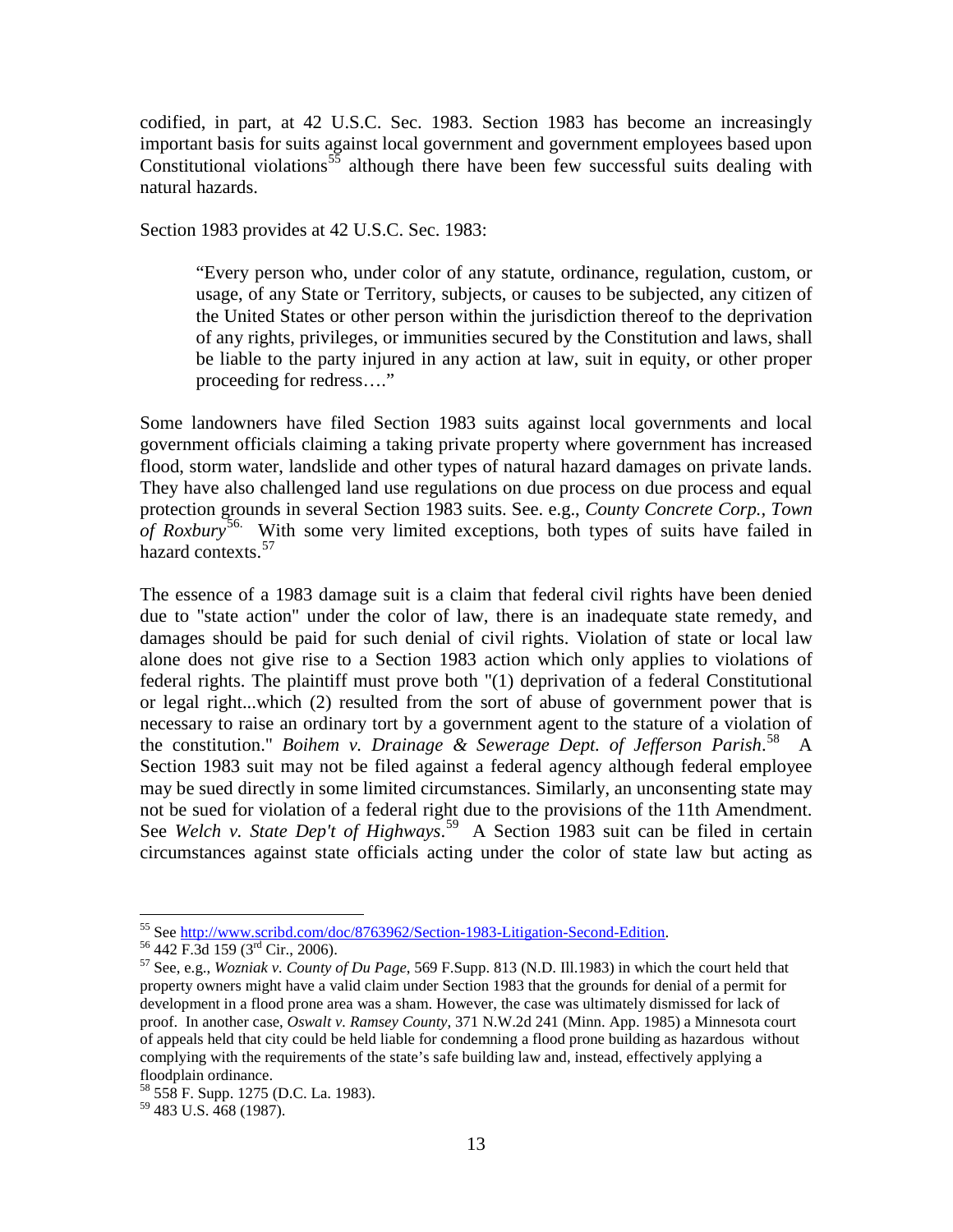individuals<sup>[60](#page-24-0)</sup> if the award would not come from the state treasury. In contrast, a suit can be filed directly against a local government while local government officials have a "qualified" immunity.

Section 1983 suits involving local governments were rare until the U.S. Supreme Court in 1978 in *Monell v. Department of Social Services of the City of New York*<sup>[61](#page-24-1)</sup> held that local units of government are "persons" under the act and subject to lawsuits for depriving private individuals of federal rights. "Local governing bodies…can be sued directly under 1983 for monetary, declaratory, or injunctive relief where…the action that is alleged to be unconstitutional implements or executes a policy statement, ordinance, regulation, or decision officially adopted and promulgated by that body's officers." *Id.* at 690. A local government entity is responsible under l983 "only when execution of a government's policy or custom…inflicts the injury…." *Id.* at 694. The court in *Hillard v. Walker's[62](#page-24-2) Party Store, Inc.* observed that "(a) plaintiff can establish a municipal policy or custom in two ways: (1) a decision-maker with final authority issues an official proclamation on the subject or (2) a custom is established through a course of conduct that is so permanent and well settled as to virtually constitute law."

Section 1983 does not create any additional or new civil rights but provides remedies for violation of existing rights (e.g., uncompensated "taking", due process violations). Not all violations of existing rights are, however, actionable pursuant to Section 1983. An ordinary tort such as negligence is not actionable. Only intentional misconduct, gross negligence, or gross indifference will sufficiently deny "civil rights" to serve as the basis for a Section 1983 action. See generally *Berquist v. County of Cochise*; [63](#page-24-3) *Spell v. McDanie*. [64](#page-24-4)

Courts have held in a number of cases that natural hazard-related damages may be actionable in tort but do not give rise to a 1983 "takings". See, for example, *York v. City of Cedartown*, [65](#page-24-5) (Court rejected claim that negligent municipal design and operation of street and drainage system so as to cause a nuisance were sufficient to raise an ordinary tort to the status of a Constitutional violation.); *Boihem v. Drainage & Sewerage Dept. of*  Jefferson Par.,<sup>[66](#page-24-6)</sup> (Court held that drainage and flooding damages of landowners next to drainage canal due, in part, to actions of parish did not rise to the level of an unconstitutional taking or deprival of federal Constitutionally protected rights.); *City of Watauga v. Tauton*<sup>[67](#page-24-7)</sup> (Court held that there must be more than negligence in maintenance of a drainage ditch to recover for a due process violation under Section 1983).

Restrictive regulation of private lands may also, in certain circumstances, be unconstitutional but not actionable in federal court as a Section 1983 violation if adequate

<span id="page-24-2"></span>

<span id="page-24-1"></span><span id="page-24-0"></span><sup>&</sup>lt;sup>60</sup> See *Hafer v. Melo*, 502 U.S. 21 (1991).<br>
<sup>61</sup> 436 U.S. 658 (S.Ct., 1978).<br>
<sup>62</sup> 903 F. Supp. 1162, 1179 (Mich., 1995).<br>
<sup>63</sup> 806 F.2d 1364 (9<sup>th</sup> Cir., 1986).<br>
<sup>64</sup> 824 F.2d 1380 (4<sup>th</sup> Cir., 1987).<br>
<sup>66</sup> 648 F.2d 2

<span id="page-24-3"></span>

<span id="page-24-4"></span>

<span id="page-24-5"></span>

<span id="page-24-6"></span>

<span id="page-24-7"></span>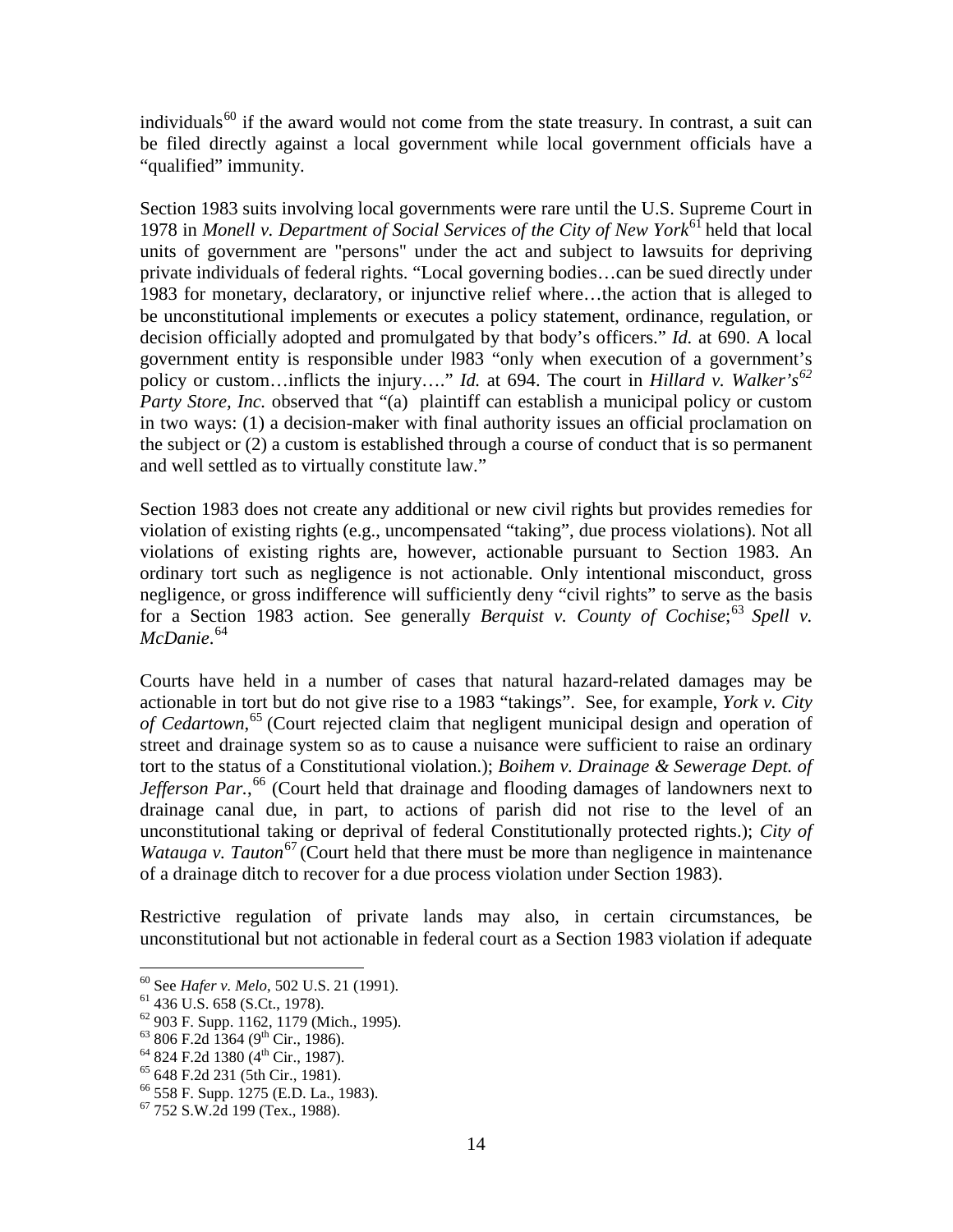state remedies exist under state law.<sup>[68](#page-25-0)</sup> Landowners claiming the floodplain regulations "take" their property without payment of just compensation must ordinarily first exhaust both state and local administrative and judicial remedies before filing a taking claim in federal court.<sup>[69](#page-25-1)</sup>

In the context of Section 1983 suits, absolute immunity for Constitutional violations has been provided to the following: state supreme court justices, see e.g., *Supreme Court of*  Virginia v. Consumers Union<sup>[70](#page-25-2)</sup>; state lower court judges, see e.g., *Stump v. Sparkman*<sup>71</sup>; state legislators operating in a legislative capacity, see e.g., *Tenney v. Brandhove*<sup>72</sup>; regional agency legislative members acting in a legislative capacity, see e.g., *Lake County Estates, Inc. v. Tahoe Regional Planning Agency*[73](#page-25-5) ; state prosecutors, see e.g., *Imbler v. Pachtman*<sup>[74](#page-25-6);</sup> and witnesses at a trial, see e.g., *Briscoe v. Lahue*<sup>75</sup>. However, some courts have found limited immunity, particularly where local legislatures are acting in an administrative capacity. See, e.g., *Epstein v. Township of Whitehall*. [76](#page-25-8)

Other governmental officials such as planners, building inspectors, engineers, and architects also have only qualified immunity from Section 1983 suits. Other governmental officials have, at least qualified immunity, depending upon their functions and actions. See, e.g., Louisiana Farms v. Louisiana Department of Wildlife and Fisheries.<sup>[77](#page-25-9)</sup> An official may be individually liable for damages if he or she flagrantly violates a well-established Constitutional right. See e.g., *Friedman v. Young*; [78](#page-25-10) *Bivens v. Six Unknown Agents of the Federal Bureau of Narcotics*. [79](#page-25-11)

For a discussion of qualified immunity in a Section 1983 context, see *Dunedin Development Co. v. City of Dunedin, Florida*<sup>[80](#page-25-12)</sup> in which the federal district court in this Section 1983 case dismissed a suit against a floodplain administrator who had revoked an occupancy permit for a high hazard zone due to occupancy of the first floor. The court held that that the administrator had qualified immunity from suit as an individual and that the landowner had failed to show that the administrator had violated a "clearly established" due process right. The court observed that (*Id.* at 11):

A government official is immune from suit in his or her individual capacity unless the conduct violated clearly established constitutional or federal rights of which a reasonable person would have known…Qualified immunity represents a balance

<span id="page-25-0"></span> <sup>68</sup> *Williamson Cty. Reg'l Planning Comm'n v. Hamilton Bank*, 473 U.S. 472(1985); *Palazzolo v. Rhode Island*, 533 U.S. 606 (2001); *San Remo Hotel v. San Francisco*, 545 U.S. 323 (2005).<br><sup>69</sup> Id.<br><sup>70</sup> 446 U.S. 719 (S.Ct., 1980).<br><sup>71</sup> 435 U.S. 349 (S.Ct., 1978).<br><sup>72</sup> 436 U.S. 367 (S.Ct., 1951).<br><sup>73</sup> 440 U.S. 391 (S.Ct., 1

<span id="page-25-1"></span>

<span id="page-25-2"></span>

<span id="page-25-3"></span>

<span id="page-25-4"></span>

<span id="page-25-5"></span>

<span id="page-25-6"></span>

<span id="page-25-7"></span>

<span id="page-25-8"></span>

<span id="page-25-9"></span>

<span id="page-25-10"></span>

<span id="page-25-11"></span>

<span id="page-25-12"></span>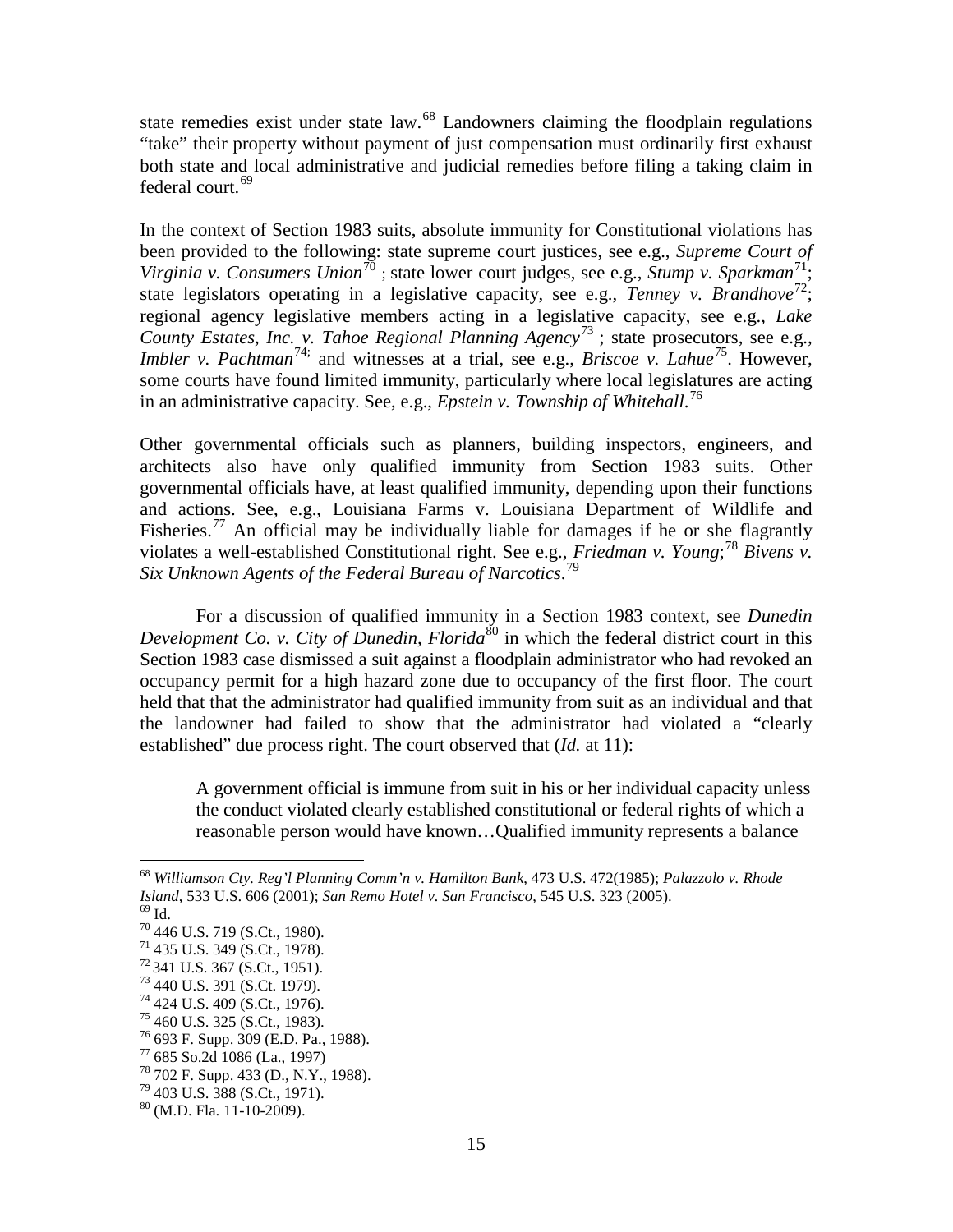between the need for a remedy to protect citizen's rights and the need for government officials to perform their duties without the fear of constant, baseless litigation.

Qualified immunity is not absolute immunity. By its definition qualified immunity contemplates instances where government officials are not protected…Qualified immunity gives ample room for mistaken judgments but does not protect the "plainly incompetent or those who knowingly violate the law…." (Cases, citations, and some quotation marks omitted.)

As indicated above, Section 1983 suits have had limited success in both regulatory and nonregulatory natural hazard contexts.<sup>[81](#page-26-0)</sup> See, for example:

--Zisk v City of Roseville<sup>[82](#page-26-1)</sup>, (Court held that members of city legislative body acting in good faith are immune from a Section 1983 "taking" suit for adopting a Park and Streambed Element to its General Plan, recommending acquisition of selected floodplain areas, adopting a floodway and flood fringe regulatory ordinance, and later acquiring area.)

--*Creative Environments, Inc. v. Estabrook*, [83](#page-26-2) (Federal court held that municipal employees are entitled to qualified immunity pursuant to Section 1983 action for rejection of subdivision plan.)

--*York v. Cedartown*, [84](#page-26-3) (Federal court held that city was not liable under Section 1983 for negligent design of street and drainage system which diminished the value of plaintiff's property. Court held that damage did not rise to the level of an uncompensated taking.)

--*Lee v. Town of Estes Park, Colorado,[85](#page-26-4)* (Federal court of appeals held that police officers and the city of Estes Park were not liable under Section 1983 for failure to adequately train police officer for actions after Lawn Lake flood.)

--*Marino v. Goss*, [86](#page-26-5) (State court held that members of town board of adjustment could not be held liable for damages for issuance or denial of building permit as long as they acted in good faith.)

<span id="page-26-0"></span> $81$  For additional discussion of 1983 cases in flood hazard contexts see Ed Thomas and Sam Riley Medlock, "Mitigating Misery: Land Use and Protection of Property Rights Before the Next Big Flood" Vol. 9, Vermont Journal of Environmental Law 155 (2008).

<span id="page-26-3"></span>

<span id="page-26-2"></span><span id="page-26-1"></span><sup>&</sup>lt;sup>82</sup> 56 Cal. App. 3d 41 (Calif., 1976).<br><sup>83</sup> 491 F. Supp. 547 (D. Mass., 1980).<br><sup>84</sup> 648 F.2d 231 (5th Cir. 1981).<br><sup>85</sup> 820 F.2d 1112 (10th Cir., 1987).<br><sup>86</sup> 418 A.2d 1271 (N.H., 1980).

<span id="page-26-5"></span><span id="page-26-4"></span>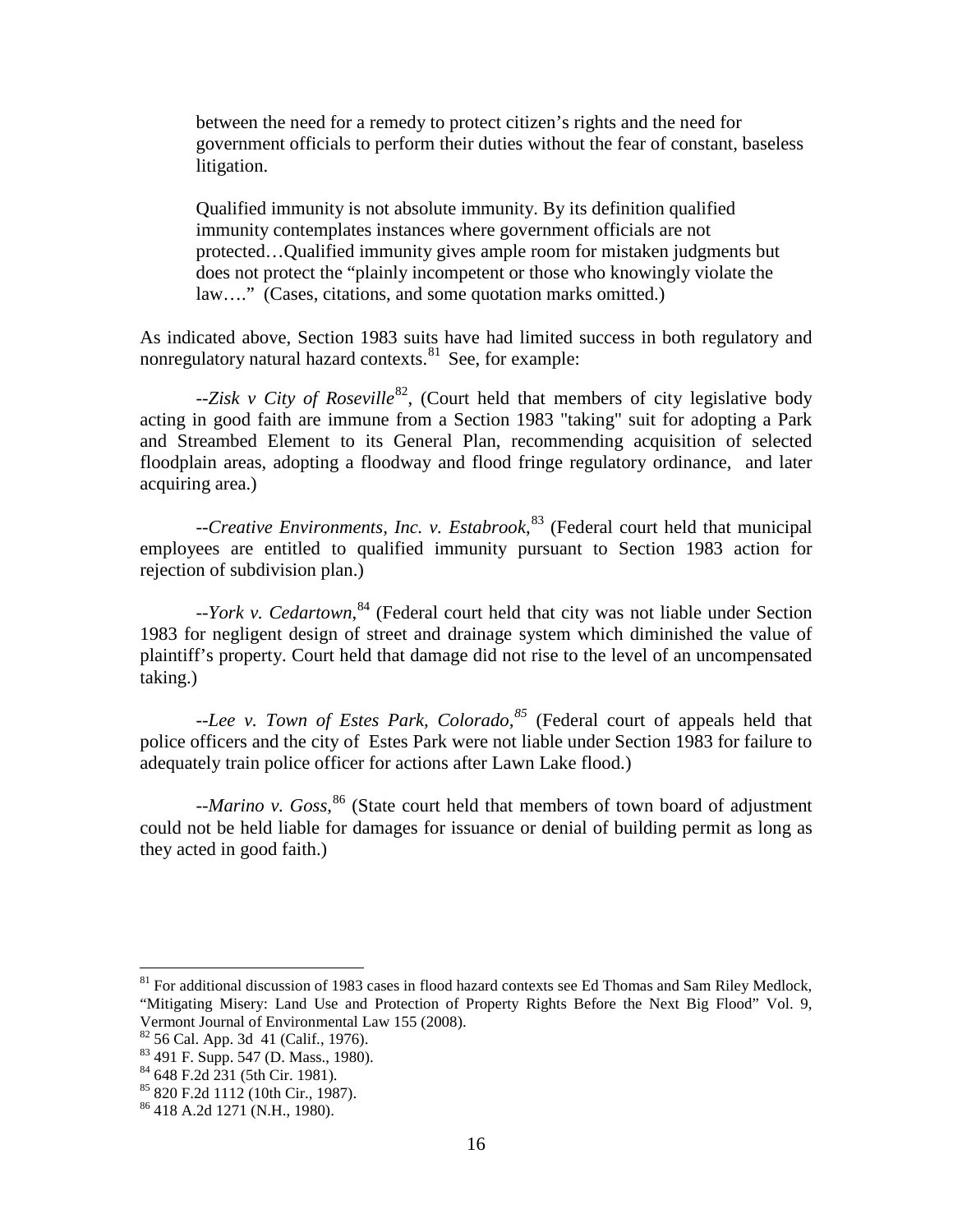--*Ravalese v. Town of East Hartford*, [87](#page-27-0) (State court held that landowner could not recover for a "taking" by town board members under Section 1983 for use of its own flood maps rather than FEMA's map. )

--*Pigott v. City of Wilmington*, [88](#page-27-1) (State court held that owners of greenhouse could not recover from building inspector for negligence in interpretation of building codes which resulted in demolition of their greenhouses where there was no evidence his action or failure to act was "corrupt or malicious" or "beyond the scope of his duties.".)

--Baucom's Nursery Co. v. Mecklenburg County, <sup>[89](#page-27-2)</sup> disc. rev. denied.<sup>[90](#page-27-3)</sup> (State court held that county and county commissioners were exempt from liability for actual or punitive damages as a result of enactment and enforcement of zoning ordinances.)

--*Wozniak v. County of DuPage*<sup>[91](#page-27-4)</sup> (Federal court held that denial of a permit for development in a floodplain was barred by res judicata and therefore not subject to a possible Section 1983 claim.)

--*Halverson v. Skagit County*, [92](#page-27-5) (Federal court held that no Section 1983 claim existed for denial of due process existed for maintaining inadequate flood protection plan but there was possible liability for operation of a diking system.)

--*New Holland Village Condominium v. Destaso Enterprises*, [93](#page-27-6) (Federal court held that town, county, and state Department of Environmental Conservation could not be held liable for taking or negligence under Section 1983 due to collapse of a dam during Hurricane Floyd. The court held that a claim for mere "negligence" was not a Constitutional claim and therefore a suit could not be brought under Section 1983. The court also held that no takings claim was stated, that if it a taking claim were stated it was unripe because there was a remedy in state courts, and that the state enjoyed sovereign immunity.)

--*Levin v. Upper Makefield Township*, [94](#page-27-7) (Federal court upheld town's denial of a variance to develop in conservation and floodplain district and dismissed due process and civil conspiracy claims pursuant to Section 1983 against the township, board of supervisors, zoning hearing board and others based in part on "safety" concerns.)

--*Metzger v. Village of Cedar Creek*, [95](#page-27-8) (Federal court held that Section 1983 taking claim against private landowner and village for floodplain area were not ripe due to failure to exhaust state remedies.)

<span id="page-27-2"></span>

<span id="page-27-4"></span><span id="page-27-3"></span>

<span id="page-27-5"></span>

<span id="page-27-6"></span>

<span id="page-27-1"></span><span id="page-27-0"></span><sup>&</sup>lt;sup>87</sup> 608 F. Supp. 575 (D. Conn. 1985).<br>
<sup>88</sup> 273 S.E.2d 752 (N.C., 1981).<br>
<sup>89</sup> 366 S.E.2d 558 (N.C., 1988).<br>
<sup>90</sup> 366 S.E.2d 274 (N.C., 1988).<br>
<sup>91</sup> 845 F.2d 677 (7<sup>th</sup> Circuit, 1988).<br>
<sup>92</sup> 42 F.3d 1257 (9<sup>th</sup> Circ, 199

<span id="page-27-8"></span><span id="page-27-7"></span>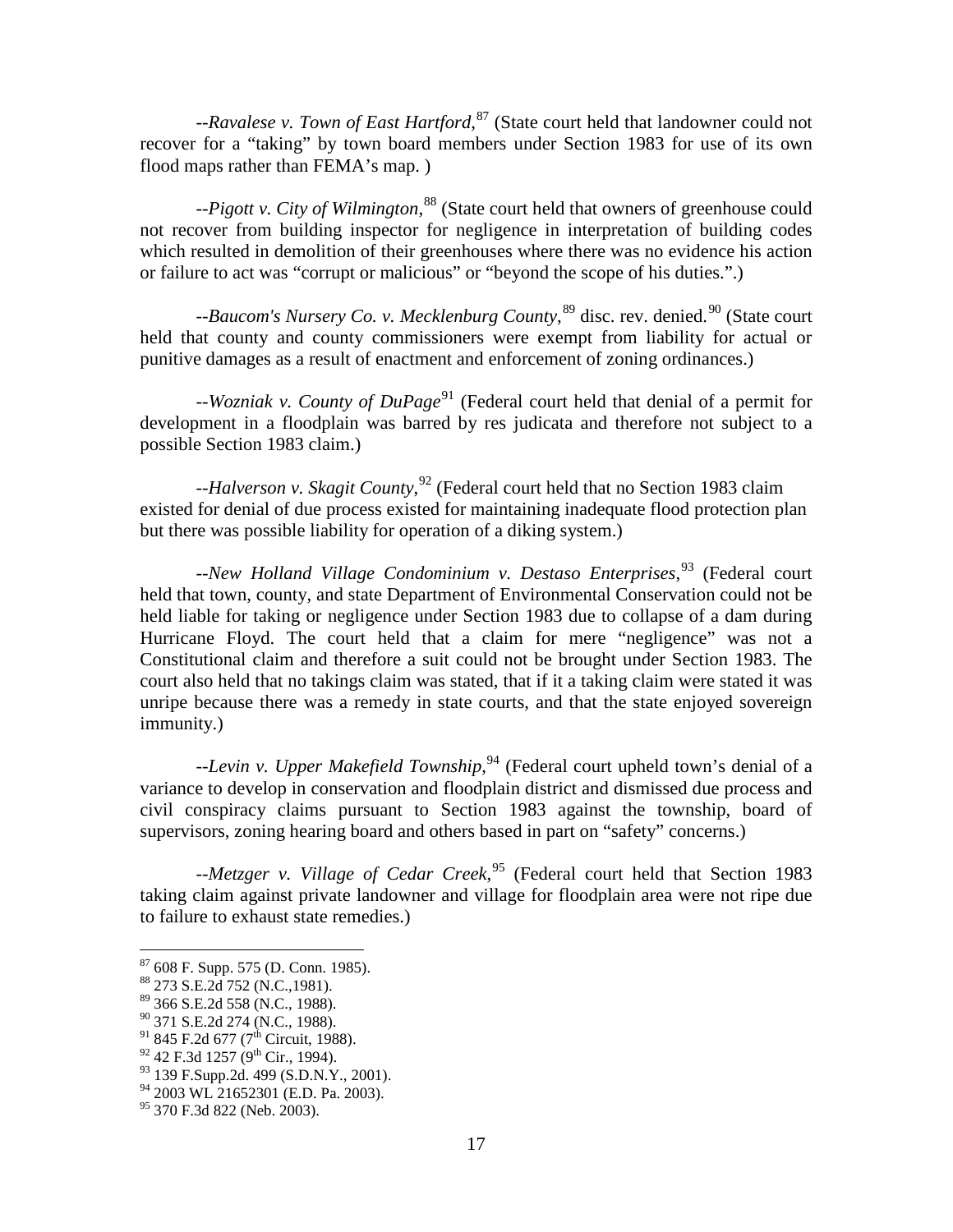--*Ahern v. Fuss & O'Neill, Inc.*[96](#page-28-0) (State court held that developer could not recover under Section 1983 for adoption of a revised floodplain map where there was a mistake in an original maps because the towns adoption of a revised map was required by FEMA and was not the town's own policy decision.)

--*Fred's Modern Contracting, Inc. v. Horsham Township*,<sup>[97](#page-28-1)</sup> (Federal court rejected landowner's Section 1983 claims of procedural and substantive due process and common law conspiracy for failing to issue permits for development in the floodplain.)

--*WAWA, Inc. v. Government of New Castle County Delaware*, [98](#page-28-2) (Federal court rejected a Section 1983 equal protection challenge when government prohibited new petroleum storage tanks in the Water Resource Protection Areas including floodplains.)

--*Neifert v. Department of Environment*, [99](#page-28-3) (State court denied equal protection and takings claims against officials denying permits under Section 1983 where Department denied permits for septic tanks and this rendered lots undevelopable. Court held that "nuisance exception" recognized by the Supreme Court in Lucas applied.)

--*Tilton v. Reclamation District*, [100](#page-28-4) (State court held that reclamation district was not subject to Section 1983 suit for taking for failure to adequately maintain or operate levee to protect property from flooding.)

--*DDA Family Limited Partnership v. City of MOAB*<sup>[101](#page-28-5)</sup> (Federal court upheld city floodplain regulations against Section 1983 Constitutional challenge. The court more specifically rejected a procedural due process claim, a substantive due process claim, an equal protection claim, and a claim pursuant to 28 U.S.C. s. 2201. The court observed that "this is a classic case for proving the rule that "(f)ederal courts should be reluctant to interfere with zoning disputes which are local concerns."

--*Golden Gate Water Ski v. Contra Costa County*, [102](#page-28-6) (Federal court in this Section 1983 case upheld city regulations designating 5 acre island as open space in county plan designed to protect critical marsh and safety considerations against taking and due process claims. The court rejected Section 1983 due process and taking claims. The court also rejected estoppel and laches claims. The court held that structures not constructed consistent with regulations were a nuisance. )

<span id="page-28-1"></span><span id="page-28-0"></span><sup>&</sup>lt;sup>96</sup> 78 Conn. App. 202 (Conn. App. Ct. 2003).<br><sup>97</sup> 2004 WL 620060 (E.D. Pa. 2004).<br><sup>98</sup> 391 F.Supp.2d 291 (Del., 2005).

<span id="page-28-5"></span>

<span id="page-28-4"></span><span id="page-28-3"></span><span id="page-28-2"></span><sup>&</sup>lt;sup>99</sup> 910 A.2d 1100 (Md. 2006).<br><sup>100</sup> 48 Cal. Rptr.3d 366 (Cal., 2006).<br><sup>101</sup> 2006 WL 1409124 (D.C. Utah, 2006).<br><sup>102</sup> 165 Cal. App. 4<sup>th</sup> 249 (2008).

<span id="page-28-6"></span>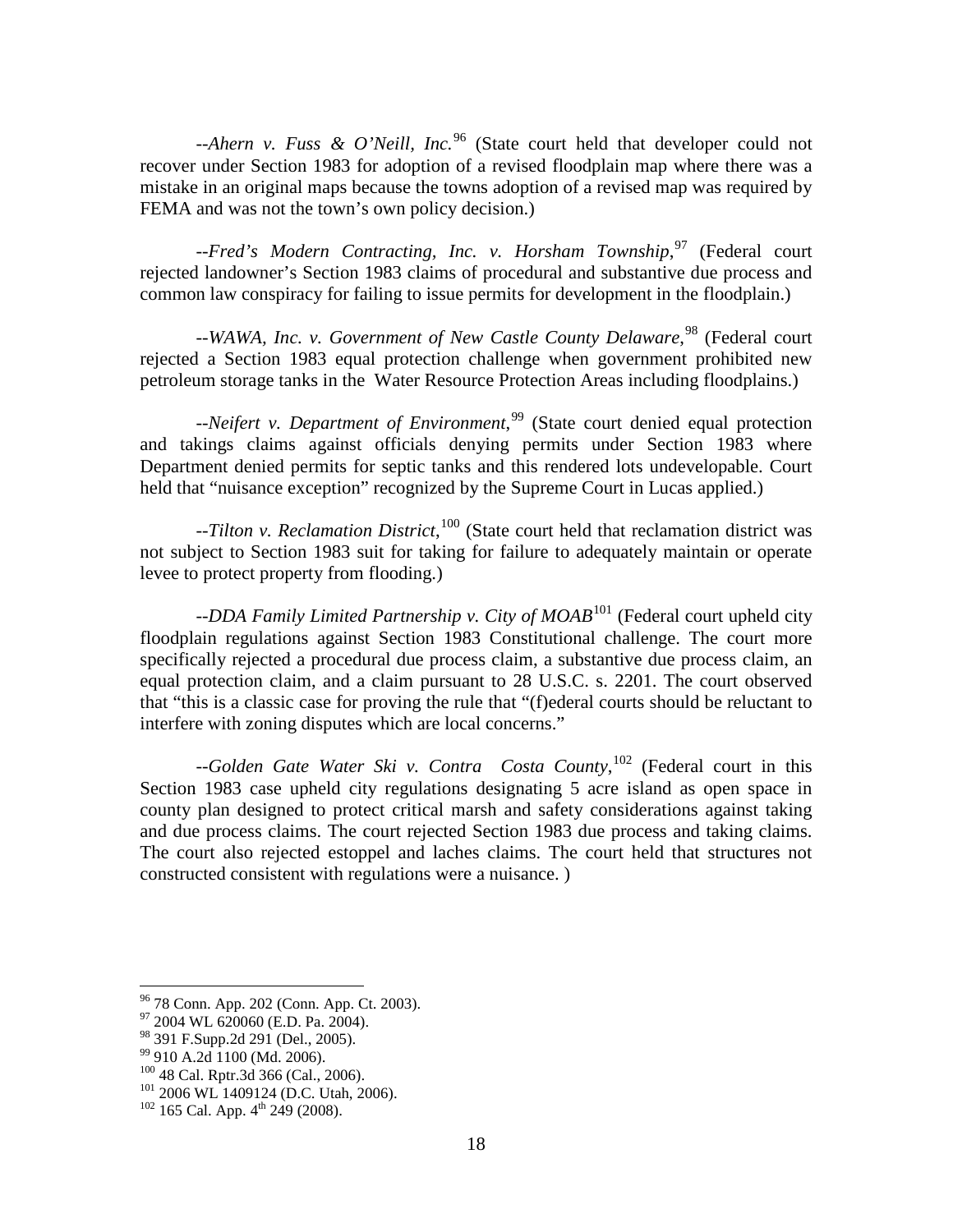--*Sullivan v. Monroe County, Illinois*<sup>[103](#page-29-0)</sup> (Federal court held that plaintiff did not have standing to sue pursuant to Section 1983 for a floodplain variance due to inadequate interest in property.)

--*Dunedin Development Co. v. City of Dunedin, Florida*, [104](#page-29-1) (Federal court in this Section 1983 case held that floodplain administrator had qualified immunity from a due process suit as an individual when he denied a permit in a high hazard zone.)

A 1983 suit may be brought for damages due to denial of procedural or substantive due process as well as an uncompensated "taking" although few courts have allowed such damages in land use control cases. Courts have specifically rejected Section 1983 claims for denial of due process or equal protection in a number of hazard cases. See *Golden Gate, DDA,* and *WAWA* cases above. See also *City of Watauga v. Tayton*<sup>[105](#page-29-2)</sup> (Negligence of city in maintaining drainage way was not an adequate basis for a 1983 due process claim.); *Terrace Knolls v. Dalton, Dalton, Little & Newport*[106](#page-29-3) (Regulating use of land subject to flooding is valid and does not constitute a denial of substantive due process although factual base may be inadequate.)

Individuals injured by government emergency evacuations or other flood hazard-related actions such as razing badly damaged structures may argue that injuries have been the result of improper training of governmental officials. The U.S. Supreme Court has recognized inadequate police training as the basis for Section 1983 civil rights liability where it amounts to "deliberate indifference" to Constitutional rights. See generally *Canton v. Harris*<sup>[107](#page-29-4)</sup> in which the Court held that inadequacy of training may serve as the basis for 1983 municipal liability. Almost all cases involving allegations of inadequate training have involved police actions including alleged false arrests, false imprisonment, malicious prosecution, and assault and battery. They have involved egregious situations and not mistakes, lack of expertise, or lack of overall competence.

For this reason, lack of training has apparently not succeeded as the ground for liability in any natural hazard suit. See, e.g., *Lee v. Town of Estes Park, Colo.*, [108](#page-29-5) in which the court of appeals held that the city of Estes Park was not liable under Section 1983 for failure to adequately train police officer for actions after Lawn Lake flood. Nevertheless training should be a matter of some concern to government officials in both Section 1983 and, state law negligence and other common law contexts given the increasingly technical nature of hazard prediction, mapping, evacuation and other mitigation measures and the need for staff to be adequately trained if they are to act reasonably in natural hazard contexts.

<span id="page-29-3"></span><span id="page-29-2"></span>

<span id="page-29-1"></span><span id="page-29-0"></span><sup>&</sup>lt;sup>103</sup> (S.D. Ill. 4-10-2008).<br><sup>104</sup> (M.D. Fla. 11-10-2009).<br><sup>105</sup> 752 S.W.2d 199 (Tex., 1988).<br><sup>106</sup> 571 F. Supp. 1086 (N.D. Ohio, 1983).<br><sup>107</sup> 489 U.S. 378 (S.Ct., 1989).<br><sup>108</sup> 820 F.2d 1112 (10th Cir., 1987).

<span id="page-29-4"></span>

<span id="page-29-5"></span>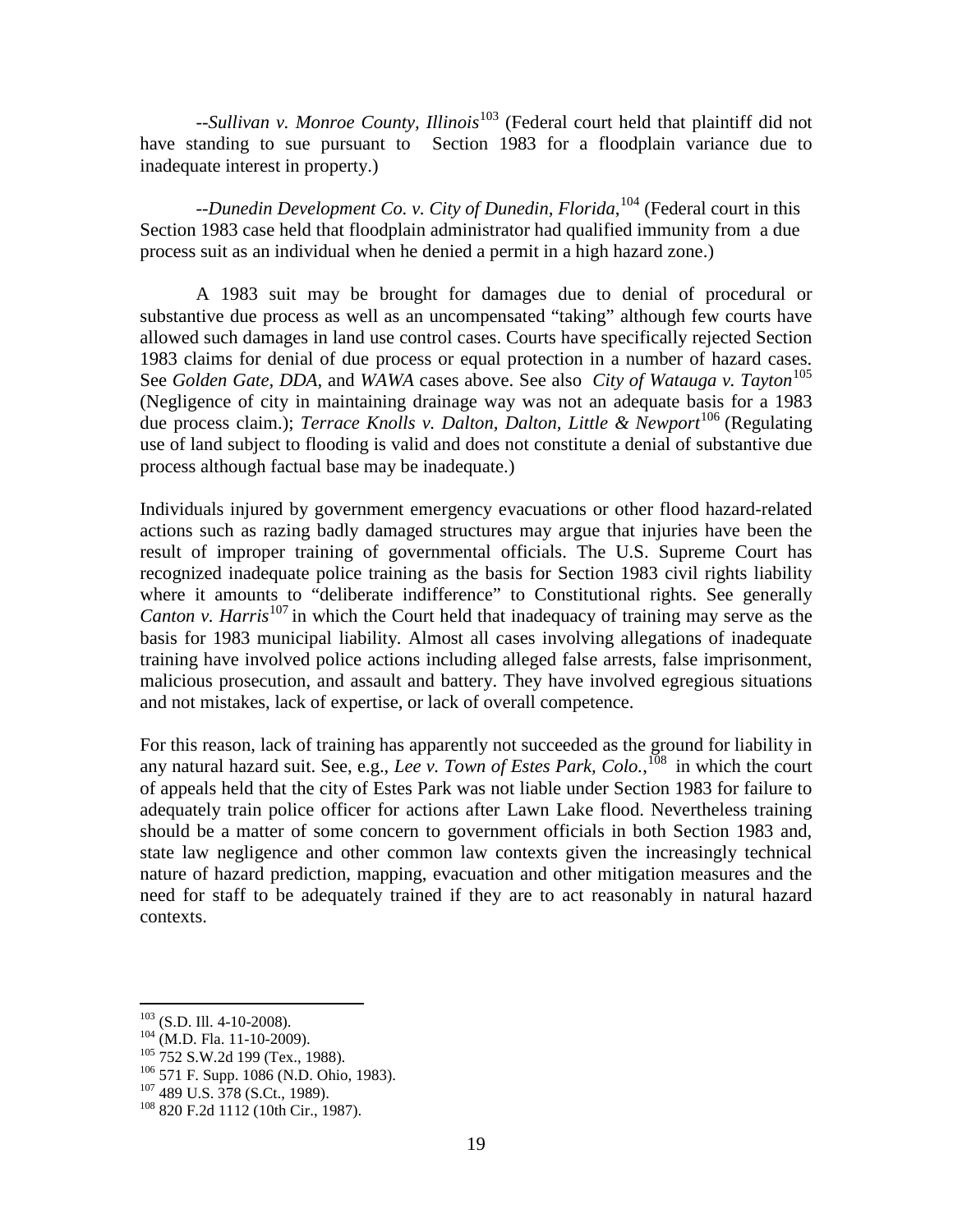# <span id="page-30-0"></span>**6. Does the threat of common law liability increase with degree of flood risk?**

At common law, courts have generally held that landowners and governments have no affirmative duty to remedy naturally occurring hazards however severe as long as they do not increase such hazards.[109](#page-30-2) This includes no duty to adopt regulations or to construct hazard reduction structures such as dams.<sup>[110](#page-30-3)</sup>

However, courts have frequently held governments liable when they undertake activities in flood areas and the activities increase flooding and damages on other lands.

Flood hazards in the United States vary greatly from infrequent basement flooding in upland areas to frequent and deep flooding (20 or more feet in depth) in the floodplains of high gradient mountain streams. They include flood risks which are both within and which exceed the design criteria of dams, levees, sea walls, stormwater systems and other flood reduction measures. Levees and other flood control structures are usually designed to provide protection to specific frequency of flooding (e.g. a 100-500 year flood). When the design frequency elevation is exceeded flood control structures are typically overtopped. As in the case of Hurricane Katrina, catastrophic losses result from what are often viewed as "residual" risks.

Residual risks pose a particularly serious challenge to floodplain managers. Landowners and the general public do not understand that the flood protection provided by structures is limited. Consequently, when they are damaged by flooding they often sue under a number of legal theories including (principally) strict liability and negligence:

#### <span id="page-30-1"></span>**Strict Liability**

Where waters are artificially impounded, courts have often held that governmental units may be "strictly" or "absolutely" liable for damages which result from the intentional or accidental discharge of these waters.<sup>[111](#page-30-4)</sup> Unlike negligence which requires a showing of

<span id="page-30-2"></span> <sup>109</sup> See, e.g., *Burg v. The City of Seattle*, 24 P.3d 1098 (Wn., 2001), review denied 145 Wn.2d 1011 (Wn.2d 2001) (City of Seattle was not liable under tort or taking theories for landslides where the city did not cause or increase naturally occurring landslides.); *Goldstein v. Monroe County*, 432 N.Y.S.2d 966 (N.Y., 1980) (Municipal corporation is not liable for failing to restrain waters between banks of creek or keeping channel free of obstructions it did not cause.); *Vanguard Tours, Inc. v. Town of Yorktown*, 442 N.Y.S.2d 19 (N.Y., 1981) (Municipality is not liable for its failure to install a drainage system which adequately disposes of surface waters. But, if it does install a system it must exercise ordinary care in maintaining it.).

<span id="page-30-3"></span><sup>110</sup> See e.g., *Allain-Lebreton, Co. v. Dept. of Army*, etc., 670 F.2d 43 (5th Cir., 1982) (Decision by Army Corps of Engineers not to locate hurricane protection levee on property owner's land and thereby to reduce naturally occurring flood damage was not a unconstitutional taking of property.)

<span id="page-30-4"></span><sup>111</sup> See Thomas, E. A., "Owner's Liability For Dam Failure Due to Flooding", Unpublished paper prepared for the New England Association for Dam Safety Workshop on Legal Liability (1987); Thomas, E.A. "Liability for Water Control Structure Failure Due to Flooding (Sept. 7, 2006) (unpublished paper prepared for the Ass'n of State Floodplain Managers) available at

[http://www.floods.org/PDF/NAI\\_Liability\\_Failure\\_Facilities\\_0906.pdf;](http://www.floods.org/PDF/NAI_Liability_Failure_Facilities_0906.pdf) Shugerman, Jed.H., "The Floodgates of Strict Liability: Busting Reservoirs and the Adoption of Fletcher v. Rylands in the Golden Age", 110 Yale Law Journal 333 (2000); Claus, Conrad, "Oregon's Development of Absolute Liability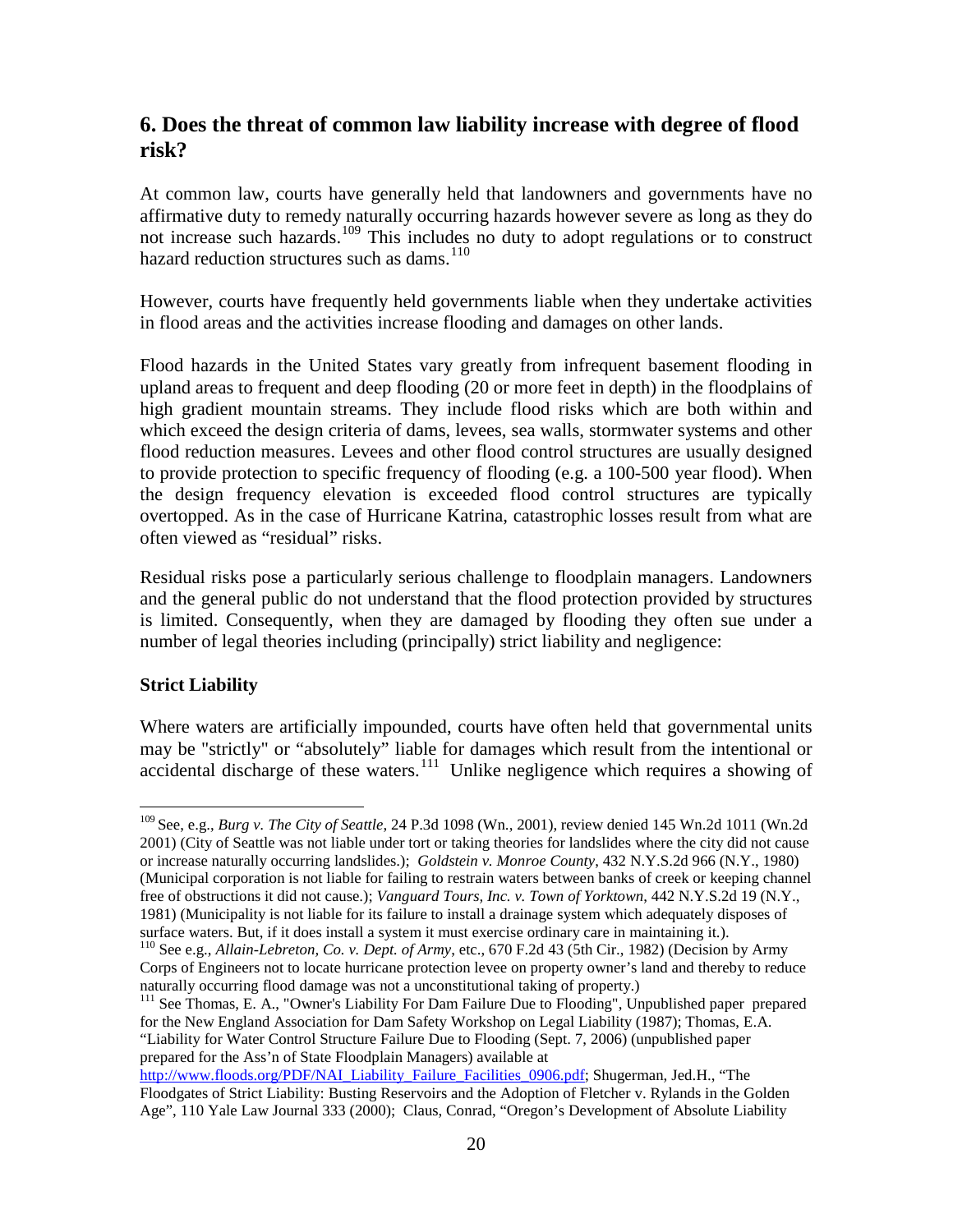unreasonable conduct, strict liability requires only the showing of duty, damages and causation. Most strict liability cases involve dams but some involve irrigation canals and levees as well. $^{112}$  $^{112}$  $^{112}$ 

States which do not follow the doctrine of strict liability for the construction and operation of dams and related flood loss reduction structures recognize nuisance, trespass, and negligence as grounds for suits. Because of the severe harm which may result from a failure of water control structure, the standard of care in negligence suits often approaches strict liability. In general, the greater the flood risk created by government activity, the greater the potential for successful liability suits based upon negligence, nuisance, riparian rights, trespass, or other theories.

#### <span id="page-31-0"></span>**Negligence**

 $\overline{a}$ 

The essence of a negligence suit is the "unreasonableness" of government or private conduct in the circumstances.<sup>[113](#page-31-2)</sup> Private individuals increasingly sue governments for causing or contributing to natural hazard losses under a legal "negligence" theory.

In general, all individuals have a duty to exercise "reasonable care" in their actions in order to avoid injury to others. Unlike suits based upon nuisance and trespass which involve damages to land, negligence is much broader and applies to a broad range of actions where one individual may damage others. The claimant in a successful negligence suit must establish that an individual failed to conduct himself or herself as a hypothetical "reasonable man" in the circumstances and this resulted in damage. The essential elements which must be proven in a negligence suit are: duty, breach, damage, and causation.

Whether a government is "negligent" in undertaking actions which increase flood damages in a specific context depends upon a broad range of factors described above in section 2 of this paper

As the degree of flood risk increases, the degree of care governments must exercise to act "reasonably" also increases. This includes the design, construction, and maintenance of roads, stormwater facilities, flood warning systems, and dams, dikes, and levees (where strict liability does not apply). Where severe harm may result from an activity or use, a

Under the Rylands Doctrine: A Case Study", 53 J. Urb. & C. Law 171 ( 1998); Abnormally Dangerous Activity--Restatement (Second) of Torts, #519-524A (1977); Annot., Applicability of Rule of Strict or Absolute Liability to Overflow or Escape of Water Caused by Dam Failure, 51 A.L.R.3d 965 (1973); Annot., Liability of Water Distributor for Damage Caused by Water Escaping from Main, 20 A.L.R.3d 1294 (1968).

<span id="page-31-1"></span><sup>112</sup> See, e.g., *Lingren v. City of Gering*, 292 N.W.2d 921 (Neb., 1980) (Court held that a city and irrigation district were liable for seepage and other water damage from an irrigation canal based upon strict liability or, alternatively, negligence.)

<span id="page-31-2"></span><sup>&</sup>lt;sup>113</sup> See generally The Law of Torts, 5th ed. (1984) at p. 169.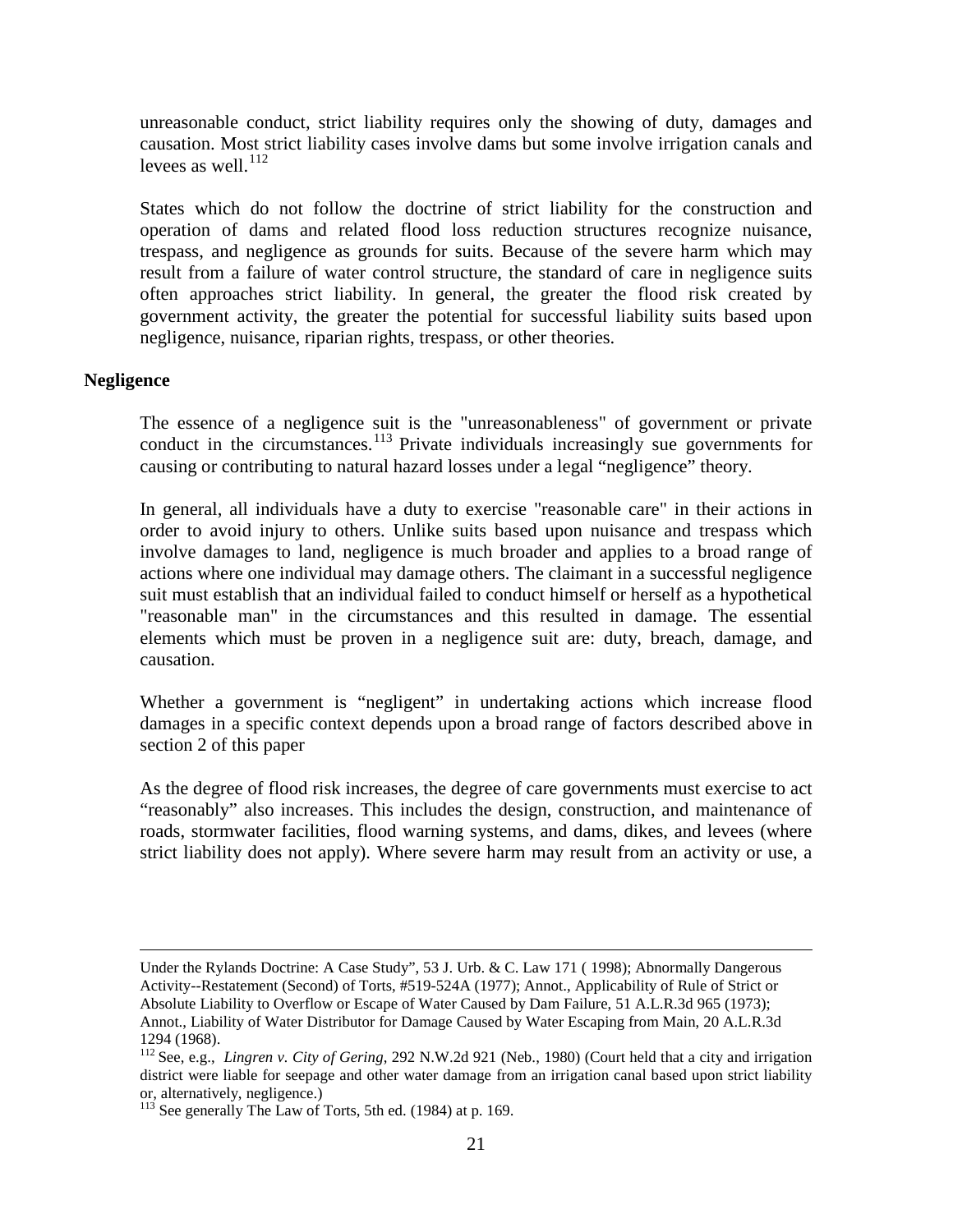"reasonable man" must exercise great care.<sup>[114](#page-32-1)</sup> With an ultrahazardous activity such as a dam, the degree of care required may be so great that it approaches strict liability.

# <span id="page-32-0"></span>**7. Is the Constitutionality of flood plain regulations related to the degree of flood risk?**

In general, the greater the flood risk, the greater the weight given by courts to character of the public action in balancing public interests and private rights. Courts apply three overall tests in deciding whether a taking has occurred in regulatory contexts. See, e.g., *Lingle v. Chevron U.S.A., Inc.*, [115](#page-32-2) *Mansoldo v. State*: [116](#page-32-3)

--First, they determine whether a "physical' taking has occurred. This is a "categorical test". Courts, with very limited exceptions, find a taking if private property is physically used for public purposes. See, e.g., *Loretto v. Teleprompter Manhattan CATV Corp.*[117](#page-32-4) An example of a physical taking would be government construction of a levee on private property. This test applies primarily to nonregulatory government activities because physical taking is rare in regulatory contexts.

--Second, they determine whether the regulations "deny all economic use" of lands. This is a second "categorical test". See e.g., See *Lucas v. South Carolina Coastal Council*. [118](#page-32-5) Courts, with important exceptions, find a taking if regulations deny all economic use of private lands. See, e.g., *Morris County Land Imp. Co. v. Parsippany-Troy Hills*  $Tp^{119}$  $Tp^{119}$  $Tp^{119}$  (Court invalidated in total a wetland/floodplain conservancy district which permitted no economic uses where the district was primarily designed to preserve wildlife and flood storage.) This is the most common ground for courts holding regulations to be a taking although few suits have been successful in natural hazards contexts.

-- Third, if there is no physical taking or denial of all economic use, courts apply a third test: Does the public interests served by the regulations outweigh private interests? This is the so called "Penn Central" balancing test. See, e.g., *Penn Central Transp. Co. v.*  New York City;<sup>[120](#page-32-7)</sup> Agins v. City of Tiburon.<sup>[121](#page-32-8)</sup> The results in a specific circumstance depend upon a number of factors. Principle factors include "(t)he economic impact of the regulation on the claimant and particularly, the extent to which the regulation has interfered with distinct investment-backed expectations…" and the "character of the governmental action". [122](#page-32-9) As far as the author could determine, no court has held that hazard regulations are a taking when applying the Penn Central balancing of public and

<span id="page-32-1"></span> <sup>114</sup> See *Blueflame Gas, Inc. v. Van Hoose*, 679 P.2d 579, 588 (Col., 1984) in which the court held "(t)hat the greater the risk, the greater the amount of care required to avoid injury."<br>
<sup>115</sup> 544 U.S. 528 (2005).<br>
<sup>116</sup> 898 A.2d 1018 (N.J., 2006).<br>
<sup>117</sup> 458 U.S. 419 (S.Ct., 1982).<br>
<sup>118</sup> 505 U.S. 1003, 1015 (S.Ct., 1992).<br>
<sup>119</sup>

<span id="page-32-2"></span>

<span id="page-32-4"></span><span id="page-32-3"></span>

<span id="page-32-6"></span><span id="page-32-5"></span>

<span id="page-32-7"></span>

<span id="page-32-8"></span>

<span id="page-32-9"></span>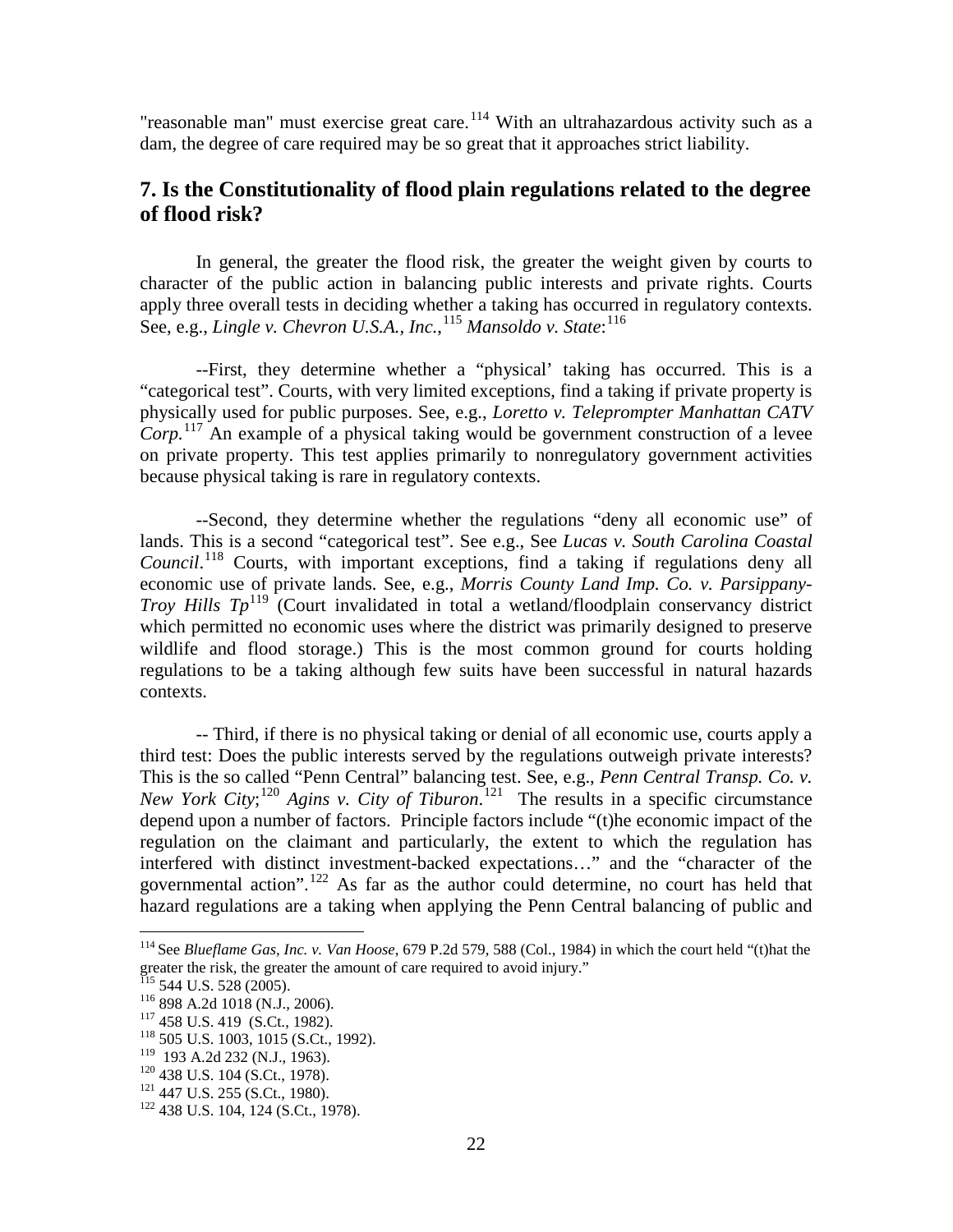private interests test. Courts have traditionally given great weight to public health and safety considerations in sustaining regulations against Constitutional taking challenges. See, e.g., *Queenside Hills Realty Co., v. Saxl*, <sup>[123](#page-33-0)</sup> in which the Court stated where public safety is involved, the "legislature may take the most "conservative course which science and engineering offer." See also, *Mugler v. Kansas*, [124](#page-33-1) (Court rejected a taking challenge to laws prohibiting the production or sale of intoxicating beverages.), *Goldblatt v. Town of Hempstead*, [125](#page-33-2) (Court upheld ordinance which prohibited extraction of gravel below the groundwater level against taking claim due, in part, to the possible safety hazards posed by such open water pits. This ordinance effectively prevented any economic use of the land.)

Courts have broadly supported restrictive regulations for high risk flood areas based upon public safety, nuisance prevention, public trust and other concerns.<sup>[126](#page-33-3)</sup> See cases described below.

Although courts have broadly upheld restrictive regulations for high risk areas because of the threats to safety and nuisance impacts, courts have also warned that governments that regulations which deny all economic use of lands could be a taking. See, for example, *Lucas v. South Carolina Coastal Council*<sup>[127](#page-33-4)</sup> in which the Supreme Court held that state beach statute prohibiting building of a house in a high risk hurricane/erosion area which prevented "any reasonable use of lots" was a "categorical" taking unless the state could identify background principles of nuisance and property law which would prohibit the owner from developing the property. Courts have held or warned that regulations could be unconstitutional in a small number of other flood-related cases where regulations prevented all economic uses.<sup>[128](#page-33-5)</sup>

Examples of cases in which courts have supported tight regulations for high risk areas include the following:

<span id="page-33-2"></span>

<span id="page-33-3"></span>

<span id="page-33-1"></span><span id="page-33-0"></span><sup>123 328</sup> U.S. 80, 83 (S.Ct., 1946).<br>
124 123 U.S. 623 (S.Ct., 1887).<br>
125 369 U.S. 590 (S.Ct., 1962).<br>
126 However, in *Lingle v. Chevron U.S.A., Inc.,* 544 U.S. 528 (2005) the Supreme Court held that violation of due process rights is not, in itself, a taking and that due process and takings inquiries are separate. This raises the question to what extent the goals of regulations should be considered in deciding whether a taking has occurred. In interpreting *Lingle*, the federal court of appeals in *Rose Acre Farms v. U.S.*, 559 F.3d 1260 (Fed. Cir. 2006) held that health and safety considerations continue to be relevant to the "character of government action" in applying the Penn Central test for taking. The court held that "(W)e do not believe Lingle caused any diminution in the importance of Penn Central character prong, at least with respect to public health and safety regulations." *Id.* at 1281.

<span id="page-33-5"></span>

<span id="page-33-4"></span><sup>&</sup>lt;sup>127</sup> 505 U.S. 1003 (1992). <sup>128</sup> See *Annicelli v. Town of South Kingstown*, 463 A.2d 133 (R.I., 1983) (Court held that prohibition of construction on a heavily developed barrier island subject to hurricane damage was a taking of property where environmental values rather than hazards were heavily emphasized in regulation.); *Monsoldo v. State*, 898 A.2d 1018 (N.J., 2006) (New Jersey Supreme Court held that state floodway restrictions could be a taking of private property if regulations deny all economic or productive use citing *Lucas*, *Lingle* and other cases. However, the court also held that considerations of legitimate state interest have no bearing on whether the state regulation was a taking (citing *Lingle v. Chevron U.S.A. Inc.* 544 U.S. 528 (S.Ct. 2005). Other cases such as *Rose Acre Farms v. U.S.* 550 F.3d 1260 (Fed. Cir. 2009) suggest that the New Jersey Supreme Court may have misinterpreted *Lingle*. See discussion in note 122, supra.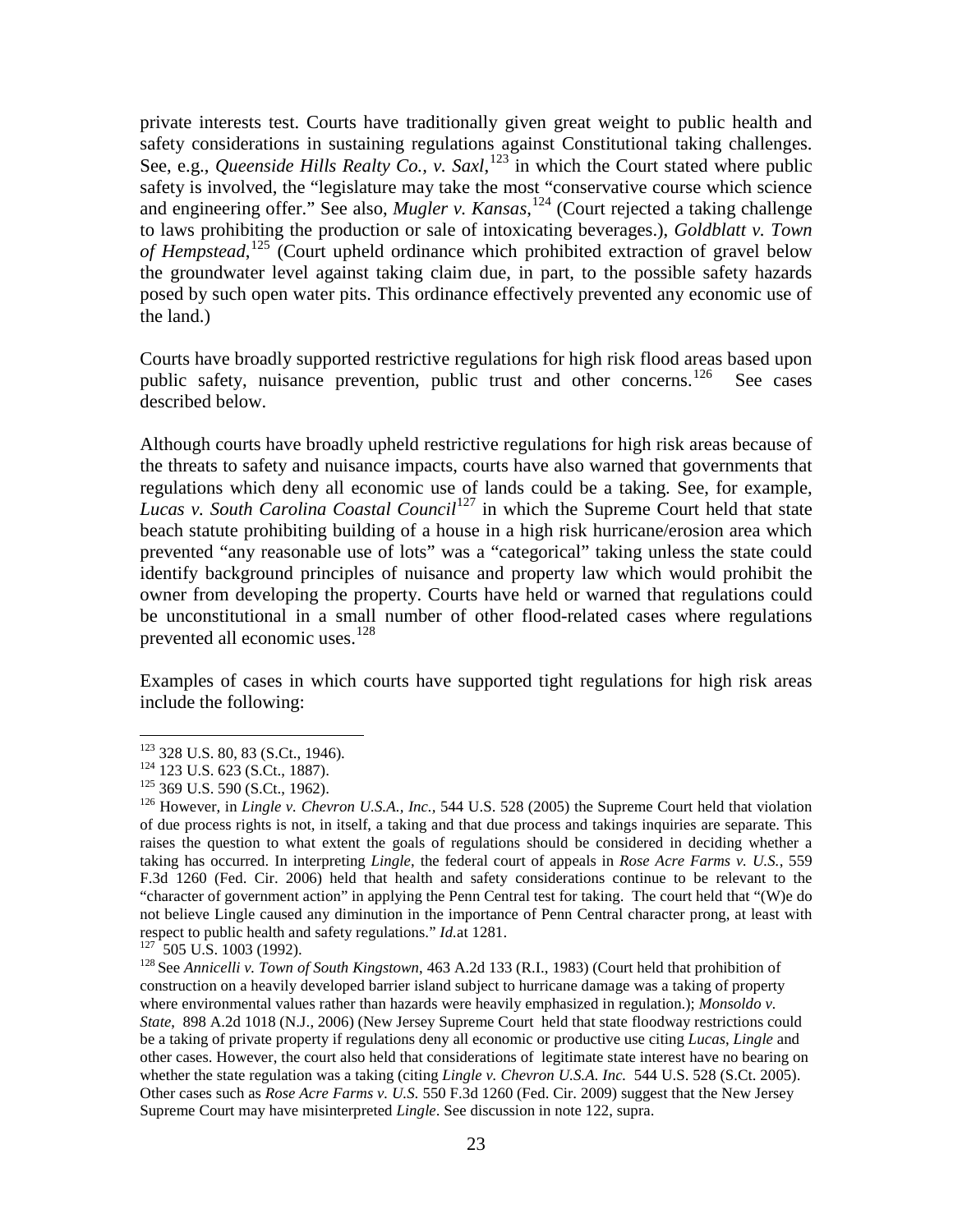--**Coastal barrier islands and beaches.** See *Gove v. Zoning Board of Appeals of*  Chatham,<sup>[129](#page-34-0)</sup> (Court held that zoning board's denial of a residential building permit for a parcel of land located within a coastal conservancy and flood district subject to severe coastal flooding was not a taking because it did not deny the landowner all economically beneficial use of land and did not deprive her of distinct investment backed expectations.); *McQueen v. South Carolina Coastal Council*,<sup>[130](#page-34-1)</sup> (Court held that denial of permits to backfill two lots and build bulkheads for an area considered "tidelands" was not a taking because they were public trust property and subject to control by the state.); Spiegle v. Beach Haven,<sup>[131](#page-34-2)</sup> (Court upheld, against facial challenge, building setbacks and fence ordinances for a coastal area which had been badly damaged by the Ash Wednesday storm of March 1962 against claims that the regulations were a taking of private property.); *McCarthy v. City of Manhattan Beach*, [132](#page-34-3) (Court upheld a beach zoning district which limited the beach to open space recreational uses based, in part, upon potential for storm damage to structures if constructed in the beach area.); *Town of Indialantic v. McNulty*,<sup>[133](#page-34-4)</sup> (Court upheld setback line in part, to prevent future flood and erosion damage from hurricanes.)

--**Flash flood areas.** See *Linquist v. Omaha Realty, Inc*., [134](#page-34-5) (Court held that a resolution of Rapid City council of June, 1972 prohibiting issuance of building permits for one block on each side of Rapid Creek after a devastating flood until a study was completed by the planning commission was a valid exercise of police powers and not a taking.); First English v. County of Los Angeles,<sup>[135](#page-34-6)</sup> (On remand from the Supreme Court, the California court held that, as a matter of law, the Los Angeles County's interim floodplain regulations for an area subject to severe fire and flood hazards and public safety concerns was not a taking.); *Turner v. County of Del Norte*,<sup>[136](#page-34-7)</sup> (Court upheld county floodplain zoning ordinance limiting areas subject to severe flooding to parks, recreation, and agricultural uses in an inverse condemnation action.)

--**Dunes.** See *Wyer v. Board of Environmental Protection*, [137](#page-34-8) (Court held that denial of variance under sand dune laws not a taking because property could be used for parking, picnics, barbecues and other recreational uses.); *Hall v. Board of Environmental Protection*,<sup>[138](#page-34-9)</sup> (Court upheld regulations prohibiting construction in sand dune areas against taking claim.)

<span id="page-34-0"></span>

<span id="page-34-2"></span><span id="page-34-1"></span>

<span id="page-34-3"></span>

<span id="page-34-4"></span>

<span id="page-34-5"></span>

<span id="page-34-7"></span><span id="page-34-6"></span>

<sup>&</sup>lt;sup>129</sup> 831 N.E.2d 865 (Mass. 2005).<br><sup>130</sup> 580 S.E.2d 116 (S.C. 2003).<br><sup>131</sup> 218 A.2d 129 (N.J., 1966).<br><sup>132</sup> 264 P.2d 932 (Cal., 1953).<br><sup>133</sup> 400 So. 2d 1227 (Fla., 1981).<br><sup>134</sup> 247 N.W.2d 684 (D., 1976).<br><sup>135</sup> 258 Cal. Rpt

<span id="page-34-8"></span>

<span id="page-34-9"></span>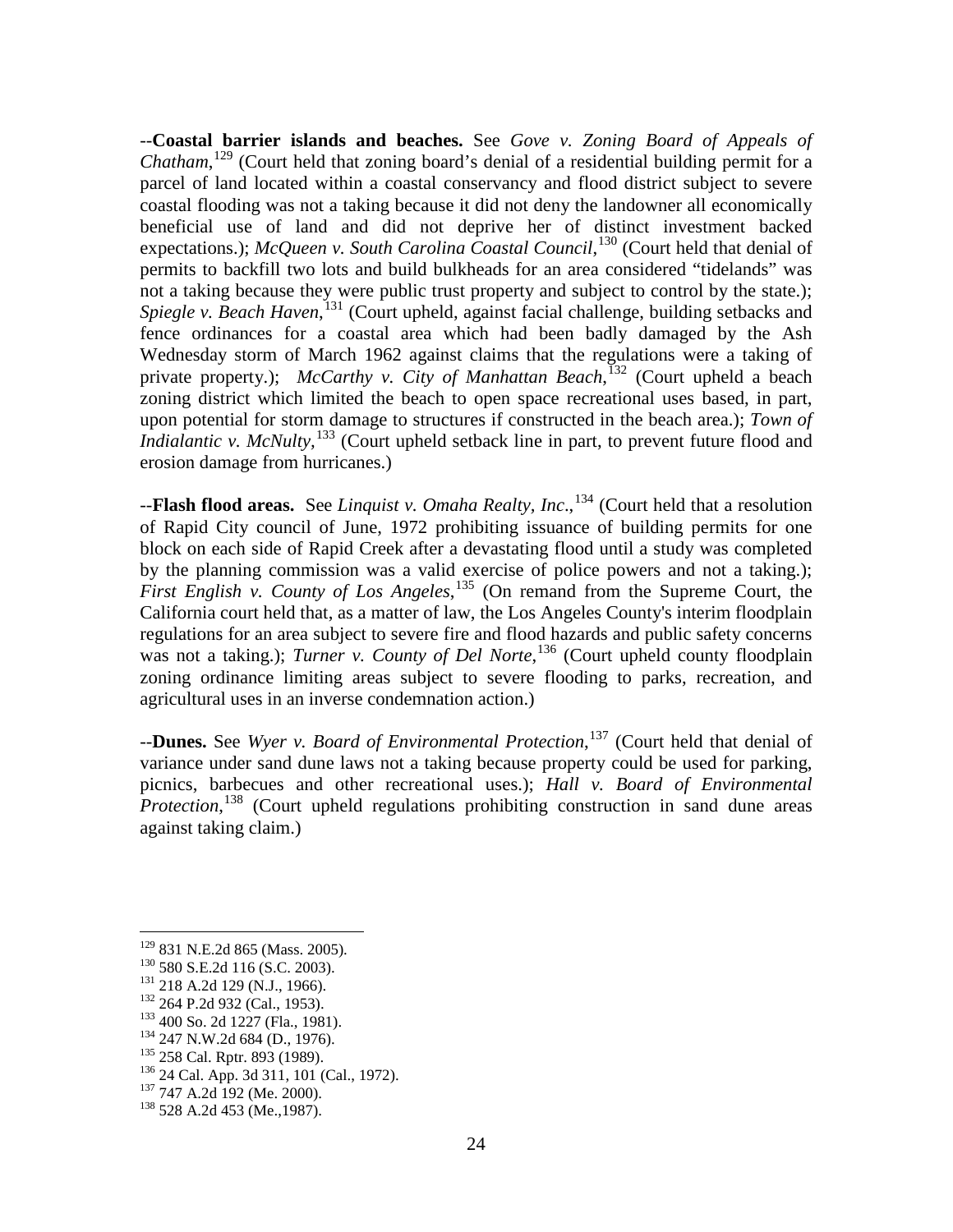--**Floodways.** See *Foreman v. State Department of Natural Resources*, [139](#page-35-0) (Court sustained an injunction prohibiting defendants from making deposits on a floodway and requiring removal of deposits previously made as not a taking of property.); *Vartelas v.*  Water Resources Comm'n.,<sup>[140](#page-35-1)</sup> (Court held that denial of a single permit with a particular design and construction materials pursuant to a Connecticut state level floodway program was not a taking.); *Usdin v. State Dept. of Environmental Protection*,<sup>[141](#page-35-2)</sup> (Court upheld against a takings challenge to state floodway regulations prohibiting structures for human occupancy, storage of materials, and depositing solid wastes in floodways because of threats to occupants of floodway lands and to occupants of other lands.); *Young Plumbing*  and Heating Co. v. Iowa Natural Resources Council,<sup>142</sup> (Court sustained denial of a state permit for a condominium in a floodway where such a structure would have raised the level of flood waters on property on the other side of the creek. The concept of equal degree of encroachment was endorsed as well as efforts to anticipate future watershed conditions.); *Maple Leaf Investors, Inc. v. State Dept. of Ecology*,<sup>[143](#page-35-4)</sup> (Court upheld denial of a permit for proposed houses in floodway of the Cedar River because there was danger to persons living in a floodway and to property downstream.)

--**Other areas with public safety concerns.** Courts have upheld regulations where there was even a hint of threat to public safety. See *Goldblatt v. Town of Hempstead*, [144](#page-35-5) (Supreme Court upheld ordinance which prohibited extraction of gravel below the groundwater level against taking claim due, in part, to the possible safety hazards posed by such open water pits. This ordinance effectively prevented any economic use of the land.); *Consolidated Rock Products Co. v. Los Angeles*,<sup>[145](#page-35-6)</sup> (Court held that regulations which prevented the extraction of sand and gravel in a floodplain were not a taking despite the fact that extraction was the only economic use for the land because extraction of sand and gravel would have had nuisance-impacts upon the suffers of respiratory ailments who lived nearby.)

The Illinois Supreme Court in *Beverly Bank v. Ill. Dep't of Transp.*,<sup>[146](#page-35-7)</sup> addressed some of these broader public safety concerns in upholding state flood regulatory legislation which prohibited all new residential construction in a 100 year floodway. The court cited with approval the state's arguments for prohibiting new residential construction in the 100- year floodway:<sup>[147](#page-35-8)</sup>

In addition to the interest of reducing flood damage, defendant (state) argues that the prohibition protects the health and welfare of those who would live in the new houses, reduces the expenditure of public funds, and limits the extent of emergency relief services required by the periodic inundation of flood

<span id="page-35-2"></span>

<span id="page-35-1"></span><span id="page-35-0"></span><sup>&</sup>lt;sup>139</sup> 387 N.E.2d 455 (Ind., 1979).<br><sup>140</sup> 153 A.2d 822 (Conn., 1959).<br><sup>141</sup> 414 A.2d 280 (N.J., 1980); affirmed at 430 A.2 949 (N.J., 1981).<br><sup>142</sup> 276 N.W.2d 377 (Iowa, 1979).<br><sup>143</sup> 565 P.2d 1162 (Wash., 1977).<br><sup>143</sup> 369 U

<span id="page-35-3"></span>

<span id="page-35-4"></span>

<span id="page-35-5"></span>

<span id="page-35-7"></span><span id="page-35-6"></span>

<span id="page-35-8"></span>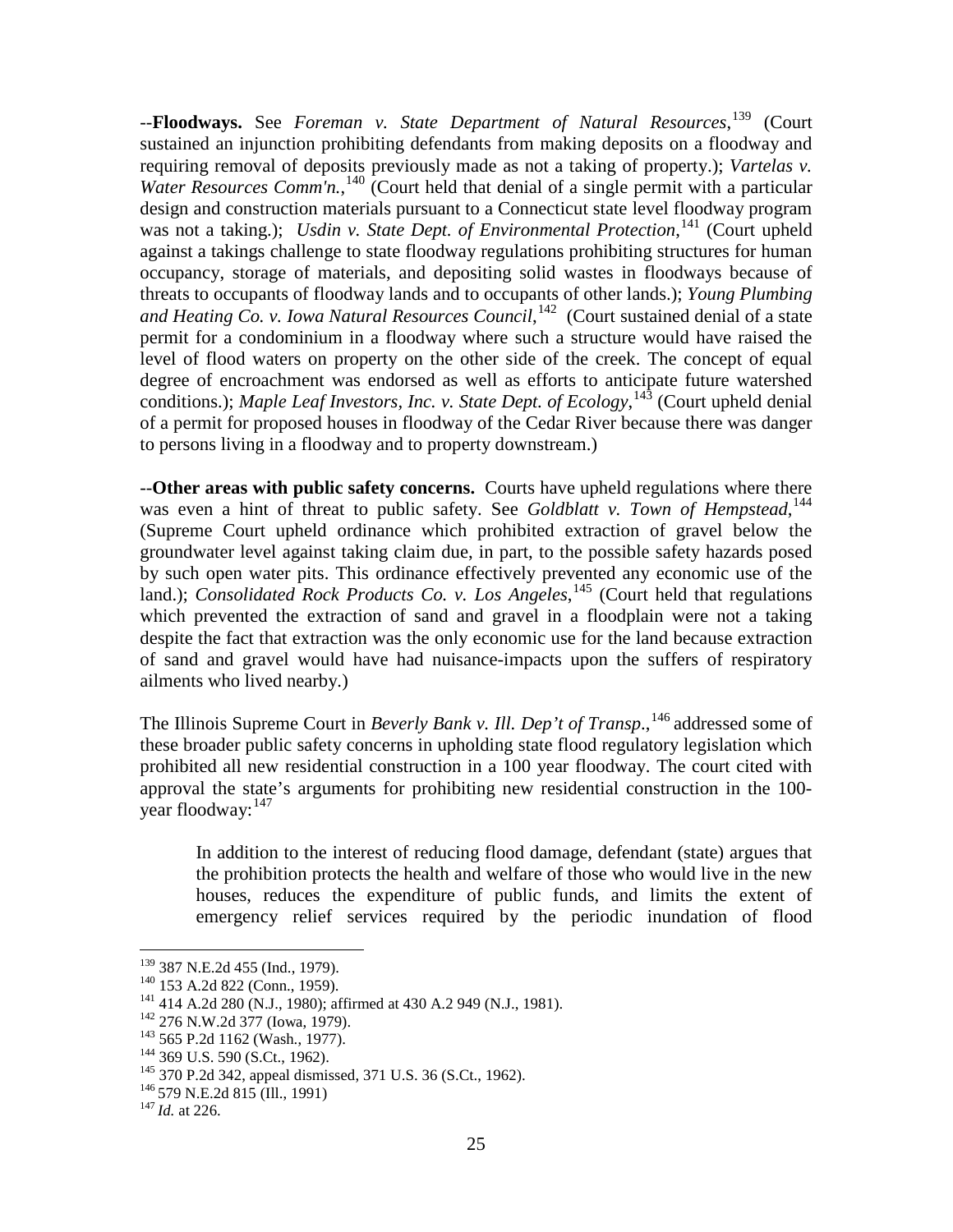waters....Even if plaintiff were to successfully build the two proposed houses in the floodway at an elevation which would not flood, defendant points out, the homes would still be surrounded by moving water during the 100-year floods. Emergency vehicles would not have access to the homes, and the residents could find themselves stranded without food, clean water, or electricity. In such a situation, defendant points out, the residents would very likely need to relocate temporarily to emergency shelters provided by the State's disaster relief services. Defendant argues that each and all of the above rationales justify the challenged flood control legislation and sustain its validity.

On a somewhat similar note, the New Jersey Supreme Court in *Usdin v. Department of Environmental Protection*, [148](#page-36-0) upheld restrictive floodway floodplain regulations for a commercial area because of the potential impact on "employees" and "nearby citizens". The court observed: $149$ 

It seems clear that the DEP regulations are aimed to prevent injury during flooding to potential employees of the warehouse or materials which may be stored to other nearby citizens whose lives or property may be endangered by stored items being swept along in a flood and to all residents who might drink water polluted because the stored items have entered an aqueduct or aquifer. These restrictions are consistent with their stated purposes and are a reasonable means of attaining those goals. The subject regulations as applied to the facts of this case, have as their purpose the prevention of harm befalling other citizens

See also *Maple Leaf Investors, Inc. v. State Dep't of Ecology*,<sup>[150](#page-36-2)</sup> in which a Washington court upheld denial of a permit for houses in floodway of the Cedar River because there was danger to persons living in a floodway and to property downstream.

Even where activities are not negligent or violation of water law, they may pose health and safety risks to property owners or their guests. For example, in *Spiegle v. Beach Haven*<sup>[151](#page-36-3)</sup> the New Jersey Supreme Court held that a beach setback line that prevented building in an area subject to severe storm damage was not a taking, in part, because the proposed activities were not "reasonable" in the circumstances given the severe storm hazard. The language of the court may apply in many similar high risk situations:<sup>[152](#page-36-4)</sup>

Plaintiffs failed to adduce proof of any economic use to which the property could be put. The borough, on the other hand, adduced unrebutted proof that it would be unsafe to construct houses oceanward of the building line (apparently the only use to which lands similarly located in defendant municipality had been put) because of the possibility that they would be destroyed by a severe storm--a result which occurred during the storm of March, 1962.

<span id="page-36-0"></span> $^{148}_{149}$  414 A.2d 280 (N.J., 1980).<br> $^{149}$  *Id.* at 331.

<span id="page-36-3"></span><span id="page-36-2"></span><span id="page-36-1"></span><sup>150 565</sup> P.2d 1162 (Wash. 1977).<br><sup>151</sup> 218 A.2d 129 (N.J., 1966).<br><sup>148</sup> *Id.* at 137.

<span id="page-36-4"></span>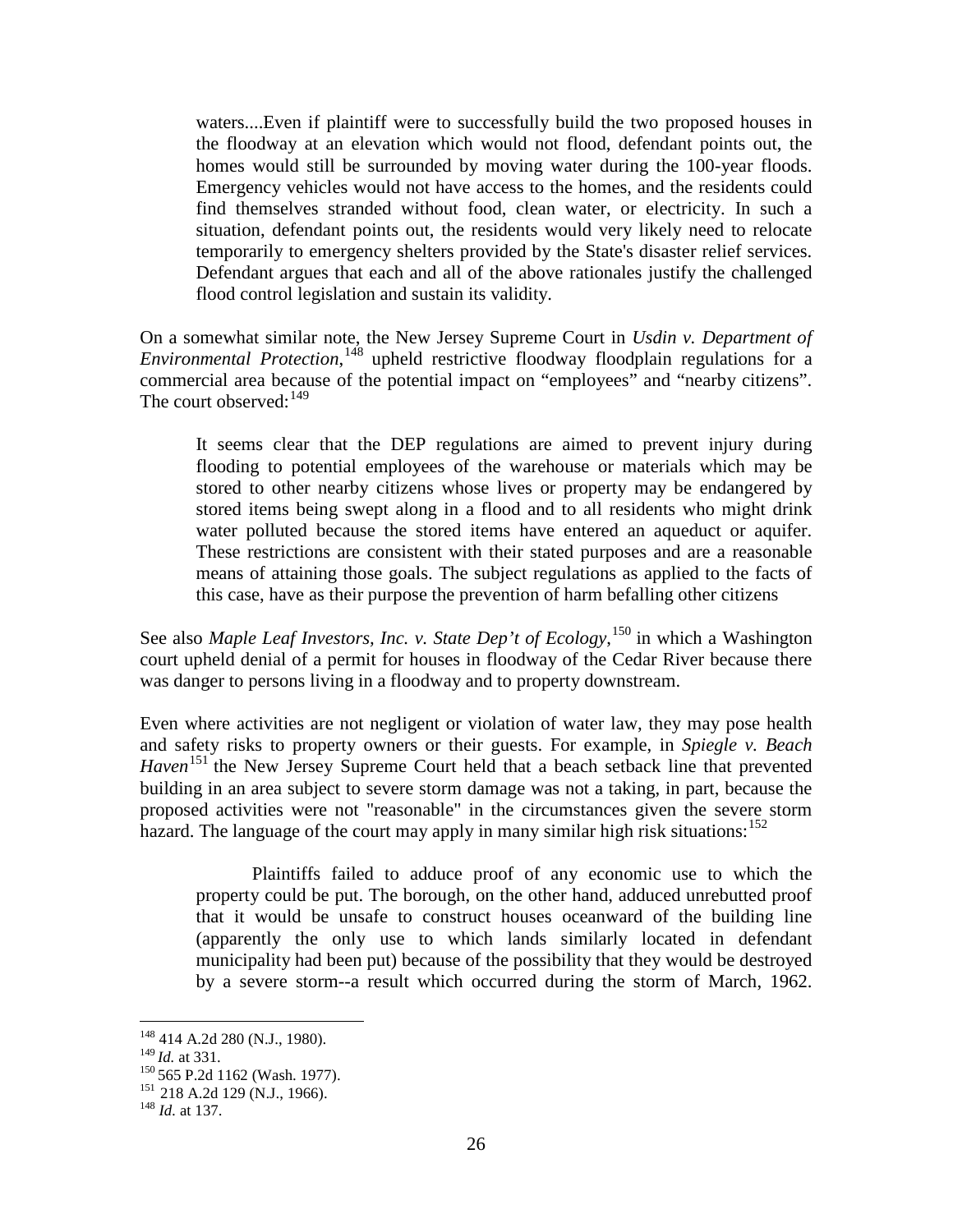Additionally, defendant submitted proof that there was great peril to life and health arising through the likely destruction of streets, sewer, water and gas mains, and electric power lines in the proscribed area in an ordinary storm. The gist of this testimony was that such regulation prescribed only such conduct as good husbandry would dictate that plaintiffs should themselves impose on the use of their own lands. Consequently, we find that plaintiffs did not sustain the burden of proving that the ordinance resulted in a taking of any beneficial economic use of their lands.

The costs of extending public services to hazard areas are often high and such services may be repetitively damaged at public expense. If emergency rescue is necessary during a hazard event, police, fire, or other rescue personnel may be put at risk. See, e.g., *Board of*  County Commissioners v. O'Dell,<sup>[153](#page-37-1)</sup> in which the Colorado Supreme Court upheld the denial of subdivision approval by the county board of commissioners for a wildfire area with limited access, lack of water for fire suppression, and soil and slope problems. See also *Matter of Gregory v. Zoning Bd., Somers,*[154](#page-37-2) in which the court held that zoning board's denial of an area variance because of inadequate access for emergency vehicles was justified. See *Chiancola v. Board of Appeals of Rockport*, [155](#page-37-3) in which the court upheld decision of zoning board of appeals deny a landowner a variance to construct a single-family home on a landlocked lot on the ground that a lengthy driveway made access by emergency vehicles too precarious. See *Schwister Family v. Outagamie Cnty.*, [156](#page-37-4) in which the court up held denial of conditional permit for raised road within a floodplain due to access problems for emergency vehicles.

# <span id="page-37-0"></span>**8. How can governmental units through administrative measures reduce government liability based upon tort (common law) legal theories of liability?**

Governments have at their disposal a number of approaches to reduce potential liability based upon tort (common law) theories of liability. Approaches governmental units can take for reducing liability based upon common law legal theories may divided into two general categories: (1) approaches for reducing potential liability where governments have already increased natural hazards due to grading of lands, fills, construction of roads, levees, or other activities, and (2) approaches for reducing potential liability where governments have, as yet, limited liability but their future actions may increase hazards or hazard losses and potential liability. Strategies for achieving these goals include the following:

<span id="page-37-2"></span><span id="page-37-1"></span><sup>&</sup>lt;sup>153</sup> 920 P.2d 48 (Colo. 1996).<br>
<sup>154</sup> 270 A.D.2d 419 (N.Y., 2000), 704 N.Y.S.2d 638 (N.Y. 2000).<br>
<sup>155</sup> 65 Mass. App. Ct. 636 (Mass. 2006).<br>
<sup>156</sup> 730 N.W.2d 460 (Wis. 2007) Unpublished.

<span id="page-37-3"></span>

<span id="page-37-4"></span>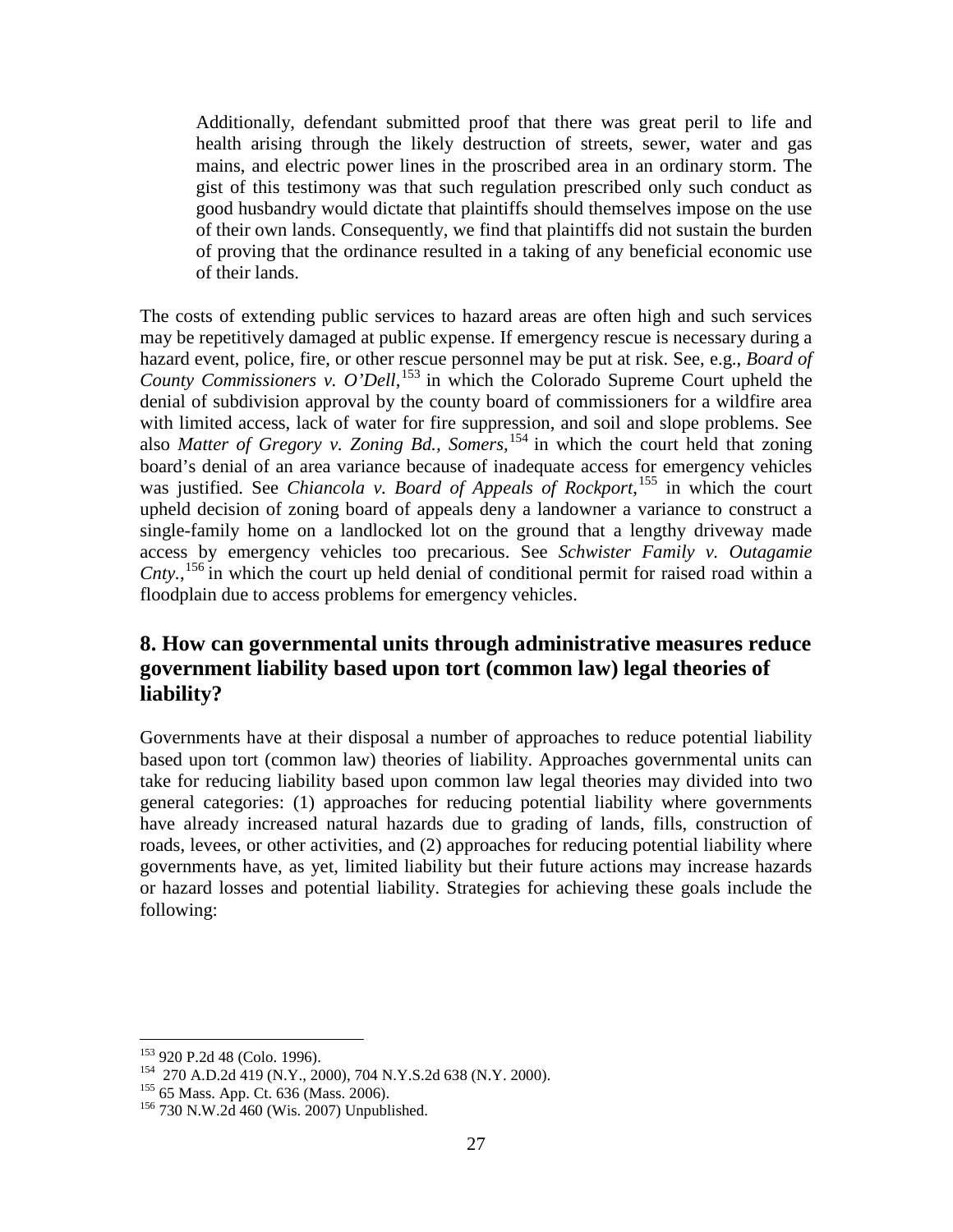#### <span id="page-38-0"></span>**Reducing common law (tort) liability from existing flood problems.**

Governments have a number of options for reducing common law (tort) liability for existing hazards while maintaining responsibility in the use of their lands:

--**Governments can, in some situations, reduce to or below natural levels existing flood, erosion, and other hazards through dams, levees, bioengineering and similar structural hazard reduction measures.** However, care must be taken because these hazard reduction measures may, in some instances, create additional potential liability by increasing hazards on other lands or result in catastrophic losses when dams, levees or other structures fail.

--**Governments can acquire private hazard areas and relocate private houses and other development outside of such areas.** For example, more than 12,000 flood prone structures were acquired by federal agencies working with states and local governments along the Mississippi and its tributaries after the Great Flood of 1993. See Conrad, D. *Higher Ground: A Report on Voluntary Property Buyouts in the Nation's Floodplains,* National Wildlife Federation.

--**Governments can provide technical assistance and grants in aids to help private landowners who are subject to increased hazards caused by government actions flood proof their structures.** If landowners floodproof their structures and are, therefore, not damaged by natural hazards, they have no basis or incentive for suit.

--**Governments may implement flood warning systems, evacuation planning efforts, and other nonstructural damage reduction measures to reduce potential natural hazard damages to private landowners and entrants on public lands.** For example, after the Big Thompson Canyon flash flood disaster in 1976, Larimer, Colorado erected "Climb to Safety" signs along the length of the Canyon. Similar signs have been erected by Boulder County and by other Front Range communities. Reduction in damage will reduce the number of suits and the amounts of damage awards.

--**Governments may limit public use of high risk areas on public lands.** For example, the Wisconsin Department of Natural Resources has prohibited public use of certain bluff-edge and canyon areas in Parfrey's Glen (a natural area) to prevent hikers from falling from a bluff. Again, private individuals will not sue governments for flood damage if they do not suffer damages.

--**Governments can encourage private landowners to acquire hazard insurance such as flood insurance from the National Flood Insurance Program.**  Landowners are less likely to sue governments for hazard losses caused by governments if damages are compensated by insurance, disaster assistance or other forms of assistance. Insurance is no guarantee against private suits. But, landowners rarely sue if they are made financially whole in other ways.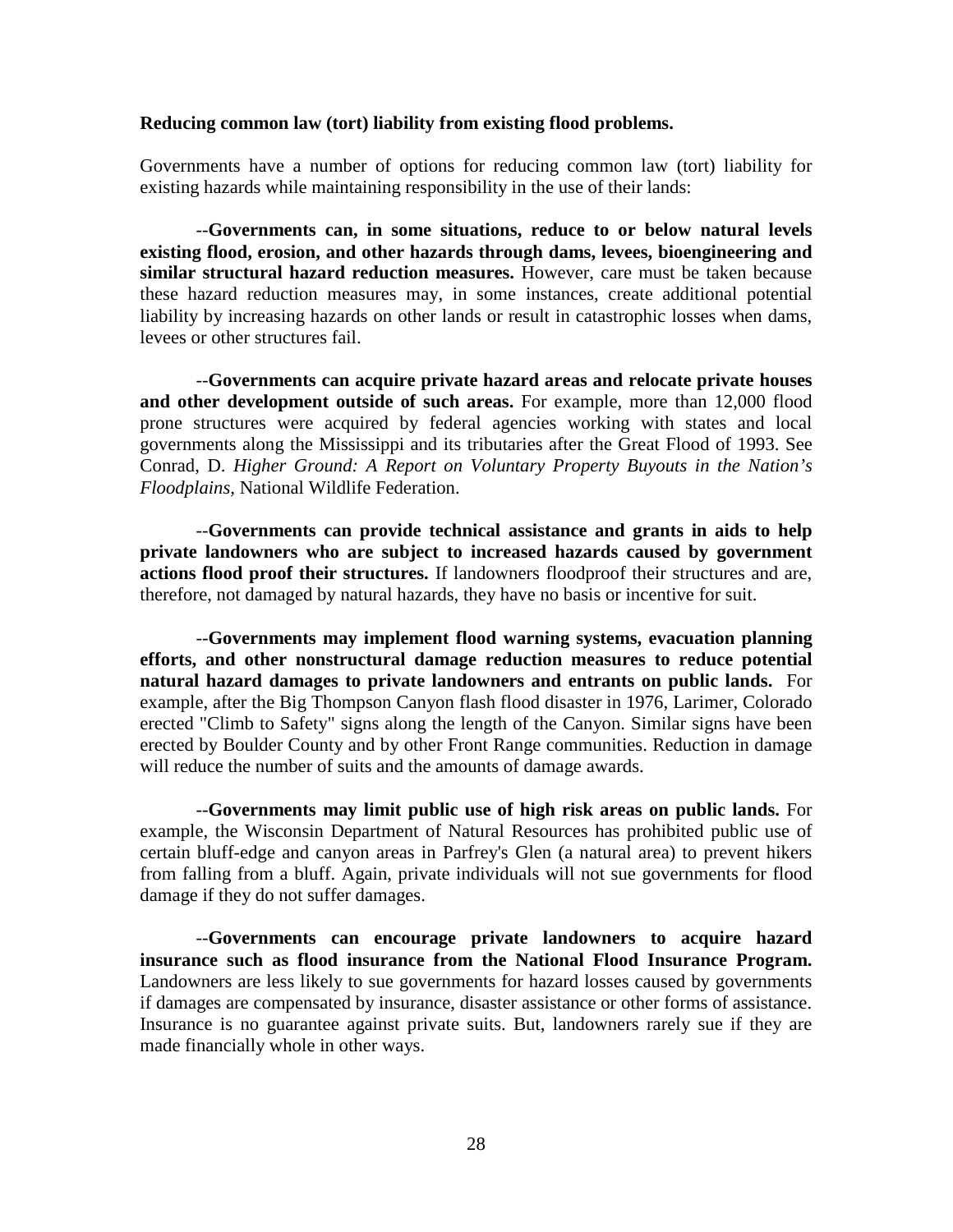--**Governments can adopt regulations which establish tight nonconforming use standards for rebuilding buildings in hazard areas.** If enforced, there regulations will, over time, result in removal of some hazard prone buildings and activities from hazard areas or hazard-proofing such as elevation of buildings in flood zones. By reducing the potential for damage, governments also reduce the potential for law suits.

--**Governments can prepare and implement natural hazard assessment and liability reduction plans,** including pre and post disaster mitigation plans, which include many of the measures already suggested. Preparation of such liability reduction plans may include the following steps:

A. Make a community-wide survey of natural hazards. Sound factual information including hazard maps indicating not only where hazards are located but the severity of the hazards can guide public actions to reduce liability including adoption of mitigation measures (e.g., warning systems), erosion and flood control works, and regulation of hazard prone activities.

B. Once a survey of natural hazards is completed, conduct a "liability appraisal". In such an appraisal, governments should identify areas where governments have substantially increased or may increase natural hazard damages to adjacent private lands. Such an appraisal should also identify areas on public lands where private individuals or where the public or government employees could be injured by natural hazards in using public lands. Particular attention should be paid in such an audit to public works (e.g., reservoirs, dams, levees, bridges, stormwater systems) which have increased hazards on other lands since such increased damage is a common basis for successful liability suits. The dates of such activities should be noted to determine whether statutes of limitation have run barring suits.

C. Prepare an action plan to reduce potential liability. Having inventoried hazard areas and decided where the potential for liability is the greatest, a governmental unit can then take remedial actions. Where existing uses have increased the potential for natural hazard losses on private lands, the government unit should consider mitigation measures to reduce potential damage to levels at or below those which would occur naturally. Such mitigation measures may include mapping, warning systems, education, regulation, evacuation, relocation, and hazard reduction structures. As suggested above, by reducing damage potential to or below those naturally occurring, the potential for successful suits is reduced as well as the amount of damages if suits succeed. Mitigation measures must be undertaken carefully to insure that they are not, in themselves, the source of potential liability. A hazard mitigation plan should be undertaken with knowledge that the process of identifying hazards and planning mitigation measures may increase the foreseeability and potential for community liability if mitigation actions do not follow.

D. Implement the plan. Plans are of little value if they are not implemented. Often governments will need to implement plans in stages with the areas posing threats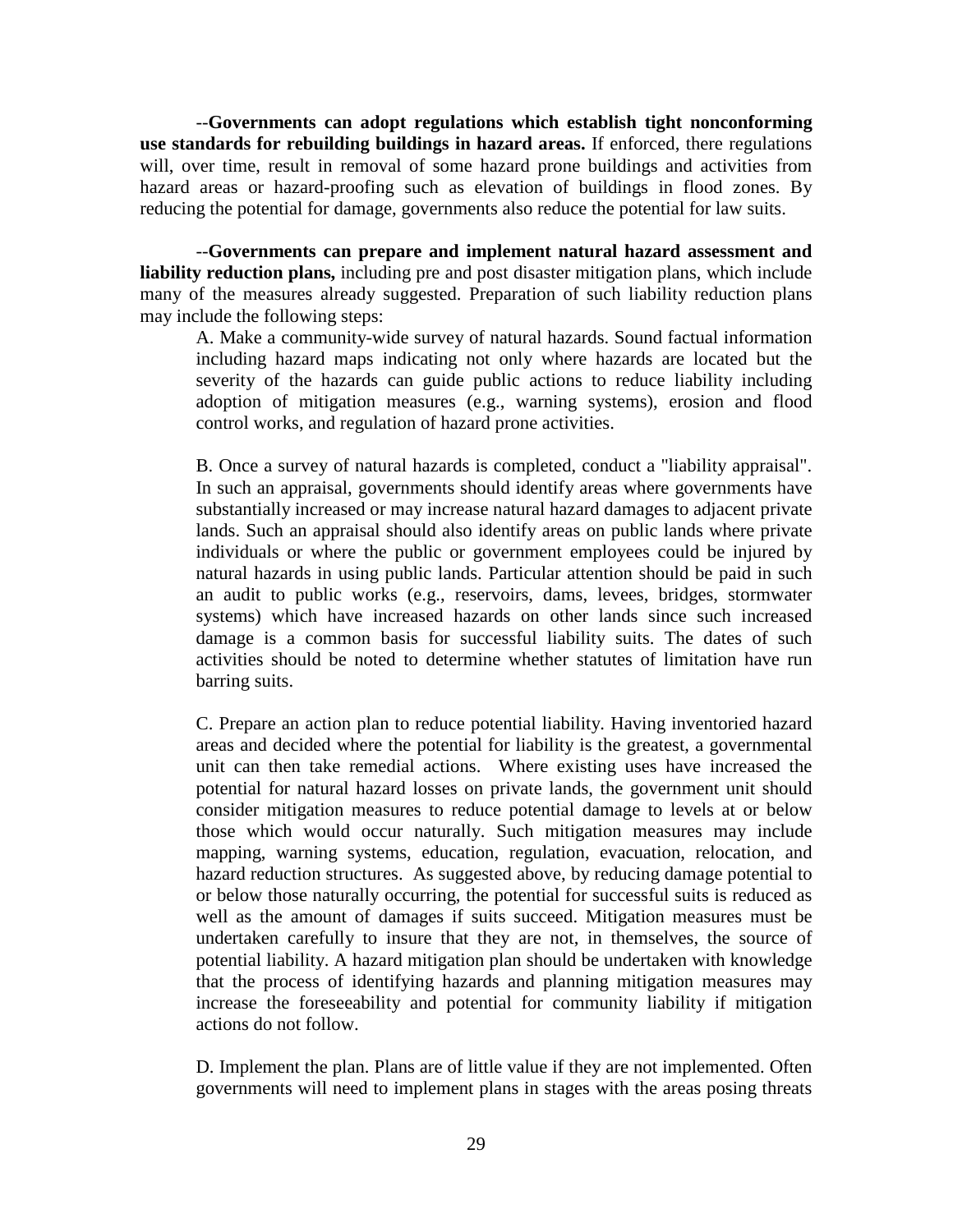to health and safety addressed first. In designing and undertaking mitigation measures, governments should not promise more than what they can provide and should not over-represent the benefits of hazard mitigation actions where such assistance may create false expectations. For example, governments should state on hazard maps that the maps do not reflect all possible hazard events and may contain inaccuracies. Governments should also provide caveats and state limitations with regard to hazard warnings, evacuation plans, and emergency shelters. For example, hurricane "vertical evacuation" shelters should not (depending upon the circumstances) be represented as "safe havens" because there is often considerable risk associated with these structures. They may, however, be represented as providing "last resort" protection if other means have failed.

#### <span id="page-40-0"></span>**Reducing tort liability for future increases in flooding.**

Governments have more flexibility in preventing future increases in natural hazards and resulting damages and law suits. To avoid future problems, governments need to make informed decisions which reflect the full range of risks including risk of catastrophic losses if a dam fails or a levee is overtopped. Governments have the following options to reduce potential future problems which are also consistent with maintaining government responsibility in the management of flood hazards:

--**Government units may reduce future liability by reducing government and private activities in hazard areas and by adopting regulations which require private mitigation measures such as floodproofing where private development is permitted.** (Note these approaches overlap with approaches for addressing existing problems.)

--**Governments can accurately map hazard areas.** Accurate maps can help governments avoid hazard areas for roads, sewer and water, and other government activities in the floodplain. Sound data is key to informed future decision-making and reducing future problems.

--**Governments can prepare and implement natural hazard assessment and liability reduction plans** of the sort described above with an emphasis upon preventing future problems.

--**Governments can adopt a no adverse impact hazard management standard for public and private activities and implement this goal through regulatory and nonregulatory approaches**. **[157](#page-40-1)**

<span id="page-40-1"></span><sup>&</sup>lt;sup>157</sup> See Larson, L & D. Plasencia, No Adverse Impact: A New Direction in Floodplain Management Policy, Natural Hazards Review (2001); No Adverse Impact, Association of State Floodplain Managers web site. http://www.floods.org/NoAdverseImpact/whitepaper.asp ; Kusler, J. & E. Thomas, No Adverse Impact Floodplain Management and the Courts, Association of State Floodplain Managers [http://www.floods.org/PDF/ASFPM\\_NAI\\_Legal\\_Paper\\_1107.pdf](http://www.floods.org/PDF/ASFPM_NAI_Legal_Paper_1107.pdf) (2007);

See Thomas, E.A, NAI Community Liability—Watershed Development (2008) at; [http://www.floods.org/NoAdverseImpact/NAI\\_Legal\\_Framework\\_Watershed\\_Development\\_2007.pdf;](http://www.floods.org/NoAdverseImpact/NAI_Legal_Framework_Watershed_Development_2007.pdf) Thomas, E. NAI Protecting the Property Rights of All: NAI and Stormwater Managers,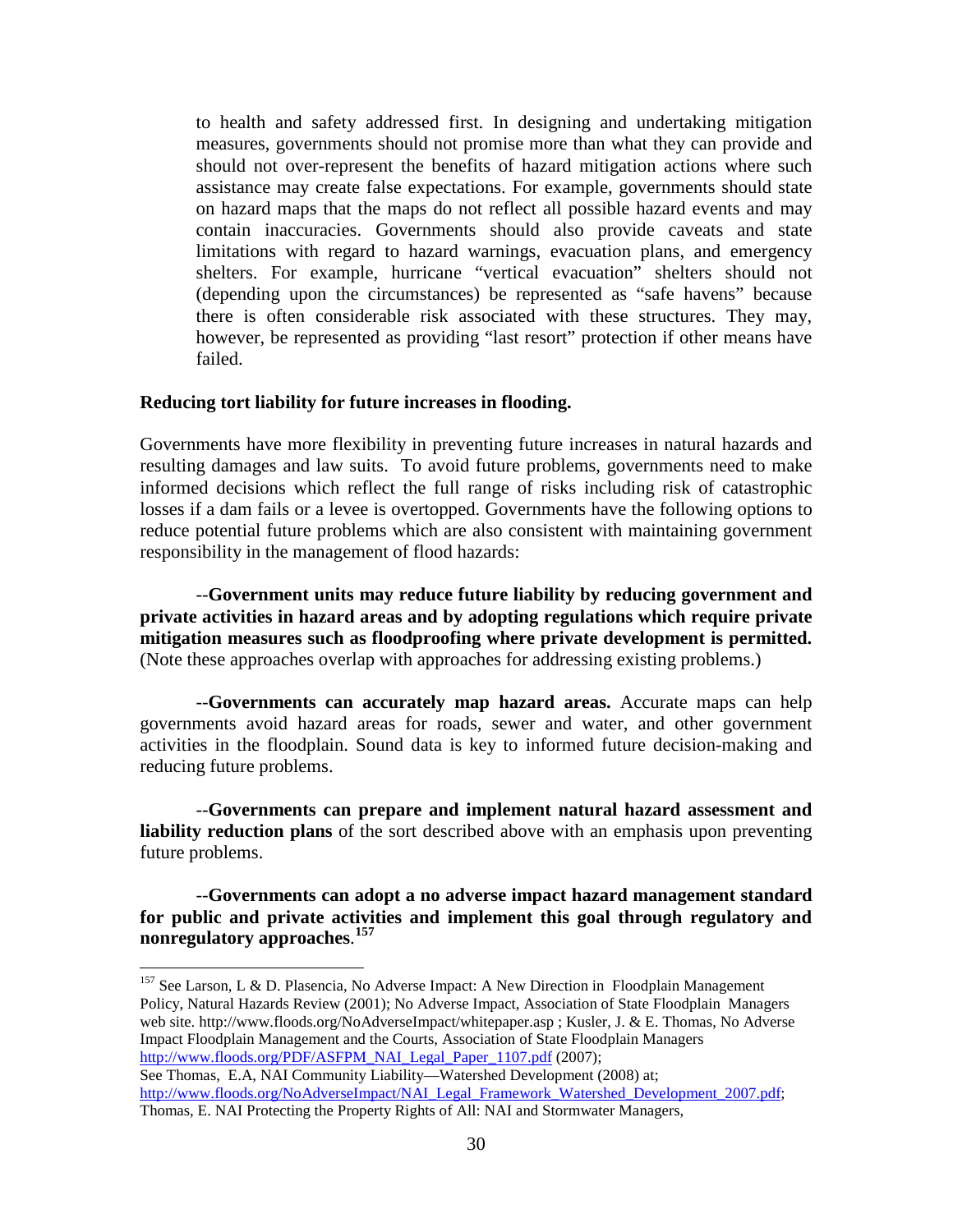--**Governments can locate damage-prone government buildings such as post offices, roads, and sewer and water out of hazard areas.** Complete avoidance of hazard areas is particularly desirable for rapid onset and serious hazard areas such as flash floods, earthquakes, mudslides, landslides, and bluff caving where government employees and members of the public may be killed or injured.

--**Governments can acquire hazard areas and put them into open space use.** For example, many local governments have acquired flood hazard areas as greenways and other open spaces. Examples include Milwaukee county and Baltimore county. This can reduce potential, future common law suits and suits based upon Constitutional claims.

--**Governments can acquire flood easements wherever government activities will increase hazards.** For example, the U.S. Army Corps of Engineers has purchased flowage easements from private landowners where lands may be periodically inundated by Corps' projects.

--**Where governments allow the public to use public lands which are subject to natural hazards, governments can avoid high risk flood, erosion, avalanche, and other hazard for construction of public buildings, roads, and trails and remedy or reduce hazards (where this is practical) such installing railings on bridges.** Other government options include excluding the public from particularly dangerous areas; posting warning signs; and issuing warnings. It may also be advisable, in some instances, not to charge the public for use of public lands subject to natural hazards; otherwise the public may be considered "invitees". Governments owe invitees a high standard of care to investigate hazards and to either warn of hazards or to remedy such hazards.

--**Where outright avoidance of hazard areas is not possible for roads, sewage treatment plants, libraries, schools, and other public uses, governments can employ mitigation measures to reduce potential damages.** The degree of care exercised and the selection of mitigation measures should reflect the degree of risk both with regard to the type of natural hazard and the type of use (e.g., school versus sewage treatment plant). In siting and design of government activities in the floodplain, several more specific suggestions include:

(A) Governments should apply a "no adverse impact" standard to any activity which may result in physical damage to adjacent lands (e.g., flooding, erosion, landslides).

 $\overline{a}$ 

[http://www.floods.org/PDF/NAI%20\\_No%20Adverse%20Impact%20Floodplain%20and%20Stormwater%](http://www.floods.org/PDF/NAI%20_No%20Adverse%20Impact%20Floodplain%20and%20Stormwater%20Management.pdf) [20Management.pdf;](http://www.floods.org/PDF/NAI%20_No%20Adverse%20Impact%20Floodplain%20and%20Stormwater%20Management.pdf) Thomas, E.A. and J. Kusler, NAI and the Courts: Protecting the Property Rights of All--Updated (2007); See more generally legal papers at the Association of State Floodplain Managers web site: [http://www.floods.org/index.asp?menuID=301&firstlevelmenuID=188&siteID=1.](http://www.floods.org/index.asp?menuID=301&firstlevelmenuID=188&siteID=1) See Thomas, E.A. & S. Medlock, "Mitigating Misery: Land Use and Protection of Property Rights Before The Next Big Flood", 9 V.L.J. 155 (2008)at //www.floods.org/PDF/Mitigation/ASFPM\_Thomas&Medlock\_FINAL.pdf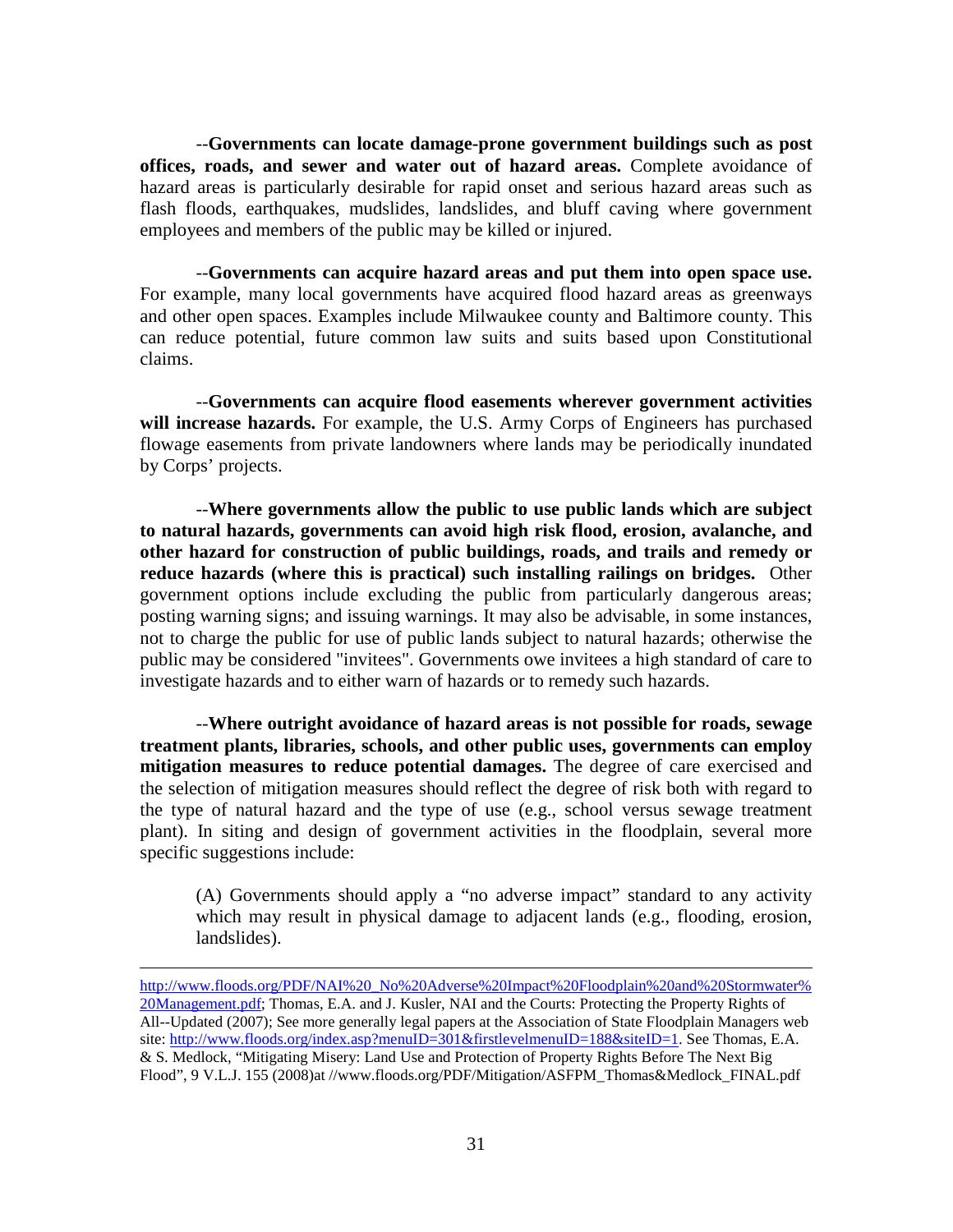(B) Governments can approach structural hazard loss reduction measures with particular care because of their high potential for increasing hazards in some instances and resulting liability suits. More specifically, they should consider residual risk in construction of groins, seawalls, dikes, dams, and levees. They should also approach with care construction of roads, bridges, and any filling or grading which may increase flood and erosion hazards and damages.

(C) Where governments undertake hazard reduction measures, decisions involving the weighing of costs, safety and other factors such as the level of protection to be afforded (e.g., the 100-year flood) and the design and implementation specifications should be submitted to the legislative body for approval. Documentation of the discretionary nature of decisions reduces government liability exposure. Once the overall design criteria have been selected, governmental units should be careful in construction, maintenance, and operation since these activities are often considered "ministerial" and subject to suit.

(D). Where government lands are leased, rented, or sold, notice of hazards can be provided in writing to lessees, renters, or buyers. Governments could also place disclaimers in leases and titles with regard to hazards on rented, leased, or sold lands but need to proceed with knowledge that courts may not recognize liability disclaimers for affirmative acts of negligence.

**--To reduce potential liability for issuance of permits for private development in hazard prone areas which may increase hazards on other lands, governments can:**

(A) Apply a no adverse impact standard to private activities and refuse to approve permits which will increase flood heights or other hazards on other lands. For example, the Wisconsin Department of Natural Resources refuses to approve permits for activities in floodways areas unless the permit applicant works out an easement with any upstream, adjacent, or downstream landowner who will be subjected to ` increased flood heights or velocities caused by such a permit.

(B) Refuse to accept subdivision dedications of stormwater systems, roads and other infrastructure which may result in potential liability. In some instances, particularly in California, communities have successfully refused to accept dedications of stormwater systems from subdividers to reduce potential liability.

(C) Incorporate disclaimers in natural hazard ordinances pertaining to potential inaccuracies of flood and other hazard mapping. Minnesota and many other states have adopted model floodplain ordinances for use by local governments containing disclaimers pertaining to the accuracy of flood maps and the magnitude of the regulatory flood.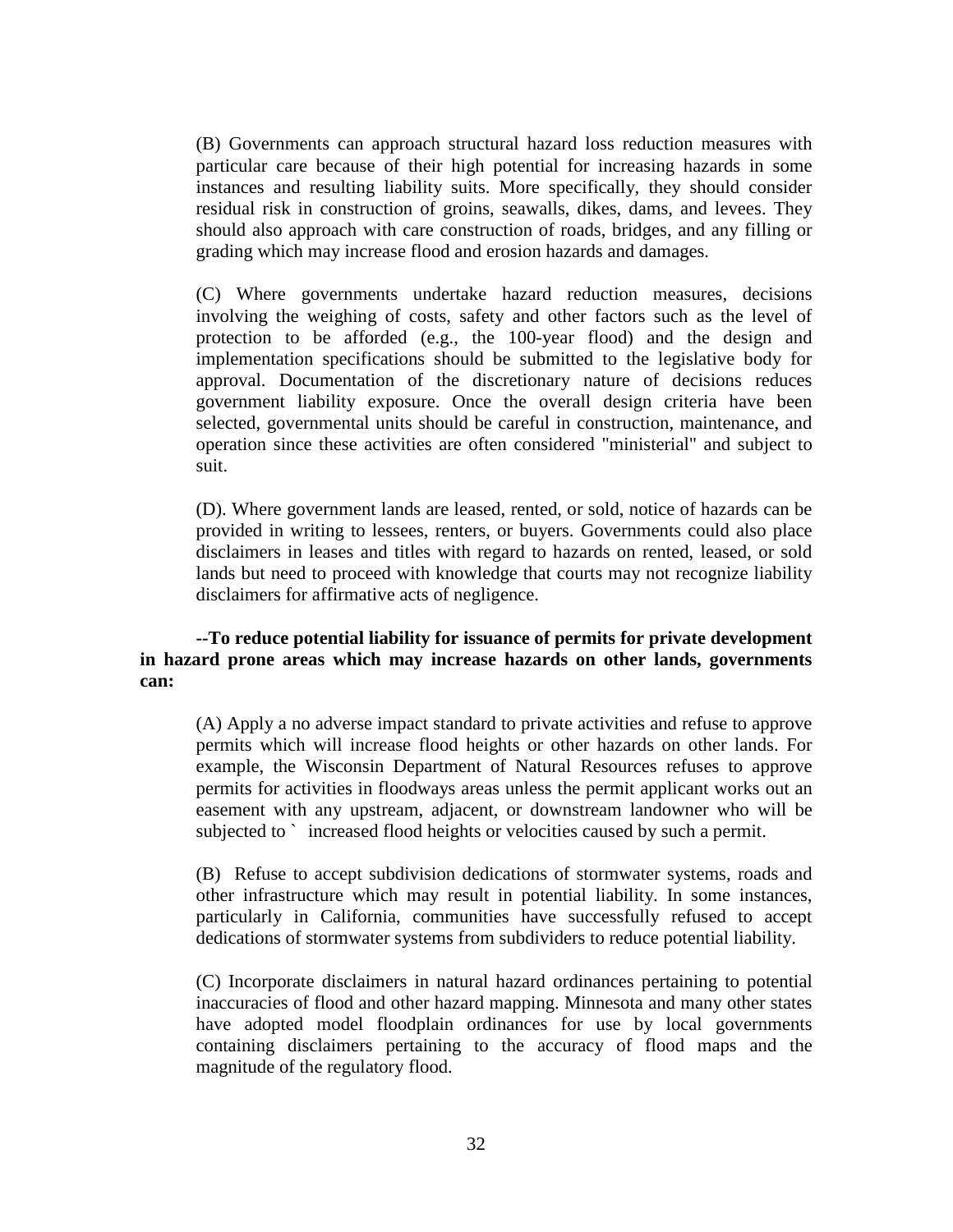(D) Require that disclaimers and warnings concerning flood be recorded in deeds and on subdivision plats. Regulatory agencies can also require that permit applicants agree to hold harmless governmental units if permitted buildings or activities are subject to natural hazards and damages. This may not protect a regulatory agency from gross negligence but may otherwise help.

Tight regulation of private land may of course, result in "takings" claims in some instances. A number of measures discussed below may be taken to reduce the potential for successful taking claims.

## <span id="page-43-0"></span>**9. How can governmental units reduce Constitutional challenges to regulations through administrative measures?**

Governmental units may reduce potential Constitutional challenges to hazard area regulations and the "taking" of private property without payment of just compensation through a number of administrative measures. If carried out with care, all of the following administrative measures are also consistent with government responsibility in the management of floodplain areas:

--**Utilize a "performance standard" approach in regulations and allow variances or other special permits only under tightly controlled circumstances.** Courts have unanimously endorsed performance standards for buildings and other activities in hazard areas. Denial of permits or conditioning of permits and to achieve other hazard reduction goals has been broadly upheld. Variances and special exceptions provide a safety value and reduce the chance that a regulation will be held unconstitutional. However, they also need to be tightly controlled to prevent increasing flood hazards and hazard losses.

--**Collect and utilize good hazard information.** Scientifically sound information is particularly important to meet Constitutional challenges for areas subject to highly restrictive regulations. A governmental unit may use floodway and floodplain maps, soils maps, earthquake maps, geotechnical studies, erosion studies, and other technical studies to document not only hazards but the offsite threats to other lands.

--**Adopt clear and certain regulations for hazard areas as soon as possible.** Courts consider the reasonable "investment-backed expectations of landowners", usually measured at the time that they acquired property. This means that the sooner that areas are regulated, the smaller the chances that future landowners will be able to make successful taking or due process challenges.

--**Adopt and administer regulations in close conformance with statutory procedures including notice and hearing.** Courts are particularly sensitive to taking arguments where regulations have been adopted or administered without clear Due Process although, technically, "taking" and "due process" claims are separate.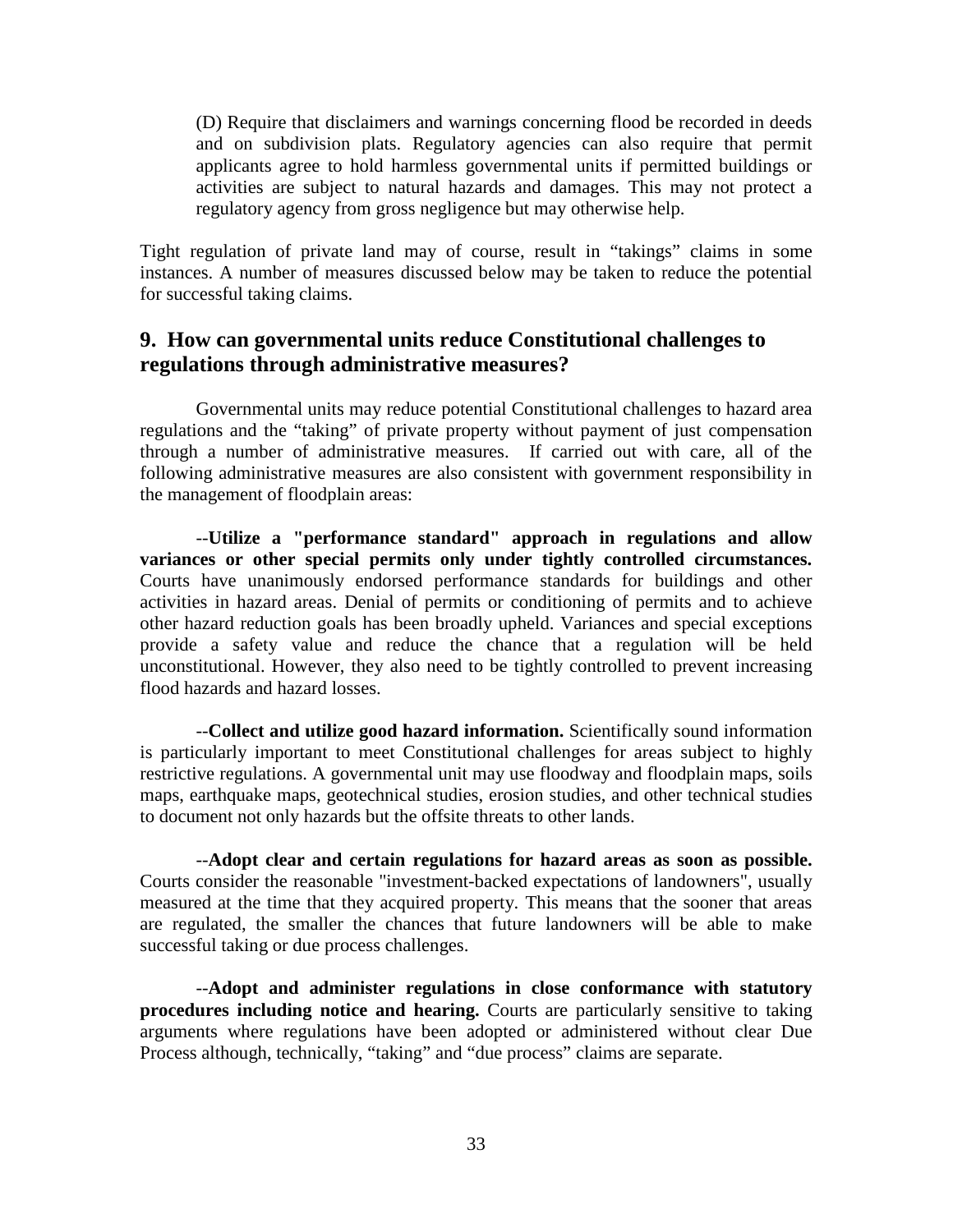--**Insure that regulations are reasonable and fair in concept, administration and enforcement.** Courts are also sensitive to discriminatory regulations and are more likely to find a taking when there is even a hint of discrimination.

--**Do not adopt regulations for the principal objective of reducing future land acquisition costs (e.g., for dikes, dams, reservoirs, artificial levees, etc.) since courts, in general, have held that stringent regulations adopted primarily for this objective are a taking.**

--**Where restrictive regulations are adopted to serve multiple objectives such as reduction of flood losses and protection of wildlife values, emphasize and provide careful documentation for natural hazard loss reduction, public health and safety, and nuisance protection objectives as well as habitat values.** Courts give particularly great weight to protection of public safety and prevention of nuisances.

--**If governments attach conditions to development permits such as flood proofing requirements or preservation of floodway areas, governments should make sure that conditions are reasonably related to the impacts of the development.** They should be particularly careful if dedications of land for public use are required with the goal of providing public use of open areas. In such circumstances, governments should insure that the dedication requirements are related to and roughly proportional to the impacts generated by proposed activities.

#### --**If governments apply highly restrictive regulations (prohibiting most uses) to hazard areas, they should:**

(A) Provide accurate and well-documented hazards maps. In general, the more severe the restriction, the better the data and documentation should be.

(B) Limit highly restrictive regulations to narrow areas such as setbacks (where this is possible and consistent with good hazard area management) so that there is some possibility of a buildable area on each lot. Governments can help achieve this goal by adopting large lot zoning for hazard areas so that there will be a buildable site on each lot even if a portion of each lot is tightly regulated.

(C) Coordinate real estate tax policies and special assessment policies with regulations so that individuals subject to highly restrictive regulations are not being taxed on the full development value of the land.

(D) Provide (where appropriate) transferable development rights.

(E) Provide variances or special exception procedures to act as escape value where regulations may deny all economic use of land. However, even in such situations, applicants for variances or special exceptions should have the burden of showing not only that no economic use is possible for each parcel but that proposed activities will be safe, will not cause nuisances, and will not pose threats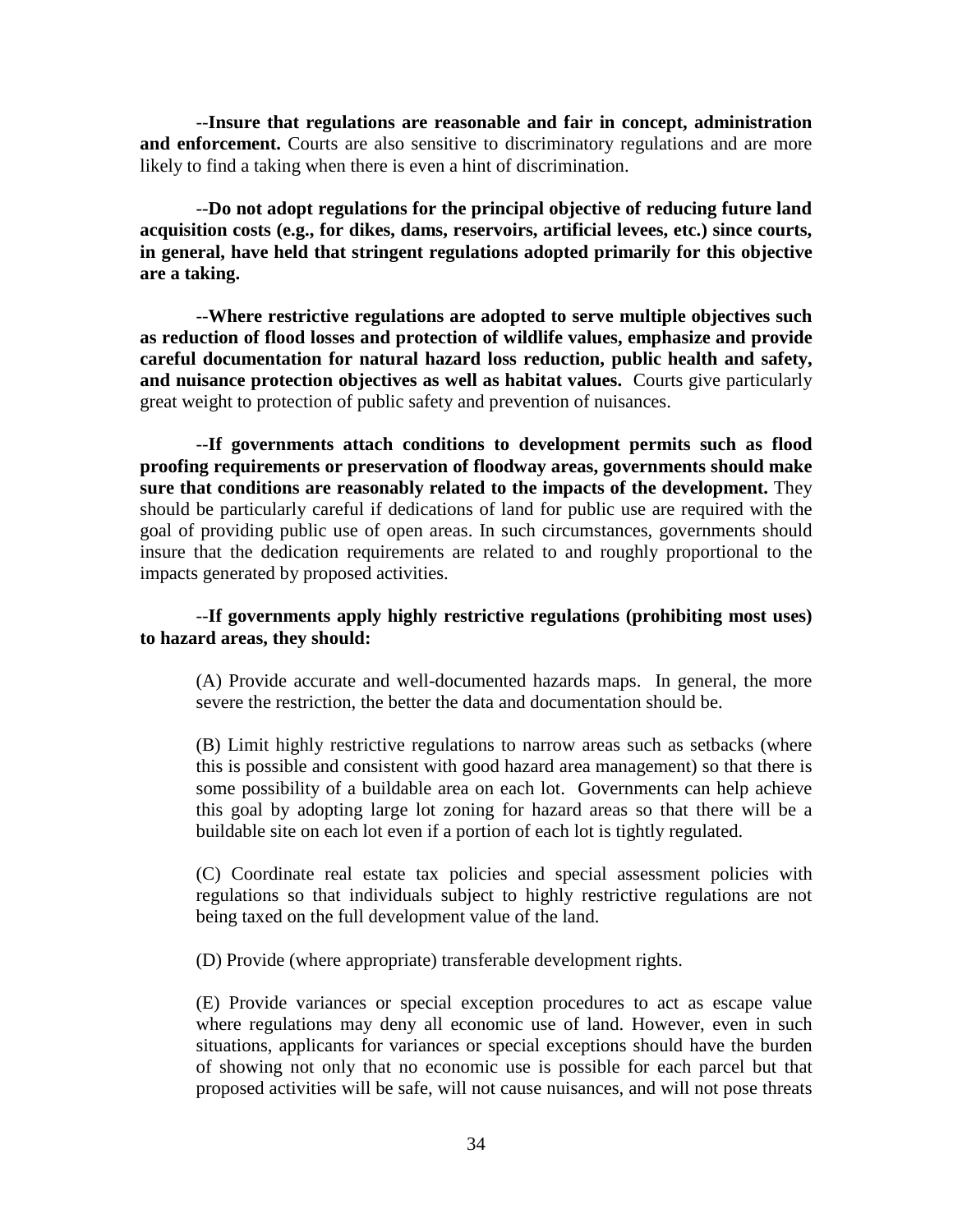to not only the permit applicant but family, guests, business invitees, and members of the public who may have to conduct emergency rescue operations. Permits or variances should also incorporate no adverse impact hazard loss reduction measures.

(F) Identify lots where hazard regulations may deny all economic use of lands. These areas may then be targeted by the community for acquisition, easements, and tax breaks.

(G) Work with landowners to find positive uses and solutions where land owners claim that economic use are not possible for entire lots. Make positive proposals to landowners for economic uses such as the use of hazard lands to meet side yard, open space, and other regulatory requirements and the clustering of buildings on upland areas.

(H) Set aside funds for acquisition of fee or easement interests in lands where no economic use is possible and there are economic uses without nuisance impacts or other violation of state property and tort law. Acquisition of hazard areas is not legally needed to prevent uses which will have nuisance impacts or threaten health and safety. But acquisition can often serve broader objectives such as providing public outdoor recreation opportunities for a greenway that cannot be provided through regulations alone.

# <span id="page-45-0"></span>**10. How can governmental units through legislation reduce government liability based upon common law legal theories?**

States and the federal government have a number of legislative options to reduce tort and from natural hazard losses caused or exacerbated by governments in managing lands or waters. The following discussion first examines the overall Constitutionality of legislative changes to liability. It then considers more specific legislative options for limiting tort liability.

**Constitutionality of legislation modifying liability.** Courts have, with some exceptions, upheld legislative attempts to change the common law rules of tort liability to reduce the liability of states, the federal government, and local governments in the public sector and architects and engineers in the private sector. They have also endorsed legislative efforts to reduce liability for negligence where private and/or public landowners allow the public to use their lands recreationally. See generally, *Silver v. Silver*, [158](#page-45-1) in which the Supreme Court observed that "the Constitution does not forbid the creation of new rights, or the abolition of old ones recognized by the common law, to attain a permissible legislative object." See also cases cited in "Annot. Effect of Statute Limiting Landowner's Liability for Personal Injury to Recreational User", 47 A.L.R.4th 262 (1986). See, for example, Fish v. Coffey,<sup>[159](#page-45-2)</sup> in which the Ohio court held that a statute exempting police officers from liability in responding to emergency calls was not arbitrary exercise of police

<span id="page-45-2"></span><span id="page-45-1"></span><sup>&</sup>lt;sup>158</sup> 280 U.S. 117, 122 (S.Ct., 1929).<br><sup>159</sup> 514 N.E.2d 896 (Ohio, 1986).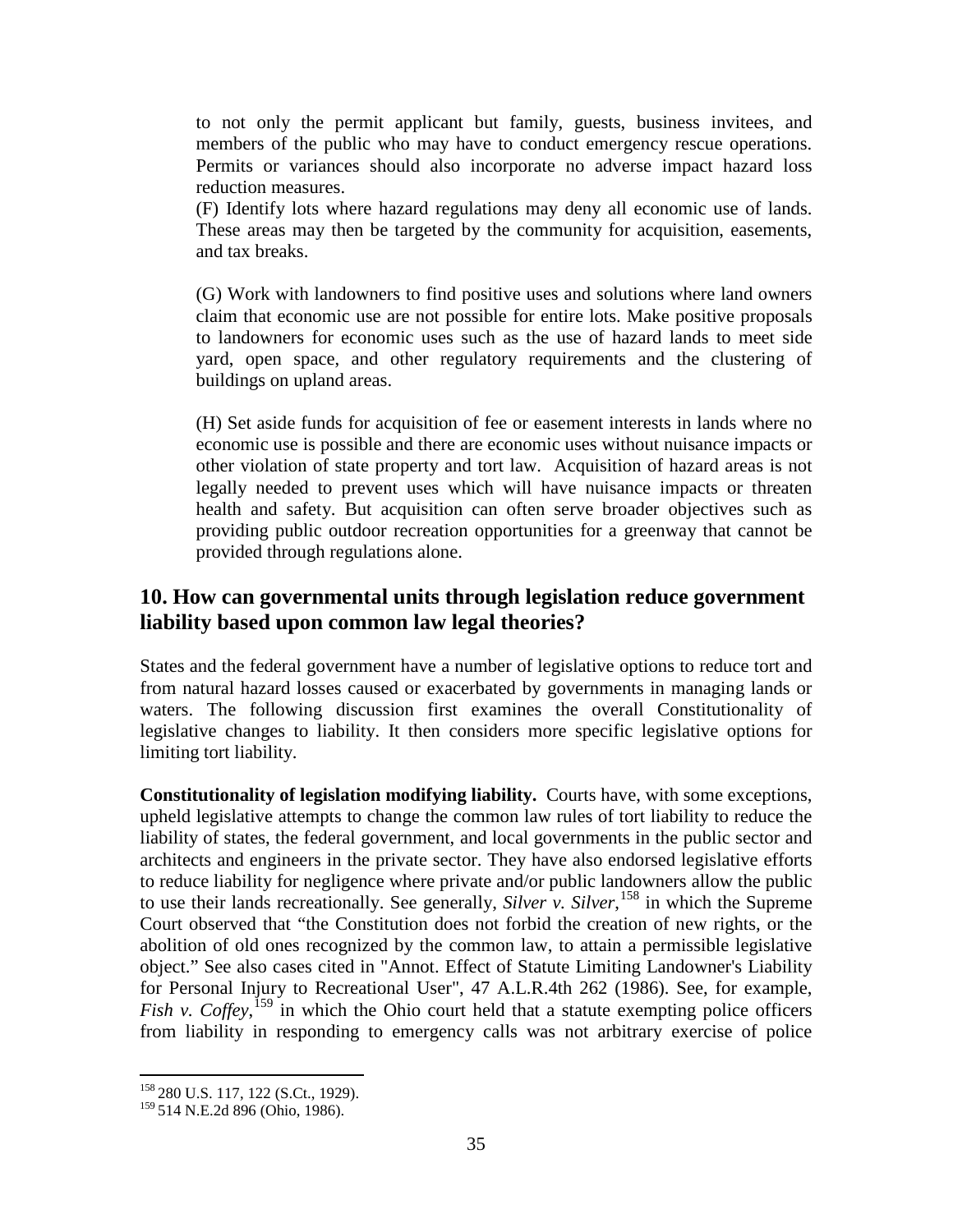power. The Supreme Court and lower courts have upheld state laws changing the "common enemy" doctrine to "reasonable use" with regard to surface waters against claims of taking or violation of due process.<sup>[160](#page-46-0)</sup> But some courts have also found attempted changes to tort rules to be unconstitutional. See, for example, *Bornman v. Kossuth County Bd. of Sup'rs*, [161](#page-46-1) in which the court held that statutory abrogation of nuisance claims for agricultural activities was a taking.

Although courts have broadly upheld statutes changing the rules of tort liability, courts do not favor limitations on liability and have often restrictively applied these statutes. Other examples of legislative changes in tort liability and judicial reaction to such measures include the following:

--**Providing exemptions for activities in certain areas.** State legislators may reduce government liability by exempting activities carried out on certain hazard areas from liability. For example, some states have limited state and municipal liability for injuries on unimproved state lands. See, for example, *Mercer v. State[162](#page-46-2)*, in which a California court applied a statute establishing immunity for injuries on unimproved state land to a dune area and held that the state had no duty to warn. See also recreational use statutes which exempt private and in some instances public landowners from liability where owners open their lands without charge to recreational uses.

--**Providing exemptions for certain activities in "emergencies".** States have broadly adopted "emergency management", Civil Defense, and other statutes reducing government liability for activities undertaken in a declared emergency.[163](#page-46-3) These statutes could be expanded or made more explicit.

In *Castile v. Lafayette City*, 896 So.2d 1261, 1263 (La. 2005), writ denied 05-0860, 902 So.2d 1029 (La. 2005) a Louisiana court held that the immunity provision in the Louisiana Homeland Security and Emergency Assistance and Disaster Act absolved Lafayette City of legal responsibility for damages and injuries caused when employees put hurricane debris from Hurricane Lili at a road intersection and a traffic accident resulted. The court observed that the Act covered the "mitigation of, preparation for, response to, and the recovery from emergencies or disasters." However, the court in *Clement v. Reeves*, 935 So.2d 279 (La. 2006) concluded that immunity provisions of this Act did not extend in time beyond the Governor's declaration of emergency.

In Miller v. Cambell Cty., 722 F.Supp. 687 (D. Wyo. 1989) a district court held the county's evacuation order adopted pursuant to Wyoming's Disaster and Civil Defense Act for a subdivision with health and safety problems posed by methane and hydrogen sulfide gas seepage did not give rise to a Section 1983 due process or taking claims and that it was doubtful that preventing a landowner from returning to his home for a few days was compensable as a taking.

<span id="page-46-0"></span> <sup>160</sup> See, e.g., *Chicago & Alton R. Co. v. Tranberger*, 238 U.S. 67 (S.Ct., 1915); *Tranberger v. Railroad*,

<sup>156</sup> S.W. 694 (Miss., 1913).

<span id="page-46-3"></span><span id="page-46-2"></span><span id="page-46-1"></span><sup>&</sup>lt;sup>162</sup> 242 Cal Rptr 701 (1987).<br><sup>163</sup> See *Dyniewicz v. Cty. of Hawaii*, 733 P.2d 1224 (Haw. 1987) which held that the County of Hawaii was not subject to a suit for inadequate flood warnings and resulting deaths pursuant to a statute (Hawaii Revised Statutes, #128-18) which provided in part that neither the State nor any political subdivision "engaged in civil defense functions pursuant to this chapter…shall be civilly liable for the death of or injury to persons, or property damage, as a result of any act or omission in the course of the employment or duties under this chapter".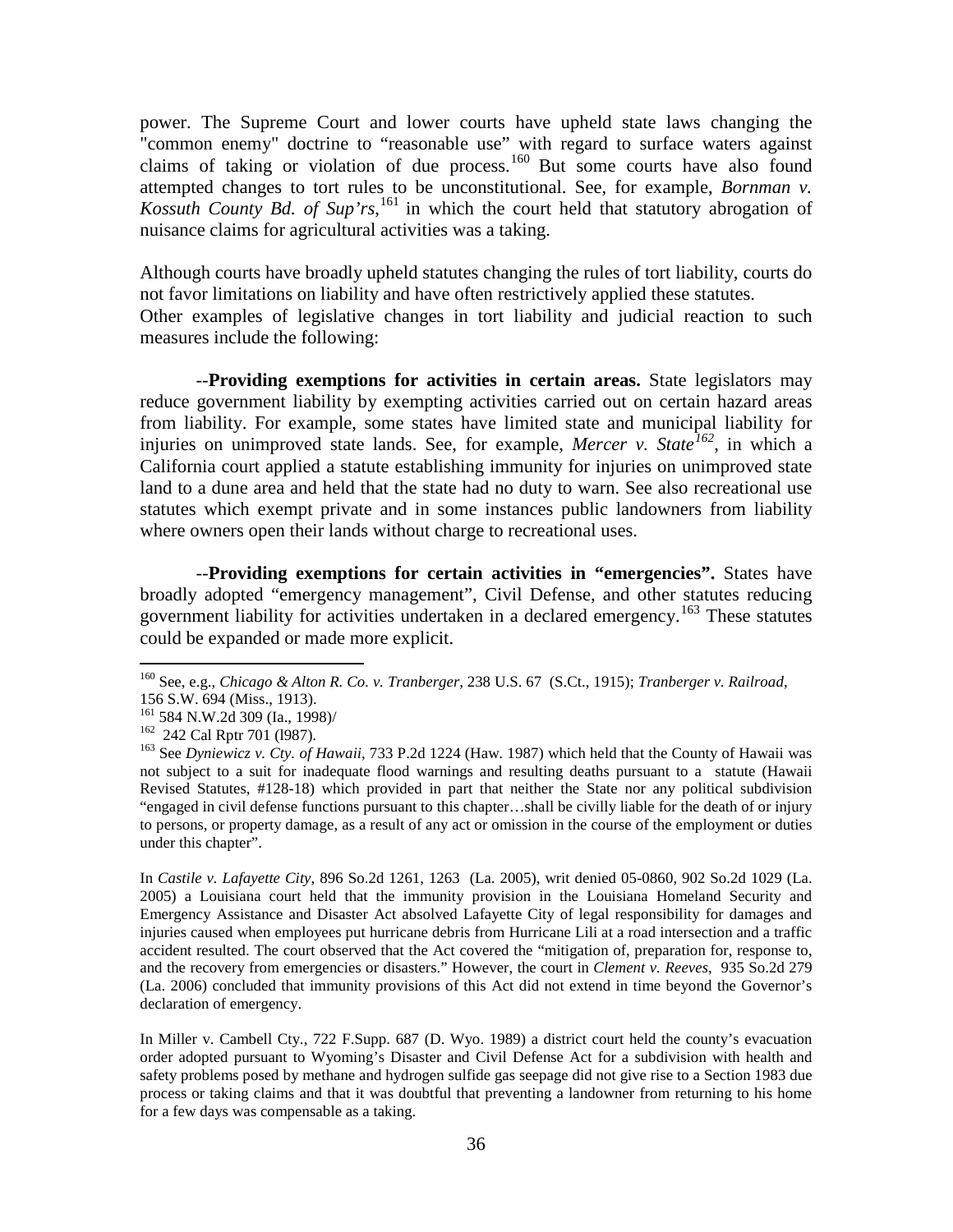--**Exempting certain types of design decisions.** Some states have adopted statutes partially or wholly exempting government design decisions from liability under certain circumstances. For example, Cal. Govt. C. Sec. 830.6 provides that damages from design features of public improvements are not the basis for legal action if the design feature was actually approved in advance by the public entity exercising its discretionary authority in some explicit manner, and the choice of the design feature is supported by "substantial evidence." However, the California courts have created an exception to design immunity where "changed conditions" subsequent to the original design approval creates a dangerous condition and the public entity has constructive or actual notice of the condition. See *Baldwin v. State.* [164](#page-47-0) For a case interpreting a design immunity statute as providing immunity (changed conditions are not considered) see *Leliefeld v. Johnson*. [165](#page-47-1)

--**Immunizing classes of government workers.** Some states have adopted statutes immunizing specific classes of government workers from tort liability for specific classes of activities. See, for example, *Fish v. Coffey*,<sup>[166](#page-47-2)</sup> in which the court held that an Ohio statute is Constitutional absolving from liability police officers engaged in the operation of a motor vehicle in responding to emergency call. See also cases cited in Annot., Validity and Construction of Statute Authorizing or Requiring Governmental Unit to Indemnify Public Officer or Employee for Liability Arising Out of Performance of Public Duties, 71 A.L.R.3d 90 (1976). But see *Madden v. Kuehn*, [167](#page-47-3) in which the court held that a doctor working for state was not immunized from liability by state statute.

**--Adopting statutes of repose or limitation.** State legislatures have reduced private and public liability for tort violations by adopting statutes of limitation or repose with short time periods for certain activities. A statute of repose begins to run when an activity or structure (e.g., construction of a dam, levee, stormwater detention pond) is completed. In contrast, a statute of limitation begins to run when an injury occurs (e.g. when a 100 year flood destroys a house adjacent to a drainage channel.) For examples of cases applying statutes of limitation or repose in public hazard-related contexts see for example:

--*Durden v. City of Grand Prairie*, [168](#page-47-4) (Suit against city for nuisance and negligence causing flood damages was barred by 2-year statute of limitation.)

--*Capitol Supply Co. v. City of St. Paul*, [169](#page-47-5) (Statute of limitation/repose for damage from storm sewer was 2 years from injury or 10 years from construction.)

 $\overline{a}$ 

<span id="page-47-3"></span><span id="page-47-2"></span>

<span id="page-47-1"></span><span id="page-47-0"></span><sup>&</sup>lt;sup>164</sup> 491 P.2d 1121 (Cal., 1972).<br><sup>165</sup> 659 P.2d 111 (Ida., 1983).<br><sup>166</sup> 514 N.E.2d 896 (Ohio, 1986).<br><sup>167</sup> 372 N.E.2d 1131 (Ill., 1978).<br><sup>168</sup> 626 S.W.2d 345 (Tex., 1981).

<span id="page-47-5"></span><span id="page-47-4"></span><sup>&</sup>lt;sup>169</sup> 316 N.W.2d 554 (Minn., 1982).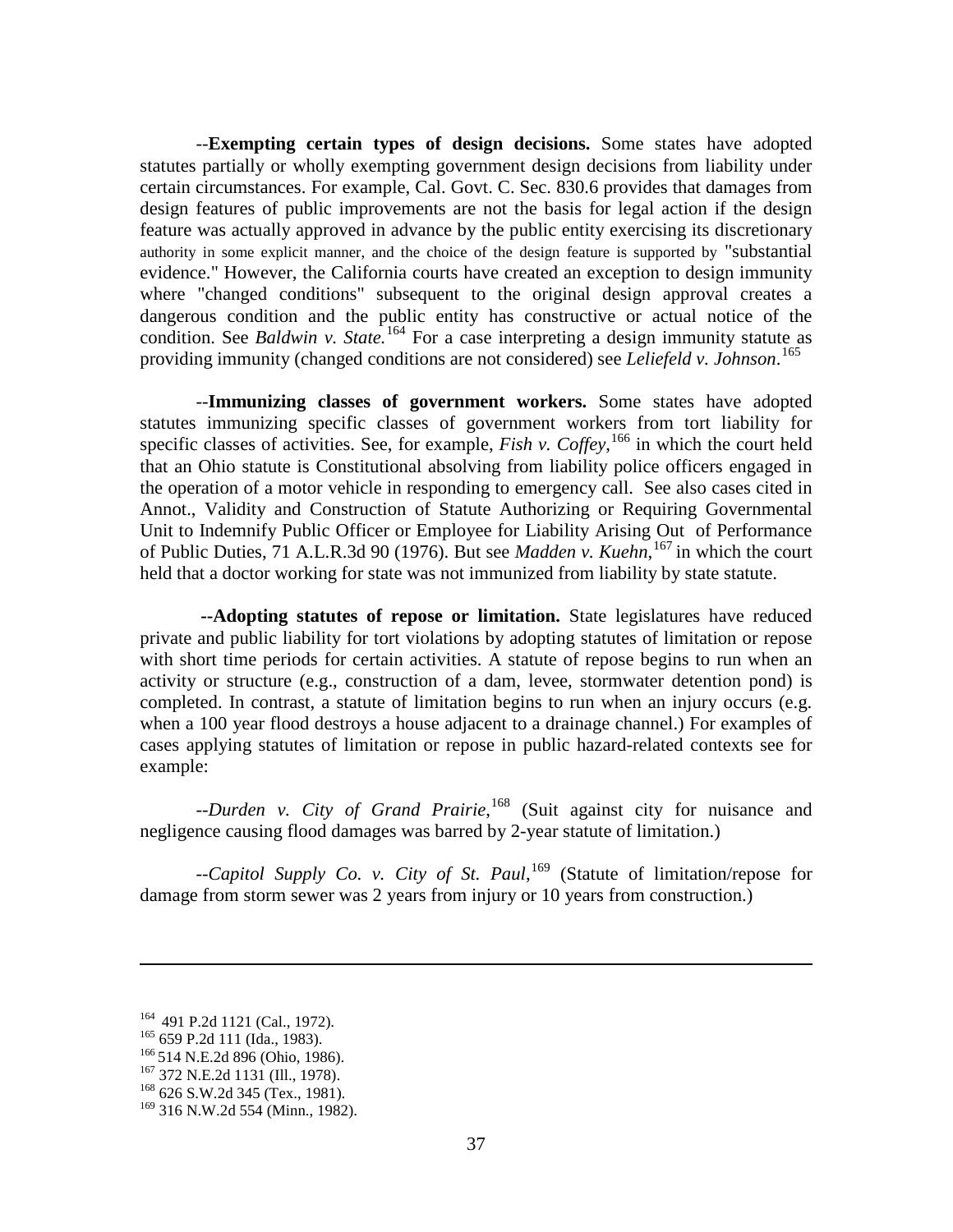--*Autin v. Parish of Lafourche*, [170](#page-48-0) (10- year statute of limitation applies to Parish agreement to construct flood control measure.)

Because statutes of "repose" begin to run from the time an activity or structure is completed rather than the point of a natural hazard event, such a statute may reduce government liability but it may also encourage irresponsible actions and provide no remedy for designs which fail in infrequent but severe natural hazard events (e.g., a 100 year flood).

--**Modifying joint tort liability.** Many legislatures and some courts have substituted "comparative negligence" for "joint liability" or "joint and several liability."<sup>[171](#page-48-1)</sup> Joint liability or joint and several liability means that if there is more than one defendant in a suit causing claimed damages, each defendant is liable for full amount of the damages. Landowners damaged by flooding in a jurisdiction with joint and several liability often sue governmental units with the hope of full compensation from such units even if the governmental contribution to the flood hazard and resulting damages is small. In contrast, comparative negligent statutes apportion blame and damages between defendants and between defendants and plaintiffs. Comparative negligence statutes also typically bar recovery by a plaintiff found to be more than 50% negligent.<sup>[172](#page-48-2)</sup>

--**Instituting caps on the amounts of tort awards, attorney's fees, expert witness fees.** Large tort liability awards and escalating attorney's fees, expert witness fees, and other costs have prompted legislative bodies in some states to adopt a variety of "caps" on awards and fees including limitations on the types of damages that may be recovered,[173](#page-48-3) the amount of these damages, attorney's fees, and expert witness fees. Courts have generally upheld such caps.  $174$ 

--**Requiring that injured parties file claims with governmental units before initiating court actions.** Most states now require in their tort claim acts that individuals wishing to initiate a negligence, nuisance, taking or other claim against a governmental unit first file the claim with the affected governmental unit before papers are filed in

<span id="page-48-1"></span><span id="page-48-0"></span><sup>&</sup>lt;sup>170</sup> 423 So. 2d 98 (La., 1982).<br><sup>171</sup> See, e.g., *Anderson Highway Signs and Supply v. Close*, 6 P.3d 123 (Wyo., 2000); *Gennari v. Weichert Co. Realtors*, 691 A.2d 350 (N.J., 1997).

<span id="page-48-3"></span><span id="page-48-2"></span><sup>172</sup> See, e.g., *DeSantis v. Lynn Water and Sewer Comm'n*, 666 N.E.2d 1292 (Mass., 1996).<br><sup>173</sup> See Baucom's Nurery Co., *v. Mechlenburg Cty.*, 366 S.E.2d 558 (N.C., 1988). Punitive damage not available for suit against county.

<span id="page-48-4"></span><sup>&</sup>lt;sup>174</sup> See "Annot., Validity and Construction of Statute or Ordinance Limiting the Kinds or Amount of Actual Damages Recoverable in Tort Action Against Governmental Unit, 43 A.L.R.4th 19 (1986); Municipal Immunity: Statutory Limitation of Recovery is Constitutional, Stetson L. Rev. 11:372 (1982); The Constitutionality of Florida's Cap on Noneconomic Damages in the Tort Reform and Insurance Act of 1986, 39 U. Fla. L. Rev. 157 (1987). For examples of cases, see *Hale v. Port of Portland*, 748 P.2d 161 (Or., 1988), aff'd 783 P.2d 506 (Or.,1989) (Limitation on tort recovery against state to \$100,000 did not violate due process guarantees.); *Snyder v. City of Minneapolis*, 422 N.W.2d 747 (Minn., 1988) (Limit of \$200,000 for municipal tort liability is a limitation on damages.); *Duke Power Co. v. Carolina Env. Study Group*, 438 U.S. 59 (S.Ct. 1978) (Congressional imposition of a \$560 million limitation on liability for nuclear accidents did not violate due process and equal protection guarantees.)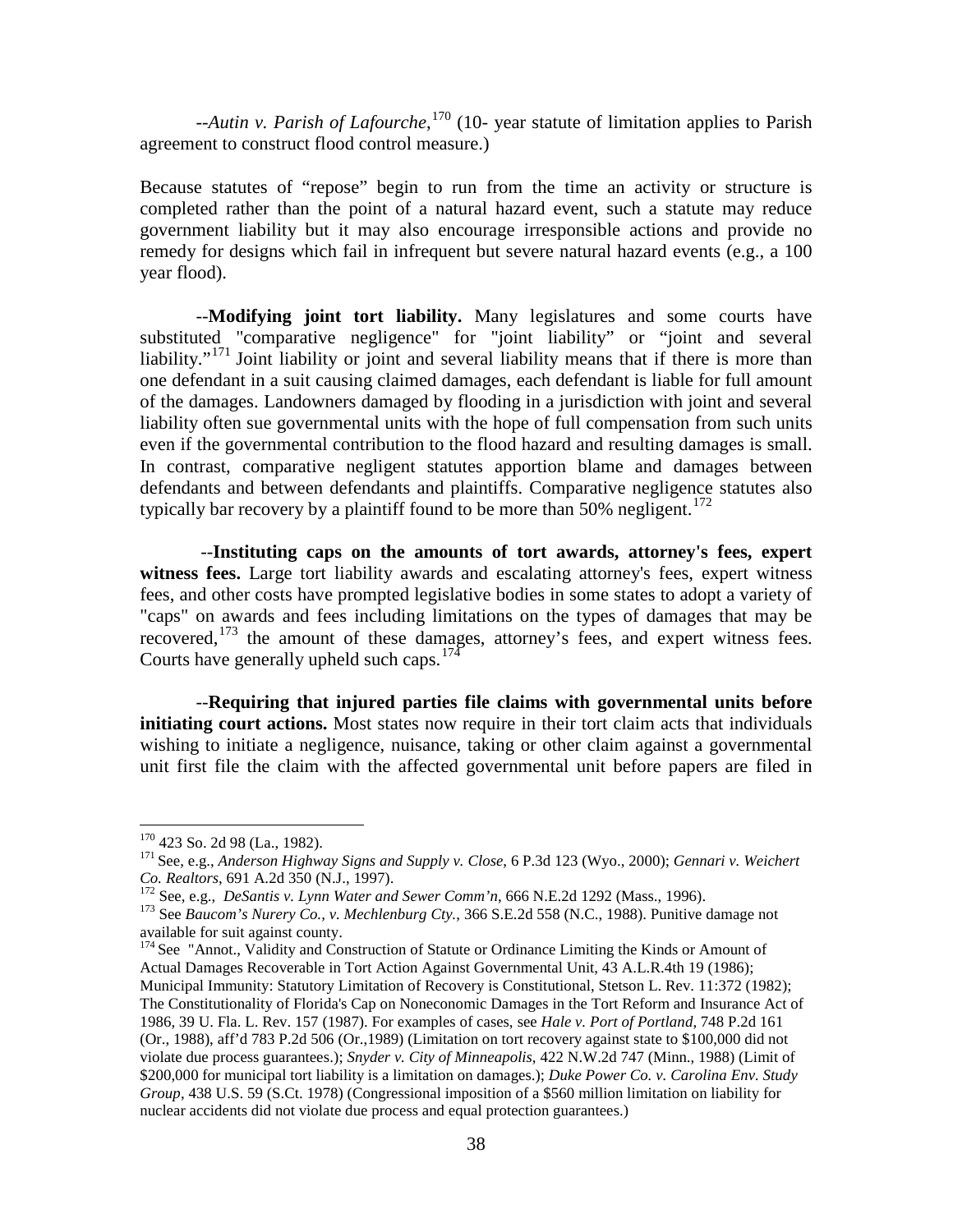court.<sup>[175](#page-49-1)</sup> This facilitates out of court settlement prior to costly litigation, reduces the costs of attorneys and expert witnesses, and reduces delays in getting compensation to damaged individuals. These requirements have been broadly sustained.<sup>[176](#page-49-2)</sup> However, there is disagreement among the courts concerning the applicability of prior claim requirements contained in tort claim acts to inverse condemnation suits.<sup>[177](#page-49-3)</sup>

# <span id="page-49-0"></span>**11. How can governmental units through legislation reduce Constitutional challenges to regulations or the amount of "taking" awards?**

Legislators have a number of options for reducing the number of inverse condemnation suits or the amounts awarded for "taking" of private property without payment of just compensation including both claims for physical damage to private property (e.g. public road construction which increases flood levels on adjacent private property) and unconstitutional taking of property by regulations. However, this is an unsettled area of law and legislators are more restrained in modifying liability based on Constitutional grounds than modifying tort liability. "Taking" and "just" compensation are ultimately judicial issues.

Legislators have attempted to reduce the number and amounts of "takings" claims in a number of ways.

--**Adopting statutes of limitation.** States may adopt statutes of limitation restricting time periods for the filing of inverse condemnation suits. See *Block v. North Dakota*, [178](#page-49-4) in which the Supreme Court held that "A Constitutional claim can become time-barred just as any other claim can…Nothing in the Constitution requires otherwise."<sup>[179](#page-49-5)</sup>

--**Limiting attorney's fees.** There is no Constitutional requirement that high attorney's fees be paid in inverse condemnation actions and legislatures may reasonably limit fees.<sup>[180](#page-49-6)</sup>

--**Limiting the types of allowable damages.** For example, some states legislatively deny punitive damages for certain types of suits against governments.<sup>[181](#page-49-7)</sup>

<span id="page-49-2"></span><span id="page-49-1"></span><sup>&</sup>lt;sup>175</sup> See, e.g., *Brownlow v. City of Calhoun*, 402 S.E.2d 788 (Ga., 1991).<br><sup>176</sup> See Annot., Modern Status of the Law As to Validity of Statutes or Ordinances Requiring Notice of Tort Claim Against Local Governmental Entity, 59 A.L.R.3d 93 (1974); Annot., Amount of Damages Stated in Notice of Claim Against Municipality or County as Limiting Amount of Recovery, 24 A.L.R.3D 965 (1969).

<span id="page-49-3"></span><sup>&</sup>lt;sup>177</sup> See, e.g., *Russo Farms v. Bd. of Educ.*, 675 A.2d 1077 (N.Y., 1996) and cases cited therein. <sup>178</sup> 461 U.S. 273 (S.Ct., 1983).

<span id="page-49-5"></span><span id="page-49-4"></span><sup>179</sup> Id at 291. See also *United States v. Dickinson*, 331 U.S. 745 (1947); *Smith v. City of Charlotte*, 330 N.E.2d 844 (N.C., 1986); *Autin v. Parish of Lafourche*, 422 So.2d 98 (La., 1982); *Daniel v. City of Ashdown*, 94 Ark. App. 446 (Ark., 2006) (Seven year statute of limitation applies to inverse condemnation actions.).<br><sup>180</sup> See, e.g. *Aetna Life & Casualty Co. v. City of Los Angeles*, 216 Cal. Rprt., 831 (Calif., 1985).

<span id="page-49-7"></span><span id="page-49-6"></span><sup>&</sup>lt;sup>181</sup> Se[e http://www.atra.org/show/7343](http://www.atra.org/show/7343) , Punitive Damages Reform, for a description of state statutes

limiting punitive damages. See also [http://www.hinshawlaw.com/files/Publication/b3eae98f-c98b-4fc0-](http://www.hinshawlaw.com/files/Publication/b3eae98f-c98b-4fc0-9d34-8dc33a34a903/Presentation/PublicationAttachment/91be66ab-d2e9-45b9-bd6f-948bbfd2530e/PunitiveDamages_50States%20FINAL.pdf)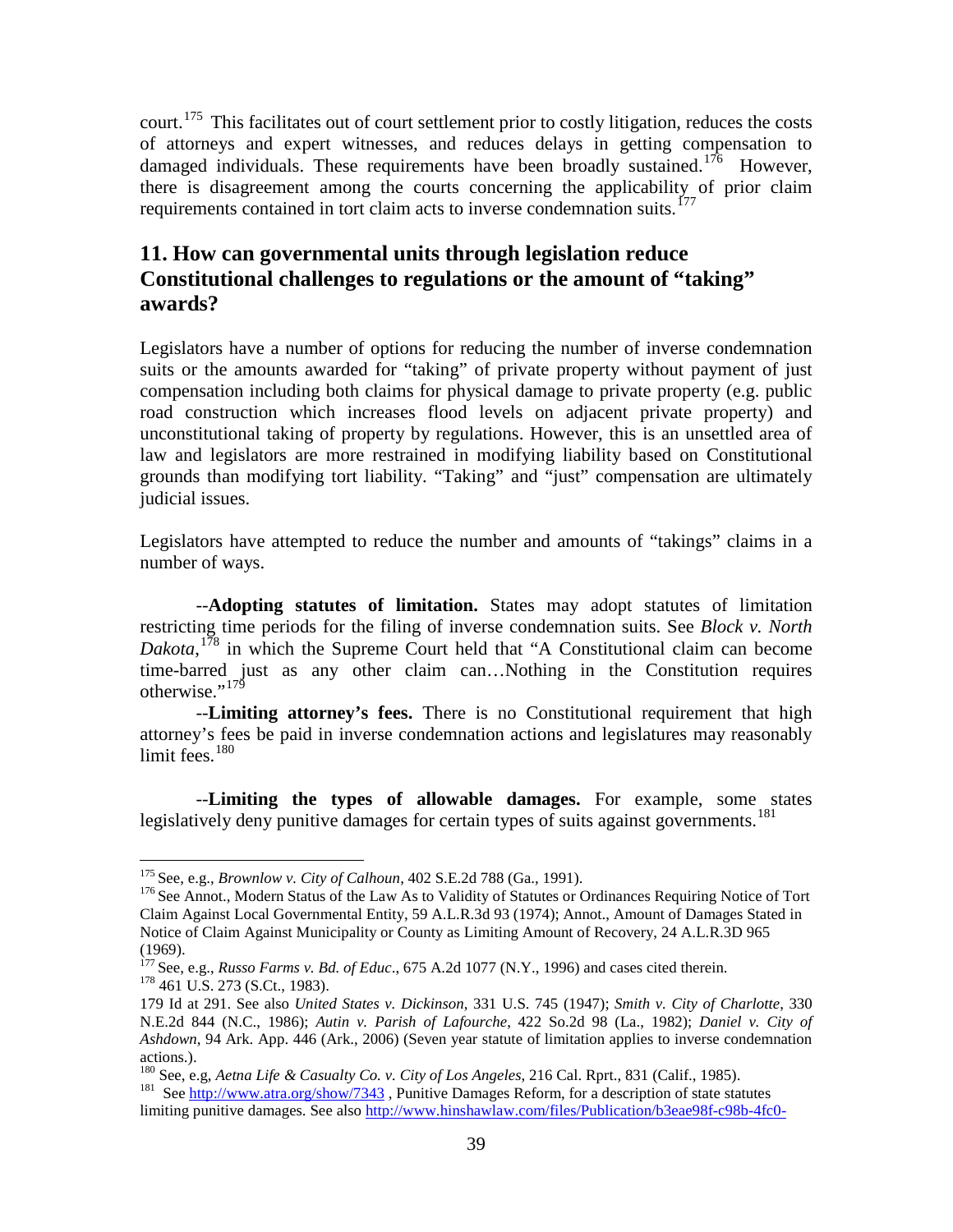--**Capping the amount of damages.** Legislatures may cap inverse condemnation damage awards providing "just compensation" is paid. See, for example, *Hasselblad v. City of Green Bay*, [182](#page-50-0) in which a Wisconsin court held that Wisconsin statute setting \$50,000 limit on business replacement damages in eminent domain was Constitutional. See also *Poudre Valley Rural Elec. Ass'n, Inc. v. City of Loveland*, <sup>[183](#page-50-1)</sup> in which the court held that the General Assembly may adopt a statute establishing the amount of compensation provided in a condemnation action.

--**Authorizing a regulatory agency to modify regulations in the event a court**  finds a "taking". Legislatures can adopt statutes authorizing regulatory agencies to modify regulations in the event a court determines a taking has occurred. For example, a Massachusetts coastal wetland regulatory statute includes such a procedure for coastal wetland protection orders. See M.G.L. c. 130, s. 105, 310 CMR 12.00. ) This statute and implementing regulations provide (310 CMR 12.00) that a landowner affected by such an order may within 90 days of receiving notice of an order "petition the Superior Court to determine whether such order so restricts the use of his property as to deprive him of the practical uses thereof and is therefore an unreasonable exercise of the police power because the Order constitutes the equivalent of a taking without compensation." If the court finds that the order is the equivalent of a taking and enters a finding that such order shall not apply to specific lands, the state is authorized to "take the fee or any lesser interest in such land". This test for taking closely approximates the "denial of all economic use" test applied by courts in broader contexts.

New Jersey also allows a wetland regulatory agency to modify its actions to reduce potential liability for uncompensated taking. The New Jersey Freshwater Wetland Statute authorizes a regulatory agency to modify "its action or inaction concerning the property so as to minimize the detrimental effect to the value of the property" if a court determines that issuance, modification or denial of a permit is a taking. More specifically, the New Jersey Freshwater Wetlands Act provides in part in (N.J.S.A. 13:9B-1 to 30, N.J.S.A. 13:9B-22b (#22b):

If the court determines that the issuance, modification, or denial of a freshwater wetlands permit by the department pursuant to this act constitutes a taking of property without just compensation, the court shall give the department the option of compensating the property owner for the full amount of the lost value, condemning the affected property pursuant to the provisions of the "Eminent Domain Act of 1971…, or modifying its action or inaction concerning the property so as to minimize the detrimental effect to the value of the property.

For interpretation of this provision see *East Cape May v. State*. [184](#page-50-2).

 $\overline{a}$ 

[<sup>9</sup>d34-8dc33a34a903/Presentation/PublicationAttachment/91be66ab-d2e9-45b9-bd6f-](http://www.hinshawlaw.com/files/Publication/b3eae98f-c98b-4fc0-9d34-8dc33a34a903/Presentation/PublicationAttachment/91be66ab-d2e9-45b9-bd6f-948bbfd2530e/PunitiveDamages_50States%20FINAL.pdf)[948bbfd2530e/PunitiveDamages\\_50States%20FINAL.pdf;](http://www.hinshawlaw.com/files/Publication/b3eae98f-c98b-4fc0-9d34-8dc33a34a903/Presentation/PublicationAttachment/91be66ab-d2e9-45b9-bd6f-948bbfd2530e/PunitiveDamages_50States%20FINAL.pdf) http://www.statutes-of-

<span id="page-50-0"></span>limitations.com/case\_type/punitive-damages. <sup>182</sup> 427 N.W.2d 140 (Wis., 1988).<br><sup>183</sup> See 807 P.2d 547 (Colo. , 1991) .<br><sup>184</sup> 777 A.2d 1015 (N.J., 2001).

<span id="page-50-2"></span><span id="page-50-1"></span>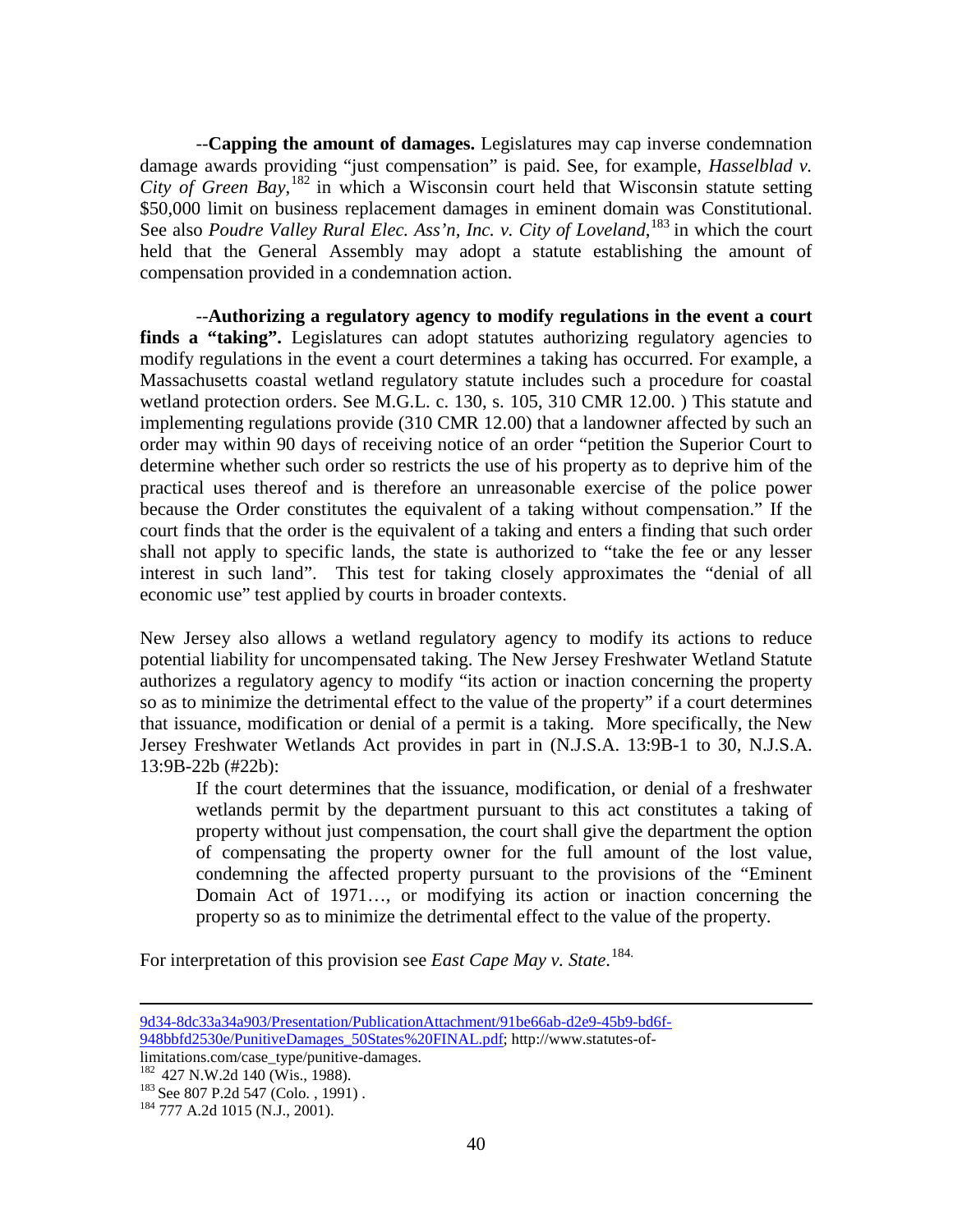# <span id="page-51-0"></span>**Some Concluding Observations**

It seems likely that the present trend in the courts to hold governments liable for increasing flood damages under tort and to a lesser extent Constitutional theories will continue. A combination of increased flood damages due to development and climate change, increased foreseeability of flooding, and decreased defenses such as "act of God" will result in more law suits.

There is much that governments could do to reduce common law liability while maintaining responsibility such as adoption of floodplain regulations to achieve both goals. Community adoption of a "no adverse impact" flood standard for public and private activities can provide an even-handed, overall goal. Flood control structures can reduce hazards and damages but they need to be used with care and with full consideration of residual risks.

It also seems likely that courts will continue to strongly support floodplain regulations against "taking" and "due process" claims. There is little indication at any level of the court system that support for hazard regulations is eroding. Nevertheless, it seems likely that the U.S. Supreme Court and lower courts will continue to carefully examine land use regulations (all types of regulations, not just hazard regulations) with care from due process as well as "taking" perspectives. Governments need to approach regulations which prevent all economic use of entire private properties and require dedication of floodplains and other open space for public use with particular care.

Congress and the states could legislatively reduce government tort and Constitutional liability by capping awards, adopting statutes of limitation, limiting the types of damages provided, limiting attorney's fees, and other approaches suggested above. However, as also discussed above, it is important, that legislative bodies carefully consider the long term implications of legislative measures to reduce liability because such measures may also decrease government responsibility.

Finally, courts also need to recognize that governments are caught on the horns of a dilemma with regard to regulations. If governments fail to regulate natural hazard areas, natural hazard losses to private individuals and to government will increase with an increased community costs, conflicts and law suits. But, if governments tightly regulate private activities, they may also be sued by disgruntled landowners for Constitutional "takings" of private property without payment of just compensation or due process violations. Courts need to clarify the rules for "taking". They need to support hazard regulations reflecting degree of flood risk as well as provide even-handed treatment for landowners. This is sound public policy, consistent with reducing government liability while maintaining government responsibility.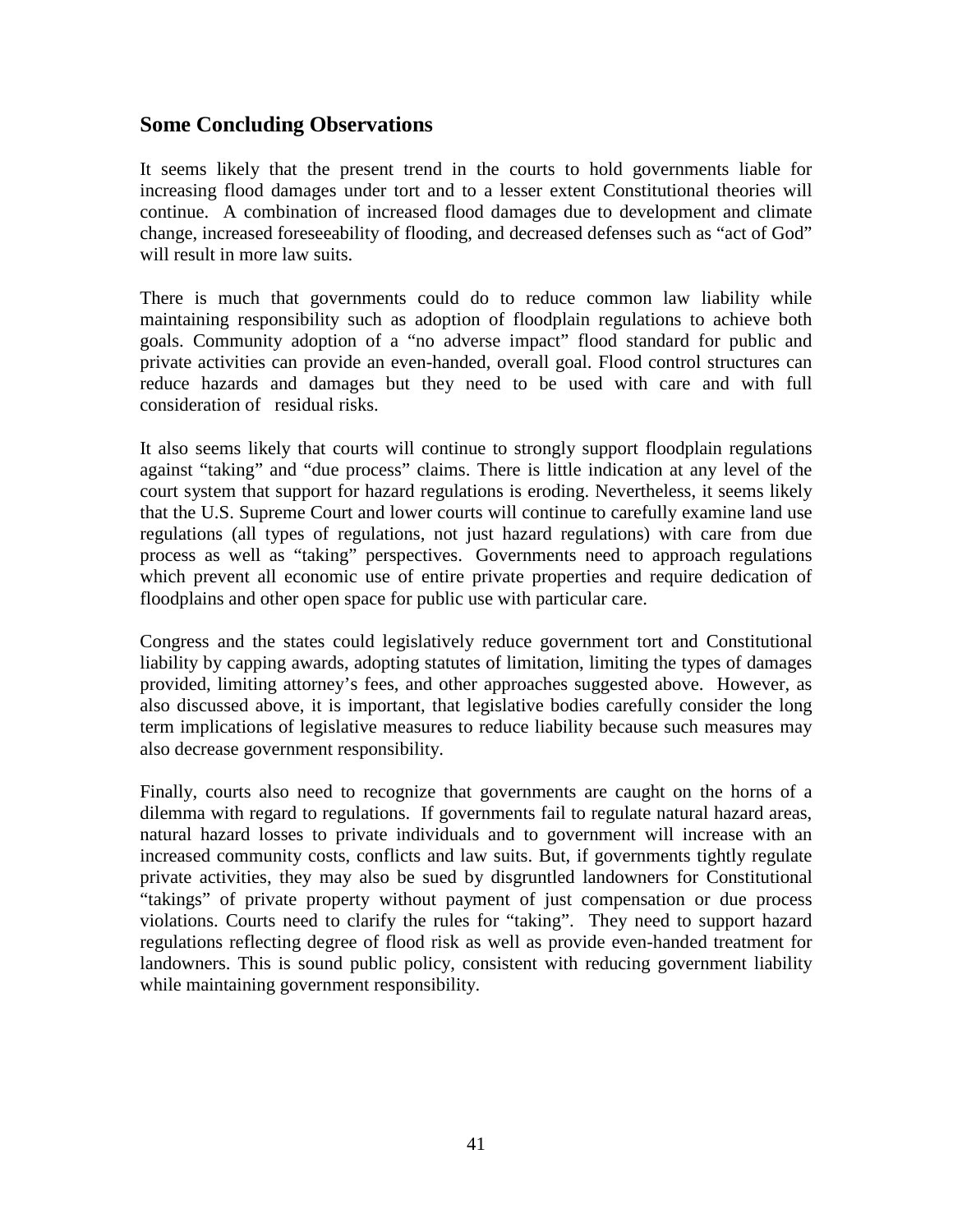# <span id="page-52-0"></span>**Box 1: Glossary of Terms. (Note, many of the definitions below are from the internet.)**

**Common law.** Common law is the law created or refined by judges. Their cases form the legal precedents for future law suits and decisions. This body of precedents is called the common law. The common law is derived from English law but has been widely adopted and expanded in the U.S.

**Cause of action.** A "cause of action" refers to the legal theory upon which a plaintiff brings a suit (e.g., negligence, nuisance, or trespass).

**Defendant.** A defendant is the person or persons sued.

**Defense.** A defendant may offer a variety of defenses when sued. He or she may challenge the correctness of the facts or rules of law offered by the plaintiff. A defendant may also offer affirmative defenses arguing that, even if the allegations against the defendant are true, the defendant is entitled to prevail for some other reason (e.g., "Act of God").

**Negligence.** Negligence is a common law tort involving the failure to use "reasonable" care and resulting damage to others. It involves the doing of something which a reasonably prudent person would not do, or the failure to do something which a reasonably prudent person would do under like circumstances.

**Nuisance.** Nuisance is a common law tort doctrine involving a physical interference with the right to use land such as discharge of water by one landowner onto the lands of another landowner. Traditionally, nuisances have been divided into public nuisances which interfere with the reasonable expectations and rights of the general public and private nuisances which interference with the rights of specific people.

**Public trust doctrine.** An English common law doctrine adopted by U.S. courts that holds that certain resources such as water are preserved for public use, and that the government is required to maintain them. For example, lakes and rivers are typically considered by courts to be trust resources and owned by all citizens.

**Section 1983.** The Civil Rights Act of 1871, (42 U.S.C. s. 1983) also known as the Ku Klux Klan Act of 1871, allows individuals to sue federal, state or local government actors for civil rights violations including the taking of private property without payment of just compensation and violation of due process guarantees.

**Statute of limitations.** A statute of limitation is a state or federal statute which establishes the maximum time period within which one can wait before filing a lawsuit, depending on the type of case or claim. The periods vary by state and activity and are typically broken down into categories such personal injury from negligence, property damage, and breach of contract.